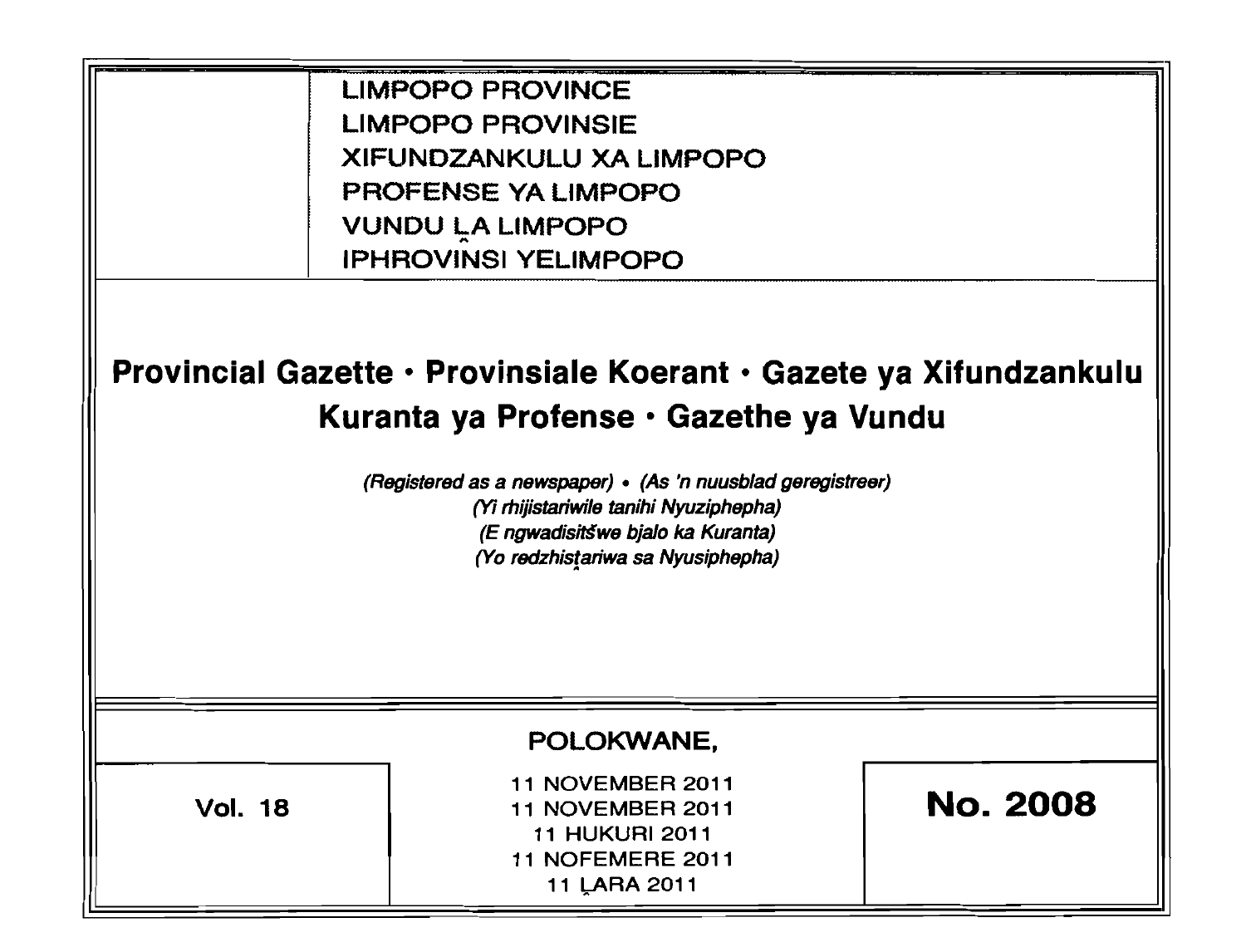# **CONTENTS • INHOUD**

| I<br>o |  |
|--------|--|
| . .    |  |

No. Page Gazette No. No.

# GENERAL NOTICES· ALGEMENE KENNISGEWINGS

| 341 | Town-planning and Townships Ordinance (15/1986): Establishment of Townships: Groblersdal Extension 31 and 40      | 9  | 2008 |
|-----|-------------------------------------------------------------------------------------------------------------------|----|------|
| 341 | Ordonnansie op Dorpsbeplanning en Dorpe (15/1986): Stigting van dorpe: Groblersdal-uitbreiding 31 en 40           | 9  | 2008 |
| 342 | Town-planning and Townships Ordinance (15/1986): Rezoning: Portion 1 of Erf 277, Groblersdal Extension 2          | 10 | 2008 |
| 342 | Ordonnansie op Dorpsbeplanning en Dorpe (15/1986): Hersonering: Gedeelte 1 van Erf 277, Groblersdal-9             | 10 | 2008 |
| 343 | Town-planning and Townships Ordinance (15/1986): Rezoning: Portion 65, farm Klipbank 26 JS                        | 10 | 2008 |
| 343 | Ordonnansie op Dorpsbeplanning en Dorpe (15/1986): Hersonering: Gedeelte 65, plaas Klipbank 26 JS                 | 11 | 2008 |
| 344 | Town-planning and Townships Ordinance (15/1986): Rezoning: Portion 68, farm Klippoortje 564 KQ                    | 11 | 2008 |
| 344 | Ordonnansie op Dorpsbeplanning en Dorpe (15/1986): Hersinering: Gedeelte 68, plaas Klippoortje 564 KQ             | 11 | 2008 |
| 345 | Town-planning and Townships Ordinance (15/1986): Polokwane/Perskebult Amendment Scheme 267                        | 12 | 2008 |
| 345 |                                                                                                                   | 12 | 2008 |
| 346 | Removal of Restrictions Act (84/1967): Removal of conditions: Portion 1 of Erf 277, Groblersdal Extension 2       | 13 | 2008 |
| 346 | Wet op Opheffing van Beperkings (84/1967): Opheffing van Voorwaardes: Gedeelte 1 van Erf 277, Groblersdal-        | 13 | 2008 |
| 350 | Town-planning and Townships Ordinance (15/1986): Polokwane/Perskebult Amendment Scheme 275                        | 13 | 2008 |
| 350 |                                                                                                                   | 14 | 2008 |
| 351 | Town-planning and Townships Ordinance (15/1986): Polokwane/Perskebult Amendment Scheme 281                        | 14 | 2008 |
| 351 |                                                                                                                   | 14 | 2008 |
| 352 | Town-planning and Townships Ordinance (15/1986): Polokwane/Perskebult Amendment Scheme 268                        | 15 | 2008 |
| 352 | Ordonnansie op Dorpsbeplanning en Dorpe (15/1986): Polokwane/Perskebult-wysigingskema 268                         | 15 | 2008 |
| 353 |                                                                                                                   | 15 | 2008 |
| 353 |                                                                                                                   | 15 | 2008 |
| 354 |                                                                                                                   | 16 | 2008 |
| 354 |                                                                                                                   | 16 | 2008 |
| 355 |                                                                                                                   | 16 | 2008 |
| 355 |                                                                                                                   | 17 | 2008 |
| 356 | Town-planning and Townships Ordinance (15/1986): Polokwane/Perskebult Amendment Scheme 244                        | 17 | 2008 |
| 356 | Ordonnansie op Dorpsbeplanning en Dorpe (15/1986): Polokwane/Perskebult-wysigingskema 244                         | 17 | 2008 |
| 357 | Town-planning and Townships Ordinance (15/1986): Polokwane/Perskebult Amendment Scheme 247                        | 18 | 2008 |
| 357 | Ordonnansie op Dorpsbeplanning en Dorpe (15/1986): Polokwane/Perskebult-wysigingskema 247                         | 18 | 2008 |
| 358 |                                                                                                                   | 18 | 2008 |
| 358 |                                                                                                                   | 19 | 2008 |
| 359 | Town-planning and Townships Ordinance (15/1986): Establishment of township: Polokwane Extension 122               | 19 | 2008 |
| 359 | Ordonnansie op Dorpsbeplanning en Dorpe (15/1986): Stigting van dorp: Polokwane-uitbreiding 122                   | 19 | 2008 |
| 360 |                                                                                                                   | 20 | 2008 |
| 360 |                                                                                                                   | 20 | 2008 |
| 361 |                                                                                                                   | 21 | 2008 |
| 361 | Wet op Opheffing van Beperkings, 1967: Opheffing van titelvoorwaardes: Gedeelte 43, plaas Doornkraal 680 LS       | 21 | 2008 |
| 362 | Removal of Restrictions Act (84/1967): Amendment, suspension or removal of conditions: Erf 1202, Pietersburg      | 21 | 2008 |
| 362 | Wet op Opheffing van Beperkings (84/1967): Wysiging, opskorting of opheffing van titelvoorwaardes: Erf 1202,      | 22 | 2008 |
| 363 | Development Facilitation Act (67/1995): Establishment of land development area: Blyde Village on Portion 18, farm | 24 | 2008 |
| 363 | Wet op Ontwikkelingsfasilitering (69/1995): Stigting van grondontwikkelingsgebied: Blyde Village, Gedeelte 18,    | 26 | 2008 |
| 364 | Development Facilitation Act (67/1995): Establishment of land development area: Erven 756 and 757, Groblersdal    | 30 | 2008 |
| 365 | Town-planning and Townships Ordinance (15/1986): Polokwane/Perskebult Amendment Scheme 212                        | 22 | 2008 |
| 365 | Ordonnansie op Dorpsbeplanning en Dorpe (15/1986): Polokwane/Perskebult-wysigingskema 212                         | 22 | 2008 |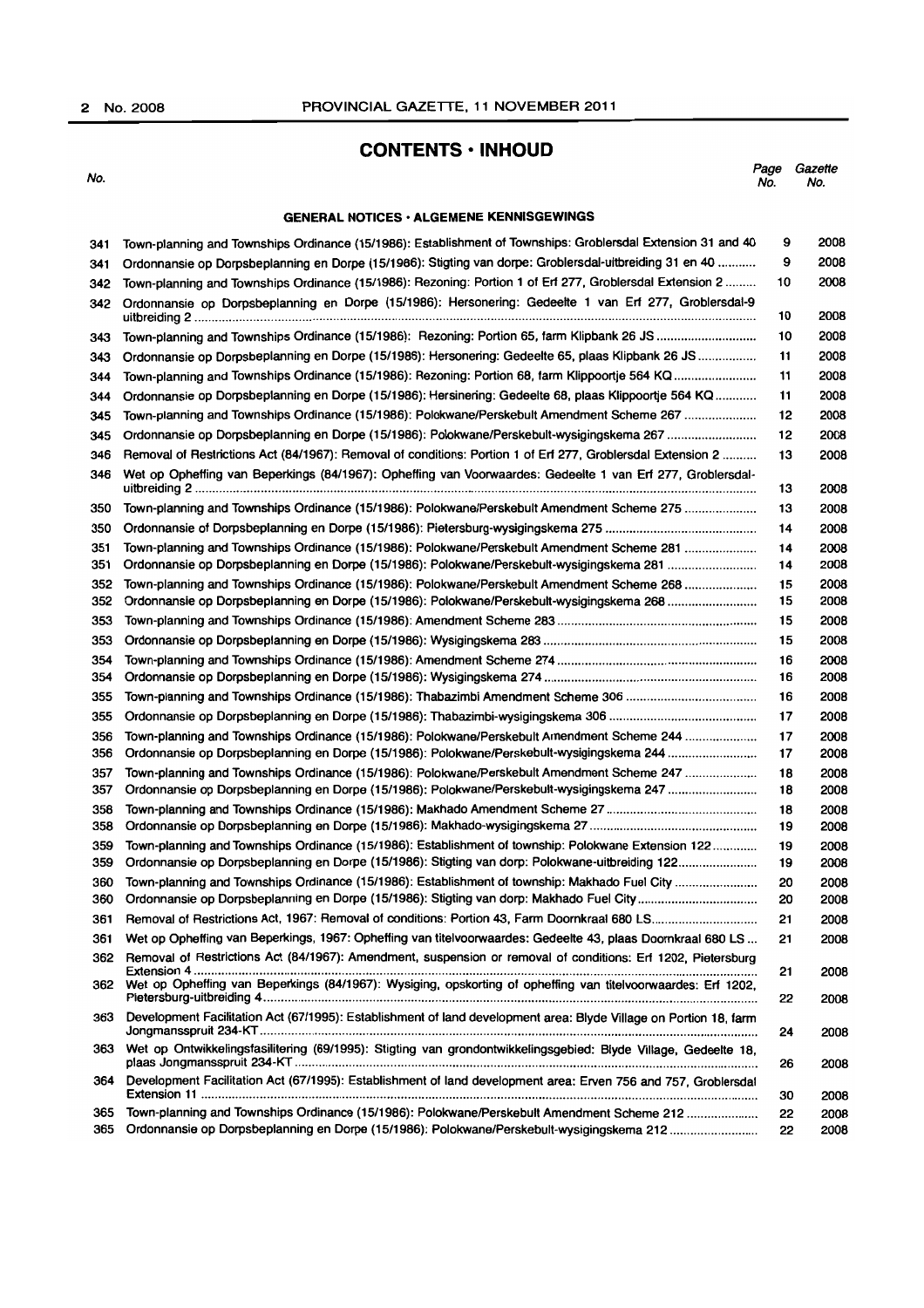# **LOCAL AUTHORITY NOTICES' PLAASLIKE BESTUURSKENNISGEWINGS**

| 326 | Town-planning and Townships Ordinance (15/1986): Polokwane/Perskebult Amendment Scheme 276                     | 32 | 2008 |
|-----|----------------------------------------------------------------------------------------------------------------|----|------|
| 326 |                                                                                                                | 32 | 2008 |
| 329 | Town-planning and Townships Ordinance (15/1986): Polokwane/Perskebult Amendment Scheme 284                     | 33 | 2008 |
| 329 | Ordonnansie op Dorpsbeplanning en Dorpe (15/1986): Polokwane/Perskebult-wysigingskema 284                      | 33 | 2008 |
| 330 | Town-planning and Townships Ordinance (15/1986): Polokwane/Perskebult Amendment Scheme 277                     | 34 | 2008 |
| 330 | Ordonnansie op Dorpsbeplanning en Dorpe (15/1986): Polokwane/Perskebultwysigingskema 277                       | 34 | 2008 |
| 331 | Local Government Ordinance, 1939: Polokwane Local Municipality: Permanent closure: Erf 7860, Pietersburg       | 41 | 2008 |
| 331 | Ordonnansie op Plaaslike Bestuur, 1939: Polokwane Plaaslike Munisipaliteit: Permanente sluiting: Erf 7860,     | 41 | 2008 |
| 332 | Town-planning and Townships Ordinance (15/1986): Greater Tubatse Local Municipality: Greater Tubatse           | 41 | 2008 |
| 332 | Ordonnansie op Dorpsbeplanning en Dorpe (15/1986): Groter Tubatse Munisipaliteit: Groter Tubatse-wysiging-     | 41 | 2008 |
| 333 | Town-planning and Townships Ordinance (15/1986): Polokwane Municipality: Declaration as approved township:     |    |      |
| 333 |                                                                                                                | 35 | 2008 |
|     | Ordonnansie op Dorpsbeplanning en Dorpe (15/1986): Polokwane Munisipaliteit: Verklaring tot goedgekeurde dorp: | 38 | 2008 |
| 334 | Local Government Municipal Property Rates Act (6/2004): Maruleng Local Municipality: Public notice calling for | 42 | 2008 |
| 335 | Local Government Ordinance, 1939: Polokwane Municipality: Permanent closure of public places, public open      | 42 | 2008 |
| 335 | Ordonnansie op Plaaslike Bestuur, 1939: Polokwane Munisipaliteit: Permanente sluiting van openbare             | 43 | 2008 |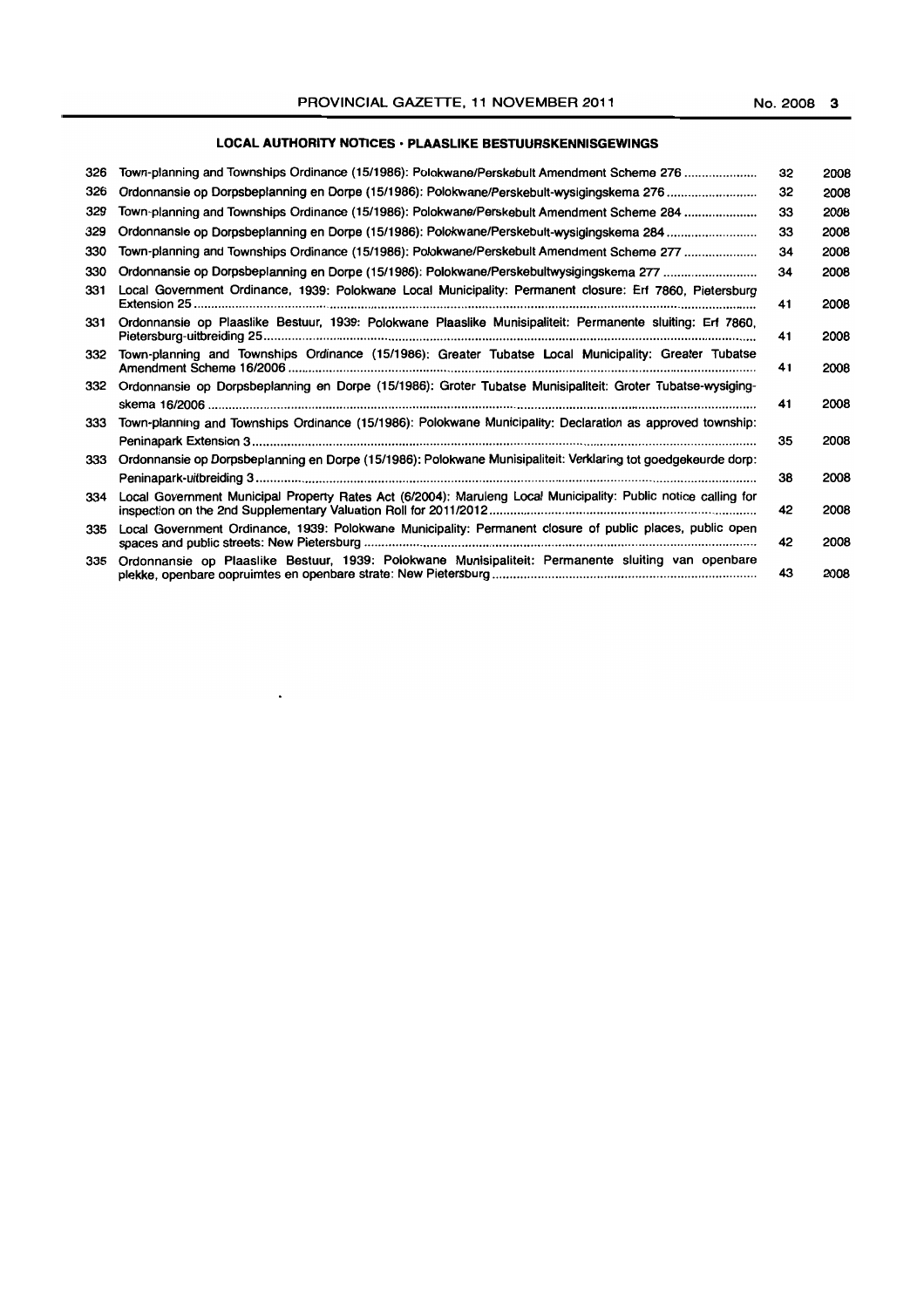# IMPORTANT NOTICE

# The

# Limpopo Provincial Gazette Function

will be transferred to the

# Government Printer in Pretoria

as from 1 November 2004

NEW PARTICULARS ARE AS FOLLOWS:

# Physical address:

Government Printing Works 149 Bosman Street Pretoria

# Postal address:

Private Bag X85 Pretoria 0001

New contact person: Vino Thaver Tel.: (012) 334-4687

Fax number: (012) 323-8805

E-mail address: vino.thaver@gpw.gov.za

Contact person for subscribers:

Mrs J. Wehmeyer Tel.: (012) 334-4753 Fax.: (012) 323-9574

This phase-in period is to commence from 15 October 2004 (suggest date of advert) and notice comes into operation as from 1 November 2004.

Subscribers and all other stakeholders are advised to send their advertisements directly to the Government Printing Works, two weeks before the 1st November 2004.

> In future, adverts have to be paid in advance before being published in the Gazette.

Advertising Manager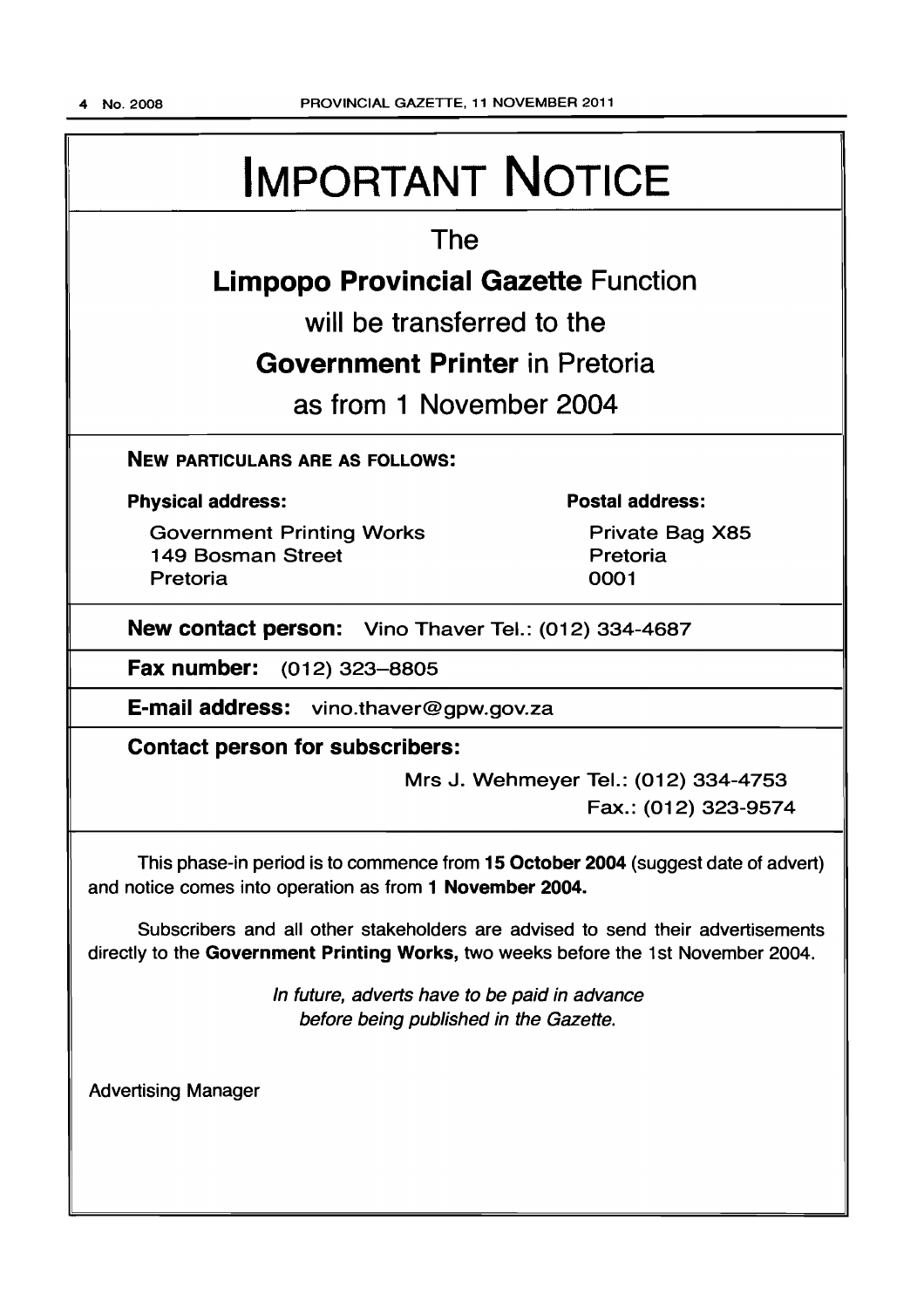q,

| PRINTING WORKS IN TIME FOR INSERTION IN THE PROVINCIAL GAZETTE.   | IT IS THE CLIENTS RESPONSIBILITY TO ENSURE THAT THE CORRECT AMOUNT IS PAID<br>AT THE CASHIER OR DEPOSITED INTO THE GOVERNMENT PRINTING WORKS BANK<br>ACCOUNT AND ALSO THAT THE REQUISITION/COVERING LETTER TOGETHER WITH<br>THE ADVERTISEMENTS AND THE PROOF OF DEPOSIT REACHES THE GOVERNMENT<br>NO ADVERTISEMENTS WILL BE PLACED WITHOUT PRIOR PROOF OF PRE-PAYMENT.<br>$\frac{1}{4}$ page R 229.40<br>Letter Type: Arial<br><b>Size: 10</b><br>Line Spacing: At:<br>Exactly<br>11pt |
|-------------------------------------------------------------------|----------------------------------------------------------------------------------------------------------------------------------------------------------------------------------------------------------------------------------------------------------------------------------------------------------------------------------------------------------------------------------------------------------------------------------------------------------------------------------------|
| <b>TAKE NOTE OF</b><br><b>THE NEW TARIFFS</b><br><b>WHICH ARE</b> | $\frac{1}{2}$ page R 458.75<br>Letter Type: Arial<br><b>Size: 10</b><br>Line Spacing: At:<br><b>Exactly</b><br>11pt                                                                                                                                                                                                                                                                                                                                                                    |
| <b>APPLICABLE</b><br><b>FROM THE 1ST OF</b><br><b>JUNE 2011</b>   | $\frac{3}{4}$ page R 688.15                                                                                                                                                                                                                                                                                                                                                                                                                                                            |
|                                                                   | <b>Size: 10</b><br>Letter Type: Arial<br>Line Spacing:<br>At:<br><b>Exactly</b><br>11pt                                                                                                                                                                                                                                                                                                                                                                                                |
|                                                                   | Full page R 917.55<br>Letter Type: Arial<br><b>Size: 10</b><br>Line Spacing: At:<br>Exactly<br>11pt                                                                                                                                                                                                                                                                                                                                                                                    |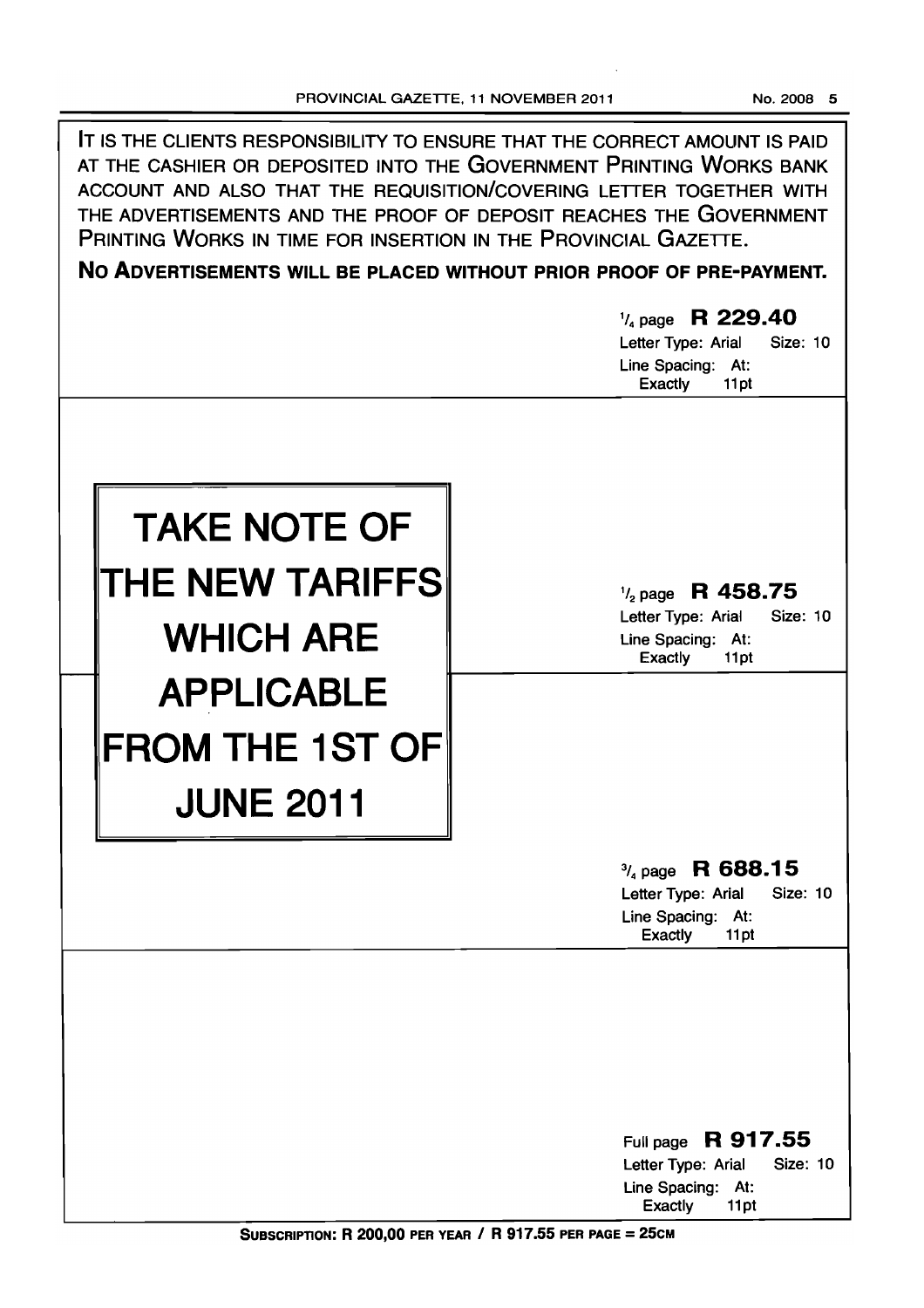

section or under any heading other than the section or heading stipulated by the advertiser;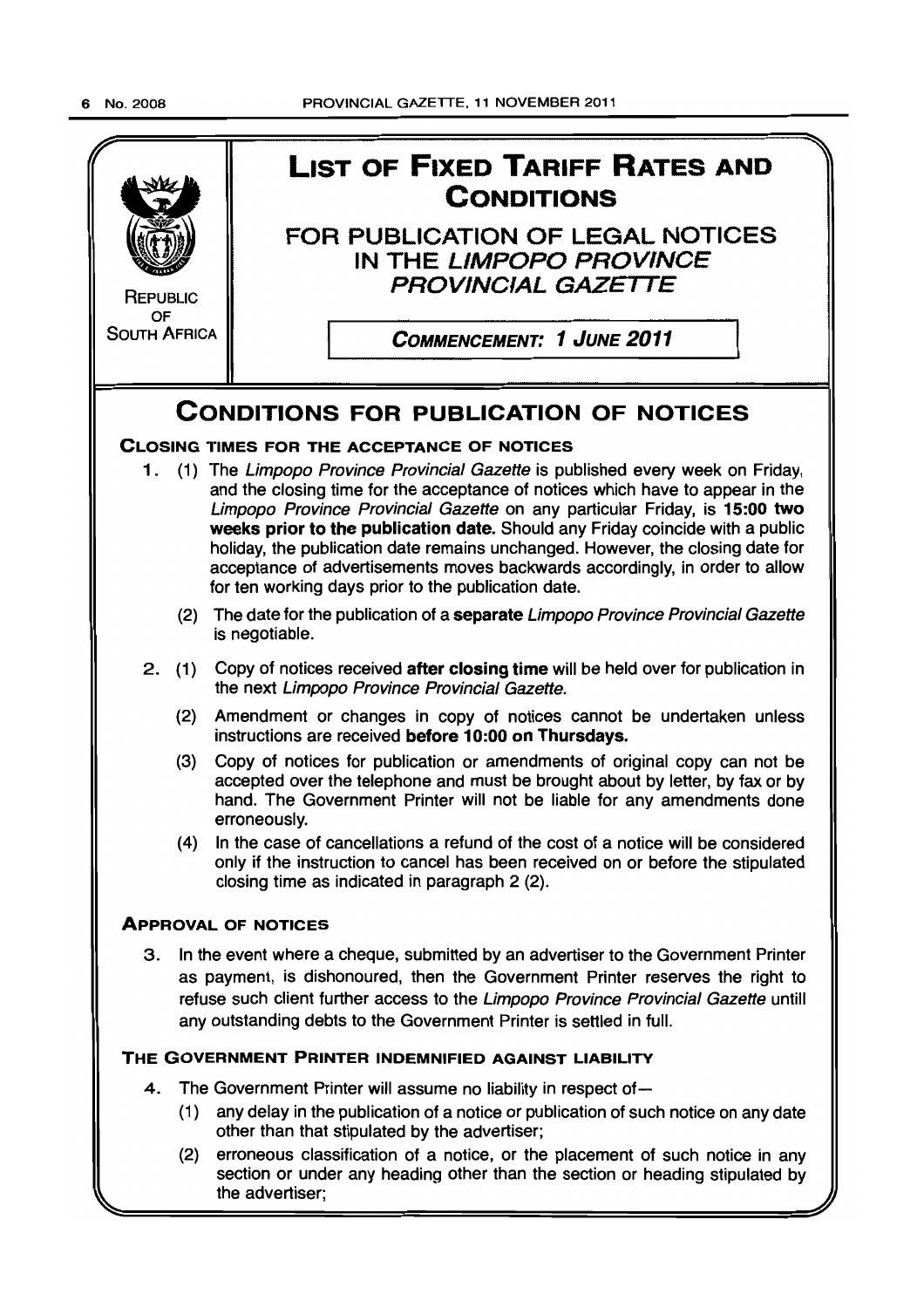(3) any editing, revision, omission, typographical errors or errors resulting from faint or indistinct copy.

# LIABILITY OF ADVERTISER

5. Advertisers will be held liable for any compensation and costs arising from any action which may be instituted against the Government Printer in consequence of the publication of any notice.

# **COPY**

- 6. Copy of notices must be typed on one side of the paper only and may not constitute part of any covering letter or document.
- 7. At the top of any copy, and set well apart from the notice, the following must be stated:

Where applicable

- (1) The heading under which the notice is to appear.
- (2) The cost of publication applicable to the notice, in accordance with the 'Word Count Table".

# PAYMENT OF COST

- 9. With effect from 1 NOVEMBER 2004 no notice will be accepted for publication unless the cost of the insertion(s) is prepaid in CASH or by CHEQUE or POSTAL ORDERS. It can be arranged that money can be paid into the banking account of the Government Printer, in which case the deposit slip accompanies the advertisement before publication thereof.
- 10. (1) The cost of a notice must be calculated by the advertiser in accordance with the word count table.
	- (2) Where there is any doubt about the cost of publication of a notice, and in the case of copy, an enquiry, accompanied by the relevant copy, should be addressed to the Advertising Section, Government Printing Works, Private Bag X8S, Pretoria, 0001 [Fax: (012) 323-8805], before publication."
- 11. Overpayment resulting from miscalculation on the part of the advertiser of the cost of publication of a notice will not be refunded, unless the advertiser furnishes adequate reasons why such miscalculation occurred. In the event of underpayments, the difference will be recovered from the advertiser, and the notice(s) will not be published until such time as the full cost of such publication has been duly paid in cash or by cheque or postal orders, or into the banking account.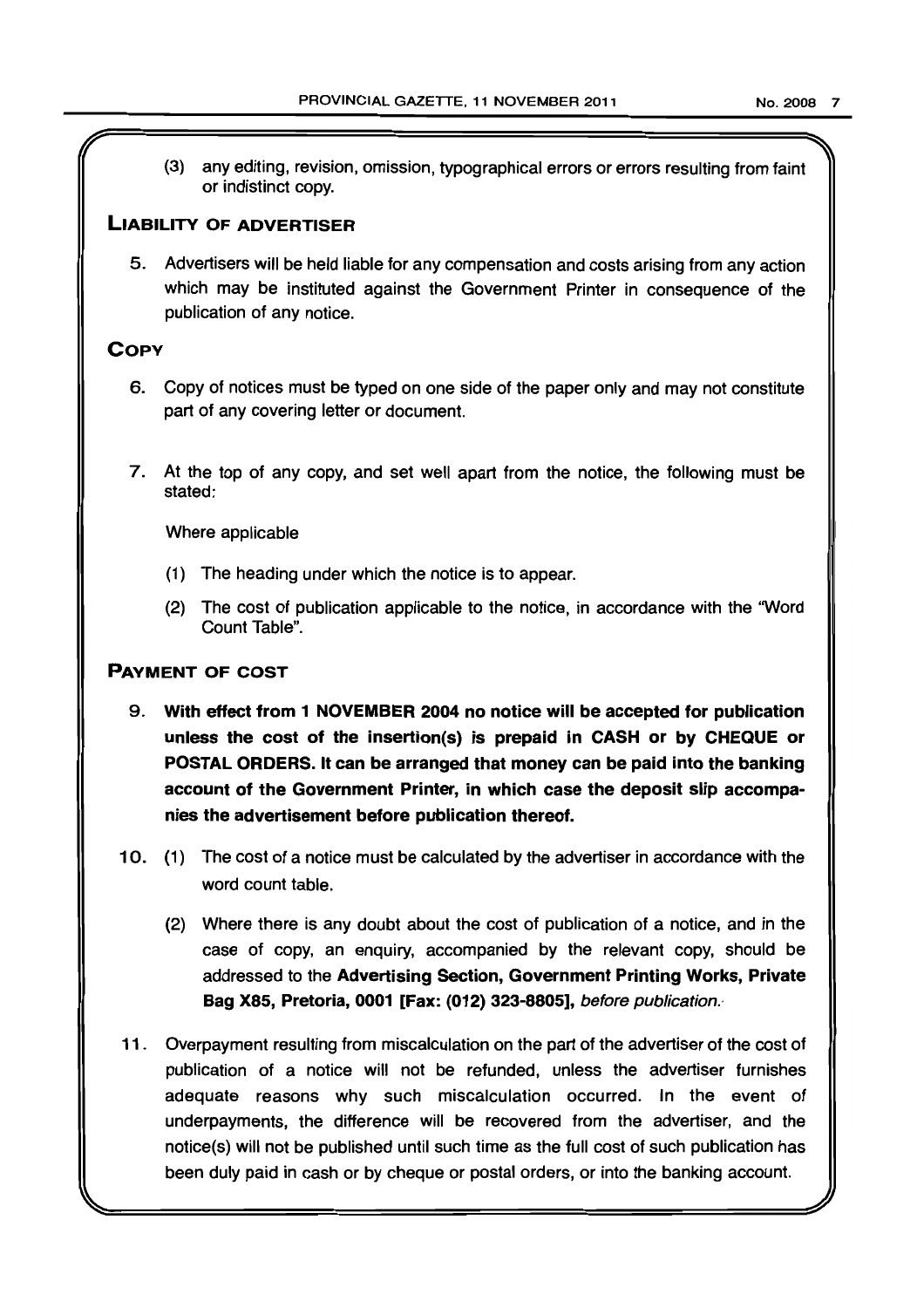12. In the event of a notice being cancelled, a refund will be made only if no cost regarding the placing of the notice has been incurred by the Government Printing Works.

 $\mathcal{L}$   $\mathcal{L}$   $\mathcal{L}$   $\mathcal{L}$   $\mathcal{L}$   $\mathcal{L}$   $\mathcal{L}$   $\mathcal{L}$   $\mathcal{L}$   $\mathcal{L}$   $\mathcal{L}$   $\mathcal{L}$   $\mathcal{L}$   $\mathcal{L}$   $\mathcal{L}$   $\mathcal{L}$   $\mathcal{L}$   $\mathcal{L}$   $\mathcal{L}$   $\mathcal{L}$   $\mathcal{L}$   $\mathcal{L}$   $\mathcal{L}$   $\mathcal{L}$   $\mathcal{$ 

13. The Government Printer reserves the right to levy an additional charge in cases where notices, the cost of which has been calculated in accordance with the Word Count Table, are subsequently found to be excessively lengthy or to contain overmuch or complicated tabulation.

# PROOF OF PUBLICATION

14. Copies of the Limpopo Province Provincial Gazette which may be required as proof of publication, may be ordered from the Government Printer at the ruling price. The Government Printer will assume no liability for any failure to post such Limpopo Province Provincial Gazette(s) or for any delay in despatching it/them.

# **GOVERNMENT PRINTERS BANK ACCOUNT PARTICULARS**

Bank:

ABSA

BOSMAN STREET

Account No.: 4057114016

Branch code: 632005

Reference No.: 00000049

Fax No.: (012) 323 8805

# Enquiries:

| Mrs. L. Fourie    | Tel.: (012) 334-4686 |
|-------------------|----------------------|
| Mrs. H. Wolmarans | Tel.: (012) 334-4591 |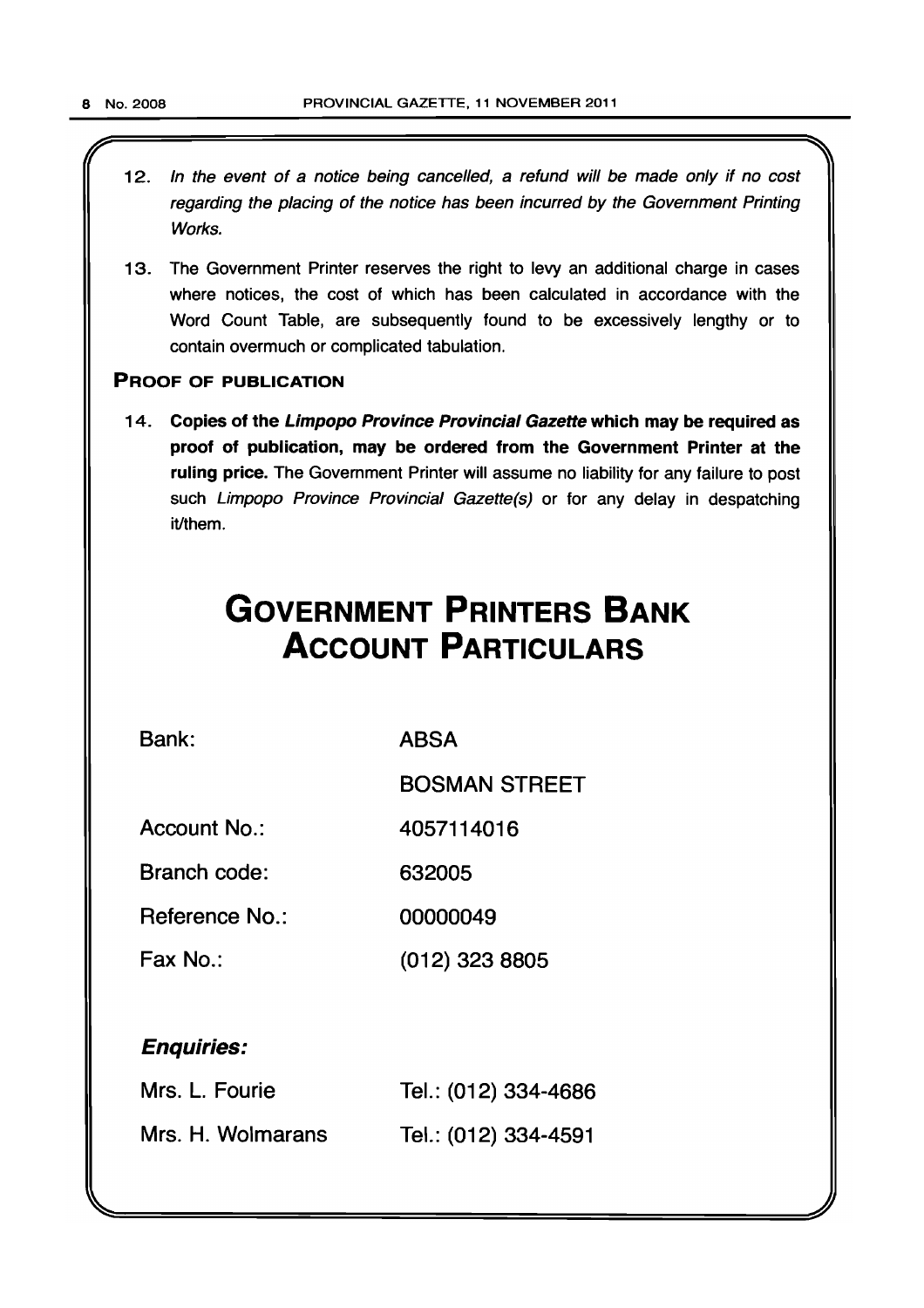# **GENERAL NOTICES • ALGEMENE KENNISGEWINGS**

# **GENERAL NOTICE 341 OF 2011**

#### NOTICE OF APPLICATIONS FOR ESTABLISHMENT OF TOWNSHIPS

The Elias Motsoaledi Local Municipality hereby gives notice in terms of section 69 (6) (a) read with section 96 (3) of the Town-planning and Townships Ordinance. 1986 (Ordinance 15 of 1986), that applications to establish townships referred to in the Annexures hereto. have been received by it.

Particulars of the applications will lie for inspection between 08h00 and 14h00, at the office of the Municipal Manager, Elias Motsoaledi Local Municipality, 2 Grobler Avenue. Groblersdal. for a period of 28 days from 04 November 2011.

Objections to or representations in respect of the applications must be lodged with or made to in writing and in duplicate to the Municipal Manager, at the above address or at P.O. Box 48, Groblersdal, 0470, within a period of 28 days from 04 November 2011.

## **ANNEXURE 1**

## Name of township: **Groblersdal Extension** 31.

Full name of Applicant: Patricio and Sons Properties (Ptv) Ltd.

No. of erven in township: 2 erven to be zoned "Business 1" plus additional uses.

Description of land on which township is to be established: Part of the Remainder of Portion 8 and Portion 14 of farm Klipbank 26 JS.

Situation of proposed township: West of and adjacent to Voortrekker Road, between the intersections of Kruger and Haarhoff Streets.

#### **ANNEXURE 2**

Name of township: **Groblersdal Extension** 40.

Full name of Applicant: Gromar Trust.

No. of erven in township: 4 Erven: "Business 1" plus additional uses.

Description of land on which township is to be established: Part of Portion 64 of farm Klipbank 26 JS.

Situation of proposed township: West of and adjacent to Hereford Street, north of Tautes Avenue intersection.

# **ALGEMENE KENNISGEWING 341 VAN 2011**

**1\_** 

#### KENNISGEWING VAN AANSOEKE OM STIGTING VAN DORPE

Die Elias Motsoaledi Plaaslike Municipaliteit gee hiermee ingevolge artikel 69 (6), gelees saam met artlkel 96 (3) van die Ordonnansie op Dorpsbeplanning en Dorpe, 1986 (Ordonnansie 15 van 1986), kennis dat aansoeke om dorpa. in die bylaes hierby genoem, te stig deur hom ontvang is.

Besonderhede van die aansoeke lê tussen 08h00 en 14h00, ter insae by die kantoor van die Munisipale Bestuurder, Groblerlaan 2, Groblersdal, vir 'n tydperk van 28 dae vanaf 04 November 2011.

Besware teen of vertoë ten opsigte van aansoeke moet binne 'n tydperk van 28 dae vanaf 04 November 2011, skriftelik by of tot die Munisipale Bestuurder by die bovermelde adres of by Posbus 48, Groblersdal, 0470, in gedien of gerig word.

#### **BYLAE 1**

#### Naam van dorp: **Groblersdal Uitbreidlng** 31.

Volle naam van aansoeker: Patricio and Sons Properties (Ply) Ltd.

Aantal erwe in dorp: 2 Erwe: "Besigheid 1" plus addisionele gebruike.

Beskrywing van grond waarop dorp gestig staan te word: Deel van die Restant van Gedeelte 8 en Gedeelte 14 van die plaas Klipbank 26 JS.

Ligging van voorgestelde dorp: Geleë wes van en aangrensend aan Voortrekkerstraat, tussen die kruisings van Kruger- en Haarhoffstraat.

# **BYLAE 2**

## Naam van dorp: **Groblersdal Uitbreiding** 40.

Volle naam van aansoeker: Gromar Trust.

Aantal erwe in dorp: 4 Erwe: "Besigheid 1" plus addisionele gebruike.

Beskrywing van grond waarop dorp gestig staan te word: Deel van Gedeelte 64 van die plaas Klipbank 26 JS.

Ligging van voorgestelde dorp: Geleë wes van en aangrensend aan Herefordstraat, noord van die Tauteslaan kruising.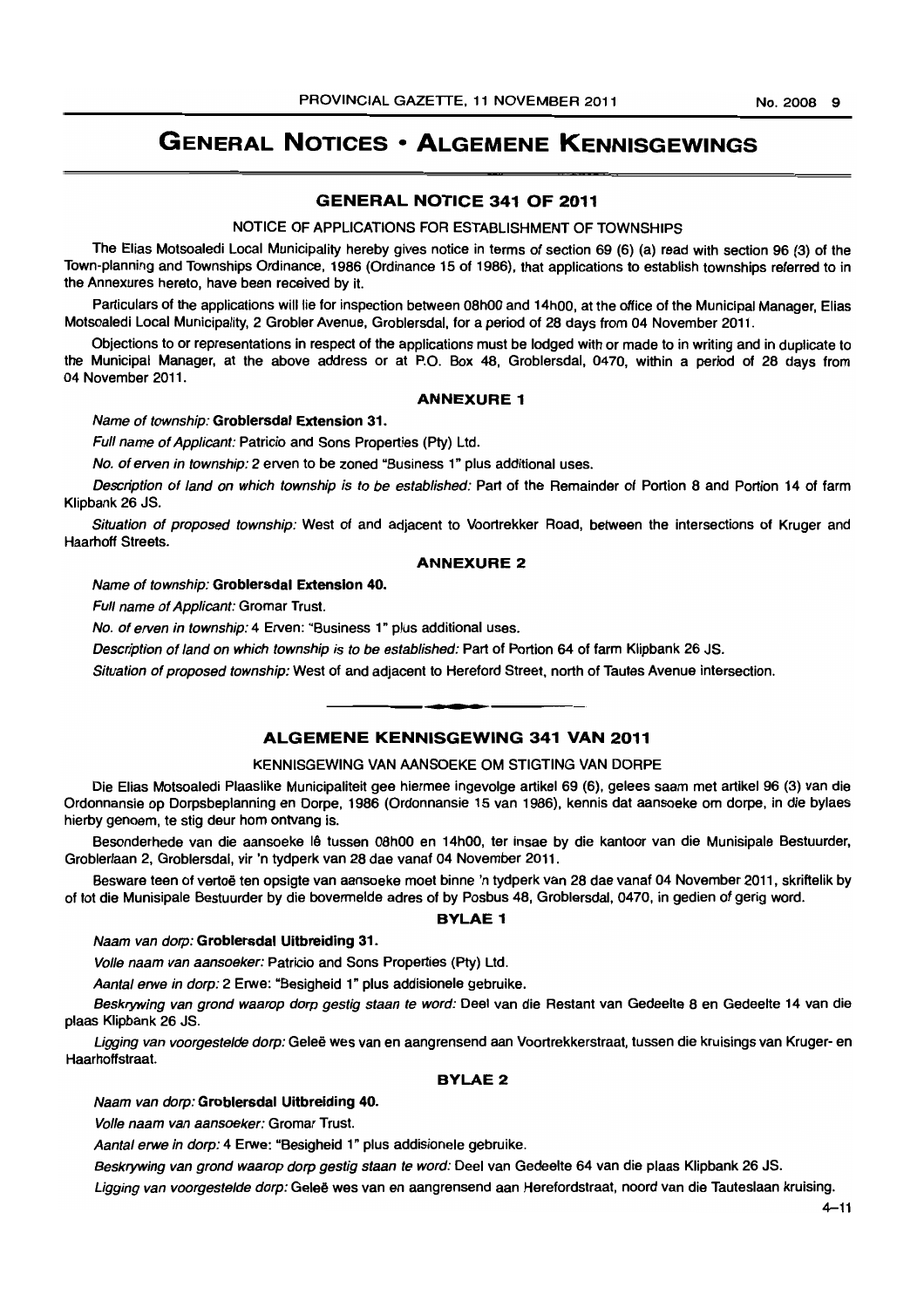#### **GENERAL NOTICE 342 OF 2011**

## NOTICE OF APPLICATION FOR AMENDMENT OF TOWN-PLANNING SCHEMES **IN** TERMS OF SECTION 56 (1) (b) (i) OF THE TOWN·PLANNING & TOWNSHIPS ORDINANCE, 1986 (ORDINANCE 15 OF 1986)

I, Marthinus Brits, being the authorised agent of the owners of Erf 276 and Portion 1 of Erf 277, Groblersdal Extension 2, and Erven 967 and 968, Groblersdal Extension 19 (Portion 66 of the farm Klipbank 26 JS), hereby give notice in terms of section 56 (1) (b) (i) of the Town-planning and Townships Ordinance, 1986, that I have applied to the Elias Motsoaledi Local Municipality, for the amendment of the town-planning scheme known as the Groblersdal town-planning scheme, by the rezoning of the Portion 1 of Erf 277, Groblersdal Extension 2, from "Residential 1" to "Business 1" subject to conditions and Erf 276, Groblersdal Extension 2, and Erven 967 and 968, Groblersdal Extension 19 (Portion 66 of the farm Klipbank 26 JS), from "Business 1" to "Business 1" subject to the conditions. The properties are situated adjacent to and south of Kruger Street, west of the intersection with Voortrekker Road.

Particulars of the applications will lie for inspection between OShOO and 14hOO on weekdays, at the office of the Municipal Manager, Elias Motsoaledi Local Municipality, 2 Grobler Avenue, Groblersdal, for a period of 28 days from 04 November 2011.

Objections to or representations in respect of the application must be lodged with or made in writing to the Municipal Manager, Elias Motsoaledi Local Municipality, of the above address or at P.O. Box 48, Groblersdal, 0470, within a period of 28 days from 04 November 2011.

Address of agent: P.O. Box 1133, Fontainebleau, 2032. Tel: (011) 888-2232 . . **-.** 

#### **ALGEMENE KENNISGEWING 342 VAN 2011**

KENNISGEWING VAN AANSOEK OM WYSIGING VAN DORPSBEPLANNINGSKEMAS INGEVOLGE ARTIKEL 56 (1) (b) (i) VAN DIE ORDONNANSIE OP DORPSBEPLANNING EN DORPE, 1986 (ORDONNANSIE 15 VAN 1986)

Ek, Marthinus Brits, synde die gemagtigde agent van die eienaars van Erf 276 en Gedeelte 1 van Erf 277, Groblersdal Uitbreiding 2, en Erwe 967 en 968, Groblersdal Uitbreiding 19 (Gedeelte 66 van die plaas Klipbank 26 JS), gee hiermee ingevolge artikel 56 (1) (b) (i) van die Ordonnansie op Dorpsbeplanning en Dorpe, 1986, dat ek by die Elias Motsoaledi Local Municipality, aansoek gedoen het om die wysiging van die dorpsbeplanningskema bekend as die Groblersdal-dorpsbeplanningskema, deur die hersonering van Gedeelte 1 van Erf 277, Groblersdal Uitbreiding 2, van "Residensieel 1" na "Besigheid 1" onderhewig aan voorwaardes en Erwe 967 en 968, Groblersdal Uitbreiding 19 (Gedeelte 66 van die plaas Klipbank 26 JS), from "Besigheid 1" na "Besigheid 1" onderhewig aan voorwaardes.

Die eiendomme is gelee aanliggend aan en suid van Krugerstraat, wes van die kruising met Voortrekkerweg.

Besonderhede van die aansoek sal lê vir inspeksie tussen 08h00 tot 14h00, op weeksdae, by die kantoor van die Munisipale Bestuurder, Groblerlaan 2, Groblersdal, vir 'n tydperk van 28 dae vanaf 04 November 2011.

Besware teen of vertoë ten opsigte van die aansoek moet ingedien word, met of skriftelik aan die Munisipale Bestuurder, by die bovermelde adres of by Posbus 48, Groblersdal, 0470, binne 'n tydperk van 28 dae vanaf 04 November 2011.

Adres van agent: Posbus 1133, Fontainebleau, 2030. Tel: (011) 888-2232.

 $4 - 11$ 

#### **GENERAL NOTICE 343 OF 2011**

# NOTICE OF APPLICATION FOR AMENDMENT OF TOWN-PLANNING SCHEMES IN TERMS OF SECTION 56 (1) (b) (i) OF THE TOWN-PLANNING & TOWNSHIPS ORDINANCE, 1986 (ORDINANCE 15 OF 1986)

I, Marthinus Brits, being the authorised agent of the owners of Portion 65 of the farm Klipbank 26 JS (proposed Portion 87), below, hereby give notice in terms of section 56 (1) (b) (i) of the Town-planning and Townships Ordinance, 1986, that I have applied to the Elias Motsoaledi Local Municipality, for the amendment of the town-planning scheme known as the Groblersdal town-planning scheme, by the rezoning of the property described above, situated adjacent and to the east of Springbok Street and south of Groblersdal Extension 23, from "Agricultural" to "Institution" for a place of public worship with subservient and related uses, including a hall, places of instruction, kitchen and related uses, library, bookshop, coffee shop and a dwelling house and associated staff quarters/accommodation, subject to conditions.

Particulars of the applications will lie for inspection between 08hOO and 14hOO on weekdays, at the offices of the Municipal Manager, Elias Motsoaledi Local Municipality, 2 Grobler Avenue, Groblersdal, for a period of 28 days from 04 November 2011.

Objections to or representations in respect of the application must be lodged with or made in writing to the Municipal Manager, Elias Motsoaledi Local Municipality, of the above address or at P.O. Box 48, Groblersdal, 0470, within a period of 28 days from 04 November 2011.

Address of agent: P.O. Box 1133, Fontainebleau, 2032. Tel: (011) 888-2232.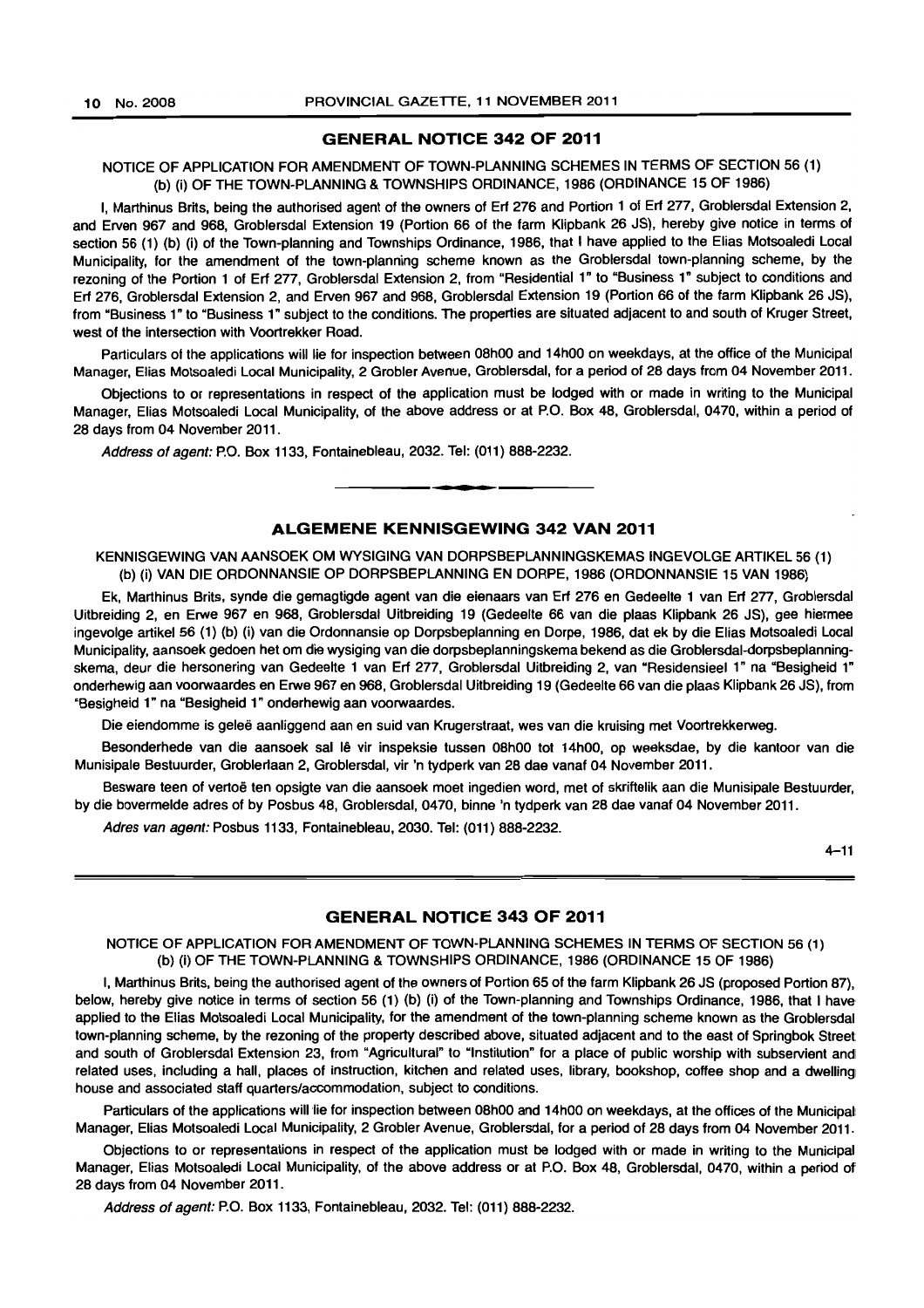# **ALGEMENE KENNISGEWING 343 VAN 2011**

KENNISGEWING VAN AANSOEK OM WYSIGING VAN DORPSBEPLANNINGSKEMAS INGEVOLGE ARTIKEL 56 (1) (b) (i) VAN DIE ORDONNANSIE OP DORPSBEPLANNING EN DORPE, 1986 (ORDONNANSIE 15 VAN 1986)

Ek, Marthinus Brits, synde die gemagtigde agent van die eienaars van Gedeelte 65 van die plaas Klipbank 26 JS (voorgestelde Gedeete 87), gee hiermee ingevolge artikel 56 (1) (b) (i) van die Ordonnansie op Dorpsbeplanning en Dorpe, 1986, dat ek by die Elias Motsoaledi Local Municipality, aansoek gedoen het om die wysiging van die dorpsbeplanningskema bekend as die Groblersdal-dorpsbeplanning-skema, deur die hersonering van die eiendom hierbo beskryf, gelee aangresend en aan die ooste van die Springbokstraat en suid van Groblersdal Uitbreiding 23, vanaf "Landbou" na "Inrigting" vir 'n plek van openbare aanbidding met 'n onderdanige en verwante gebruike, insluitend 'n saal, plekke van onderrig, kombuis en verwante gebruike, biblioteek, boekwinkel, koffiewinkel, 'n woonhuis en aanverwante personeel kwartiere/akkommodasie, onderhewig aan sekere voorwaardes.

Besonderhede van die aansoek sal lê vir inspeksie tussen 08h00 tot 14h00, op weeksdae, by die kantoor van die Munisipale Bestuurder, Groblerlaan 2, Groblersdal, vir 'n tydperk van 28 dae vanaf 04 November 2011.

Besware teen of vertoë ten opsigte van die aansoek moet ingedien word, met of skriftelik aan die Munisipale Bestuurder, by die bovermelde adres of by Posbus 48, Groblersdal, 0470, binne 'n tydperk van 28 dae vanaf 04 November 2011.

Adres van agent: Posbus 1133, Fontainebleau, 2030. Tel: (011) 888-2232.

 $4 - 11$ 

# **GENERAL NOTICE 344 OF 2011**

#### **THABAZIMBI TOWNPLANNING SCHEME 1992**

I, J Paul van Wyk TRP (SA) of the firm J Paul van Wyk Urban Economics & Planners CC, being the authorized agents of the owners of the undermentioned property [messrs Ditholo Lodge (Pty) Ltd (Reg No. 1996/005036//07)], hereby give notice in terms of section 56 (1) (b) (i) of the Town-planning and Townships Ordinance, 1986 (Ord 15 of 1986) that we have applied to the Thabazimbi Municipality Local Municipality for amendment of the town-planning-scheme-in-operation known as Thabazimbi Town-planning Scheme, 1992 by rezoning of Portion 68 (a portion of Portion 4), farm Klippoortjie 564-KQ situated in the Ditholo Wildlife Estate(which is situated approximately 50 to 60 kilometres westlsouth-west of the town Bela-Bela (Warmbaths), south of the P20-1 Provincial Road between Bela-Bela and Thabazimbi, in the south-western parts of the Limpopo Province), presently zoned "Special" for purpose of a commercial lodge (with a maximum of 15 double ensuite bedrooms) and related activities, subject to Annexure 81 of the Thabazimbi Amendment Scheme No. 166 to "Specia'" for all the same (existing) land-use rights. and restrictions, save for increasing the overnight accommodation facilities from 15 to 56 double ensuite bedrooms and ancillary uses.

All relevant documents relating to the application will be open for inspection during normal office hours at the office of the said authorized local authority at the Manager, Department of Planning and Economic Development. 7 Rietbok Street, Thabazimbi, 0380, from the first date of the publication of this notice, i.e. 04 November 2011, until 02 December 2011 (for a period of 28 days from date of first publication of this notice).

Any person who wishes to object to the application or submit representations in respect thereof must lodge the same in writing with the said authorized local authority at the above address or by mail to Private Bag X530, Thabazimbi, 0380 on or before 02 December 2011.

Contact particulars of agent: J Paul van Wyk Urban Economics & Planners CC, P.O. Box 11522, Hatfield, 0028. Office: (012) 996-0097. Fax: (086) 684-1263. E-mail: airtaxi@mweb.co.za.

Date of first publication: 04 November 2011.

# . **-. ALGEMENE KENNISGEWING 344 VAN 2011**

#### **THABAZIMBI DORPSBEPLANNINGSKEMA, 1992**

Ek, J Paul van Wyk SS (SA). van die firma J Paul van Wyk Stedelik Ekonomie & Beplanners BK, synde die gemagtigde agente van die eienaars van ondergenoemde eiendom [mnre Ditholo Lodge (Edms) Bpk (Reg No. 19961005036/07)]. gee hiermee ingevolge artikel 56 (1) (b) (i) van die Ordonnansie op Dorpsbeplanning en Dorpe, 1986 (Ord 15 van 1986) kennis dat ons by die Thabazimbi Plaaslike Munisipaliteit aansoek gedoen het om wysjging van die dorpsbeplanningskema-in-werking bekend as Thabazimbi Dorpsbeplanningskema, 1992 deur hersonering van Gedeelte 68 ('n gedeelte van Gedeelte 4), plaas Klippoortje 564-KQ geleë in die Ditholo Wildlandgoed (wat geleë is ongeveer 50 to 60 kilometer wes / suid-wes van die dorp Bela-Bela (Warmbad). suid van die P20-1 Provinsiale Pad tussen Bela-Bela en Thabazimbi, in die suid-westelike dele van die Limpopo Provinsie), tans gesoneer "Spesiaal" vir doeleindes van 'n kommersiele gastehuis ("lodge") (met 'n maksimum van 15 dubbel ensuite slaapkamers) en aanverwante gebruike onderhewig aan Bylae 81 van die Thabazimbi Wysigingskema No. 166 na "Spesiaal" vir al dieselfde (bestaande) gebruiksregte en- beperkings behalwe vir 'n toesame in oornag akkommodasiefasiliteite van 15 na 56 dubbel ensuite slaapkamers en aanverwante gebruike.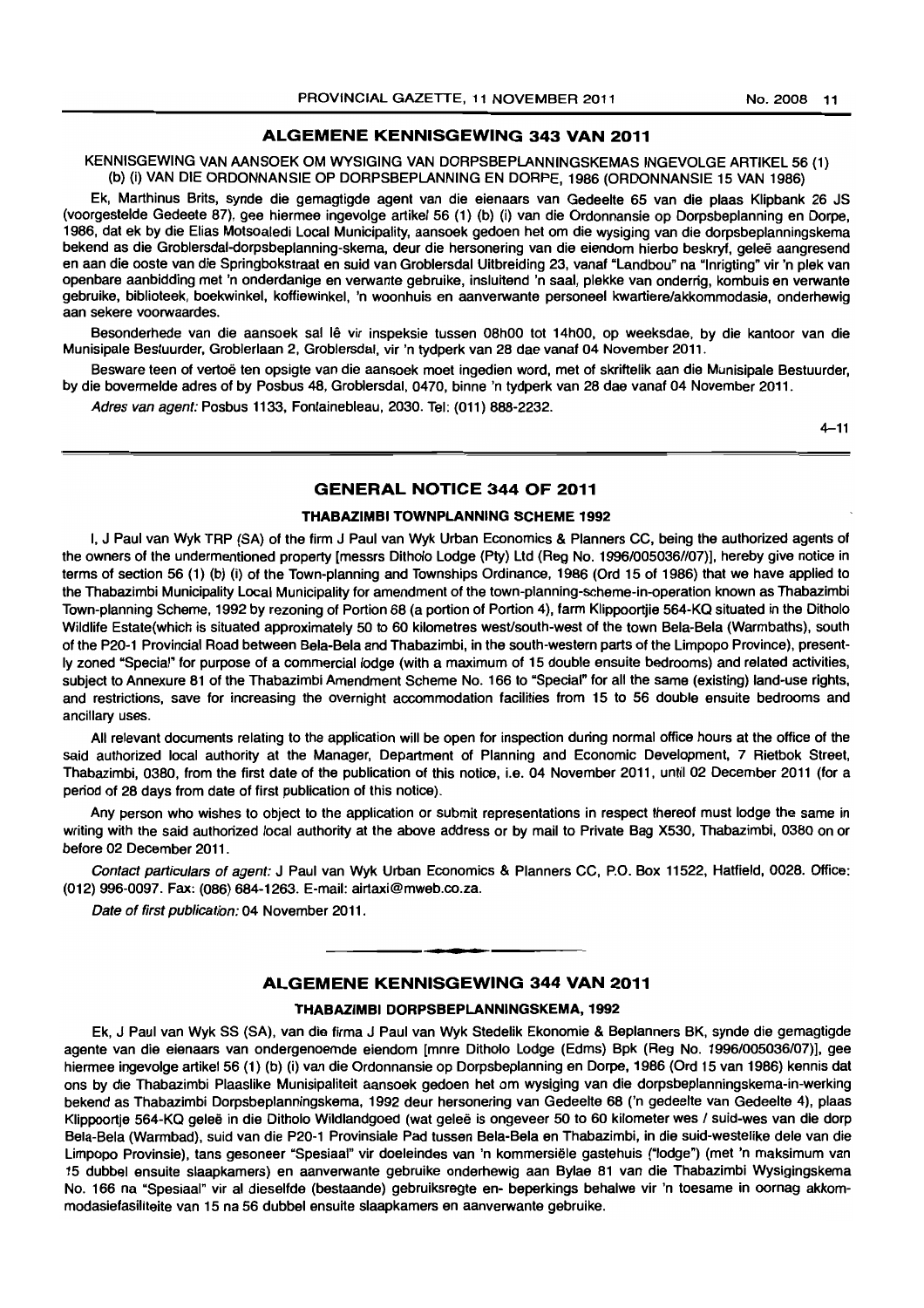Aile tersaaklike dokumente wat met die aansoek verband hou sal tydens gewone kantoorure vir besigtiging beskikbaar wees by die kantoor van die gemagtigde plaaslike bestuur by die Bestuurder: Departement van Beplanning en Ekonomiese Ontwikkeling, Rietbokstraat, Thabazimbi, 0380, vanaf die eerste publikasie van die kennisgewing, naamlik 04 November 2011, tot 02 Desember 2011 (vir"n periode van 28-dae vanaf die eerste publikasie van die kennisgewing).

Enige persoon wat beswaar wil aanteken of vertoë wil rig met betrekking tot die aansoek, moet sodanige beswaar of vertoë op skrif by die betrokke gemagtigde plaaslike bestuur by die bostaande adres indien, of pos na Privaatsak X530, Thabazimbi. 0380, voor of op 02 Desember 2011.

Naam en adres van agent: J Paul van Wyk Stedelike Ekonome & Beplanners BK, Posbus 11522, Hatfield, 0028. Kantoor: (012) 996-0097. Faks: (086) 684-1263. E-pos: airtaxi@mweb.co.za.

Datum van eerste publikasie: 04 November 2011.

04-11

# GENERAL NOTICE 345 OF 2011

## POLOKWANE/PERSKEBULT AMENDMENT SCHEME 267

Davel Consulting Planners CC and/or Willem Gabriel Davel, being the authorized agent of the owner/s of Erven 883 and 907 Pietersburg, hereby give notice in terms of section 56 (1) of the Town Planning and Townships Ordinance (Ordinance 15 of 1986) that we have applied to the Polokwane Municipality for the amendment of the Town-planning Scheme known as the Polokwane/Perskebult Town Planning Scheme, 2007, by the rezoning of the property described above, respectively situated at 74 Magazyn and 54 Jorissen Streets, Polokwane, from "Special" with conditions in annexures which inter alia makes provision for the use of the land for purposes of overnight accommodation, a restaurant and conference facility, to "Special" for an "Institution" for purposes of a Medical Rehabilitation Centre andlor Overnight Accommodation and related uses, subject to further conditions as contained in Annexure 114 to the scheme, which inter alia makes provision that uses be restricted and for the following developments conditions, namely that all buildings shall not exceed a maximum FAR of 1,0 and a maximum Coverage of 50%. The owners intent to construct a medical rehabilitation centre for patients recovering from strokes, major surgery and brain damage consisting of 60 beds as well as associated consulting rooms and rehabilitation facilities and further make overnight accommodation consisting of 40 rooms available for family members and members of the public.

A restaurant will also be included. Particulars of the application will lie open for inspection during normal office hours at the office of the Town Planners, First Floor, West Wing, Civic Centre, Polokwane, for the period of 28 days from 4 November 2011.

Objections to or representations in respect of the application must be lodged with or made in writing to the Municipal Manager at the above address or at PO Box 11110, Polokwane, 0700, within a period of 28 days from 4 November 2011.

Address of agent: Davel Consulting Planners, PO 11110, Bendor, 0699. Tel: (015) 297-1261 or 13 Watermelon Street, Platinum Park Bendor. . **- .** 

# ALGEMENE KENNISGEWING 345 VAN 2011

#### POLOKWANE/PERSKEBULT-WYSIGINGSKEMA 267

Davel Consulting Planner BK en/of Willem Gabriel Davel, synde die gemagtigde agent van die eienaar/s van Erwe 883 en 907, Pietersburg, gee hiermee ingevolge artikel 56 (1) van die Ordonnansie op Dorpsbeplanning en Dorpe (Ordonnansie 15 van 1986) kennis dat ons by die Polokwane Munisipaliteit aansoek gedoen het om die wysiging van die Dorpsbeplanningskema bekend as die Poiokwane/Perskebult Dorpsbeplanningskema, 2007, deur die hersonering van die bogenoemde eiendom, onderskeidelik gelee te Magazynstraat 74 en Jorissenstraat 54, Polokwane, vanaf "Spesiaal" met voorwaardes in bylae wat onder andere voorsiening maak vir die gebruik van die grond vir doeleindes van oornag~akkommodasie, 'n restaurant en konferensiefasiliteit, na "Spesiaal" vir 'n "Inrigting" vir doeleindes van 'n Mediese Rehabilitasiesentrum en/of Oornagakkommodasie en aanverwante gebruike, onderhewig aan verdere voorwaardes soos vervat in Bylaag 114 tot die skema, wat onder andere voorsiening maak dat gebruike beperk word en in die volgende ontwikkelingsvoorwaardes voorsien, naamlik dat aile geboue nie 'n maksimum VOV van 1,0 en dekking nie 50% mag oorskry nie. Die eienaars beoog om 'n mediese rehabilitasiesentrum bestaande uit 60 beddens sowel as meegaande spreekkamers en rehabilitasiegeriewe vir pasiente wat herstel van beroerte, groot operasies en breinskade op te rig asook om voorsjenjng te maak vir oornag-akkommodasie geriewe vir familie en die algemene publiek bestaande uit 40 kamers, 'n Restaurant word ook voorsien.

Besonderhede van die aansoek lê ter insae gedurende gewone kantoorure by die kantoor van die Stadsbeplanners, Eerste Verdieping, Wesvleuel Burgersentrum, Polokwane, vir 'n tydperk van 28 dae vanaf 4 November 2011.

Besware teen of vertoë ten opsigte van die aansoek moet binne 'n tydperk van 28 dae vanaf 4 November 2011, skriftelik by of tot die Munisipale Bestuurder, by bovermelde adres of by Posbus 111, Polokwane, 0700, ingedien of gerig word.

Adres van agent: Davel Consulting Planners, Posbus 11110, Bendor, 0699. Tel: (015) 297-1261 or 13 Watermelon Street, Platinum Park Bendor.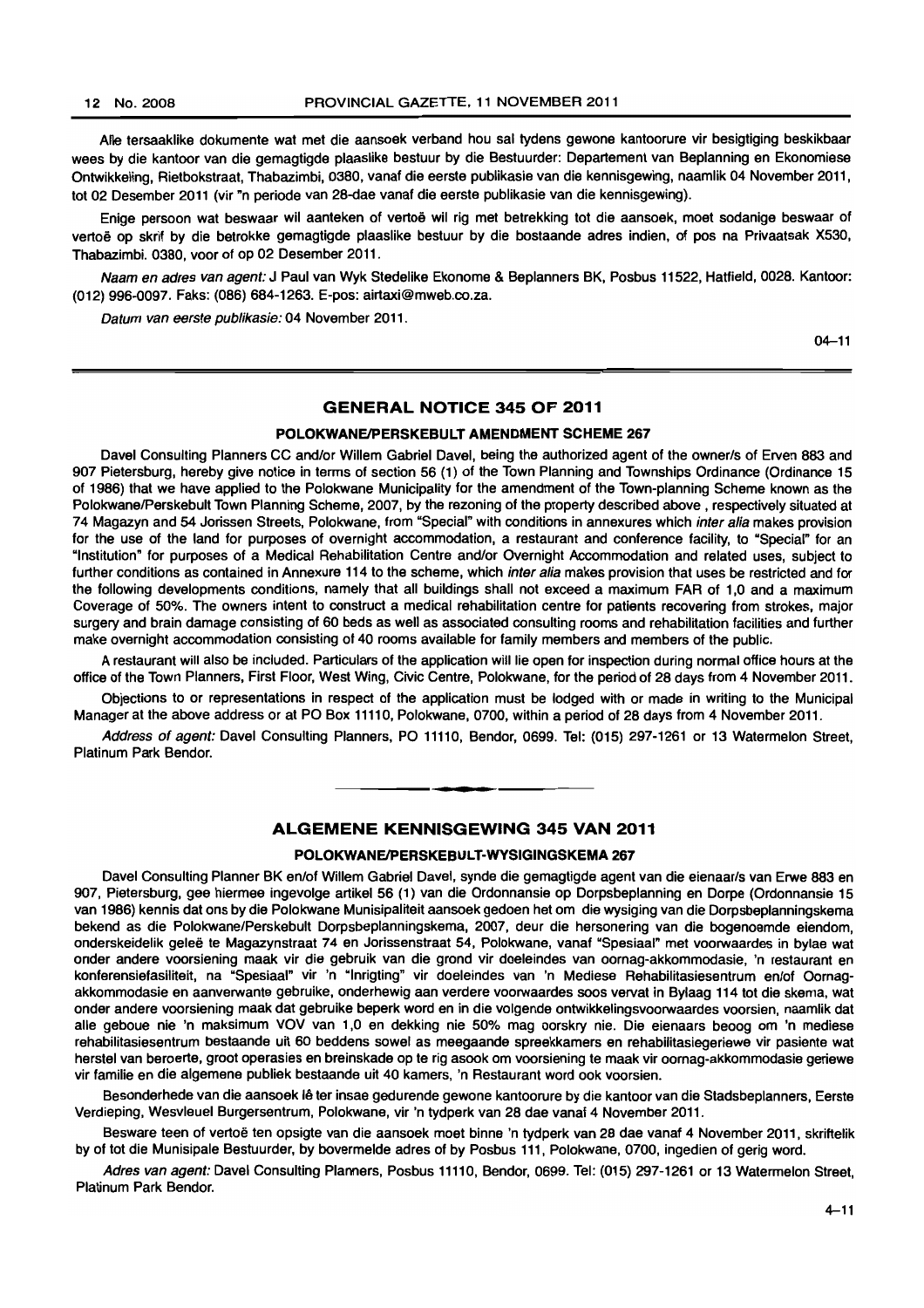# **GENERAL NOTICE OF 346 OF 2011**

NOTICE IN TERMS OF THE REMOVAL OF RESTRICTIONS ACT, 1967 (ACT 84 OF 1967)

I, M. Brits, being the authorised agent of the owners hereby give notice in terms of Removal of Restrictions Act, 1967, that I have applied to the Limpopo Department of Local Government and Housing, Private Bag X9485, Polokwane, 0700, for the removal of restrictive conditions contained in the title deed of Portion 1 of Erf 277, Groblersdal Extension 2, which property is situated adjacent to and south of Kruger Street, west of the intersection with Voortrekker Road.

All relevant documents relating to the application will be open for inspection between 08hOO and 15hoo at the office of the Director, Limpopo Department of Local Government and Housing, 28 Market Street, Polokwane, Limpopo, as well as office of the Manager Planning, Technical Services Department, 2 Grobler Avenue, Groblersdal, from 4 November 2011 until 2 December 2011.

Any person who wishes to object to the application or submit representations in respect thereof must lodge the same in writing with the Department of Local Government and Housing of the above address or Private Bag X9485, Polokwane, 0700, on or before 2 December 2011.

Name and address of owner: Patricio & Sons (Pty) Ltd, c/o Rinus Brits, PO Box 1133, Fontainebleau, 2032. Date of first publication: 4 November 2011. **. -**

# **ALGEMENE KENNISGEWING 346 VAN 2011**

KENNISGEWING IN TERME VAN WET OP OPHEFFING VAN BEPERKINGS, 1967 (WET 84 VAN 1967)

Ek, M. Brits, synde die gemagtigde agent van die eienaars gee hiermee kennis in terme van Wet op Opheffing van Beperkings, 1967, dat ons aansoek gedoen het by die Uitvoerende Direkteur: Departement van Plaaslike Bestuurd en Behuising, Privaatsak X9485, Polokwane, 0700, vir die opheffing van beperkende en ander voorwaardes in die titelakte van Gedeelte 1 van Erf 277, Groblersdal Uitbreiding 2, watter eiendom is gelee aanliggend aan en suid van Krugerstraat, wes van die kruising met Voortrekkerweg.

Die aansoek sal beskikbaar wees vir inspeksie tussen 08h00 en 15h00 by die kantoor van die Direkteur: Limpopo Departement Plaaslike Bestuur en Behuising. Marketstraat 28, Polokwane, Limpopo, asook kantoor van die Direkteur Tegniese Dienste, Groblerlaan 2, Groblersdal, 0470, van 4 November 2011 tot en met 2 December 2011.

Enige sodanige persoon wat beswaar teen die aansoek wil aanteken of vertoë verband daarmee wil rig, moet sodanige besware of vertoe skriftelik rig aan die Departement van Plaaslike Bestuur en Behuising by die bogenoemde adres of Privaatsak X9485, Polokwane, 0700, op of voor 2 Desember 2011.

Naam en adres van eienaar: Patricio & Sons (Pty) Ltd, c/o Rinus Brits, Posbus 1133, Fontainebleau, 2032.

Datum van eerste publikasie: 4 November 2011.

4-11

# **GENERAL NOTICE 350 OF 2011**

### **POLOKWANEIPERSKEBULT AMENDMENT SCHEME 275**

#### **POLOKWANE MUNICIPALITY**

The Polokwane Municipality hereby gives notice in terms of section 28 (1), read in conjunction with sections 18 and 55, of the Town-planning and Townships Ordinance, 1986 (Ordinance 15 of 1986), that a draft town-planning scheme, to be known as Polokwane/Perskebult Amendment Scheme 275, has been prepared by it.

This scheme is an amendment of the Polokwane/Perskebult Town-planning Scheme, 2007 and contains the following proposal: The rezoning of Erf 7860, Pietersburg Extension 25 situated at the southern entrance of Polokwane City (where the former N1 road from Pretoria enters) bordering Thabo Mbeki Street on the south-east and Grobler Street on the north-west from "Public Open Space" to "Special" for a Vehicle Sales Lot with an Annexure to permit subordinate and ancillary shops/offices, including a kiosk, and the carrying on of the business servicing, repairing, washing, cleaning, polishing of vehicles and related purposes, that include the parking or storage of vehicles, as well as the sale of spare parts, accessories and lubricants for vehicles, subject to further conditions (Annexure 113).

Particulars of the draft scheme will lie for inspection during normal office hours at the office of the Manager: Spatial Planning and Land Use Management, Directorate Planning and Development, Polokwane Municipality. First Floor, West Wing, Civic Centre, Landdros Mare Street, Polokwane, for a period of 28 days from 11 November 2011.

Objections to or representations in respect of the application must be lodged with or made in writing to the Manager: Spatial Planning and Land Use Management, at the above address or at P.O. Box 111, Polokwane, 0700, within a period of 28 days from 11 November 2011.

# **MS FANISA LYDIA LAMOLA**  Municipal Manager Civic Centre, Polokwane, 0699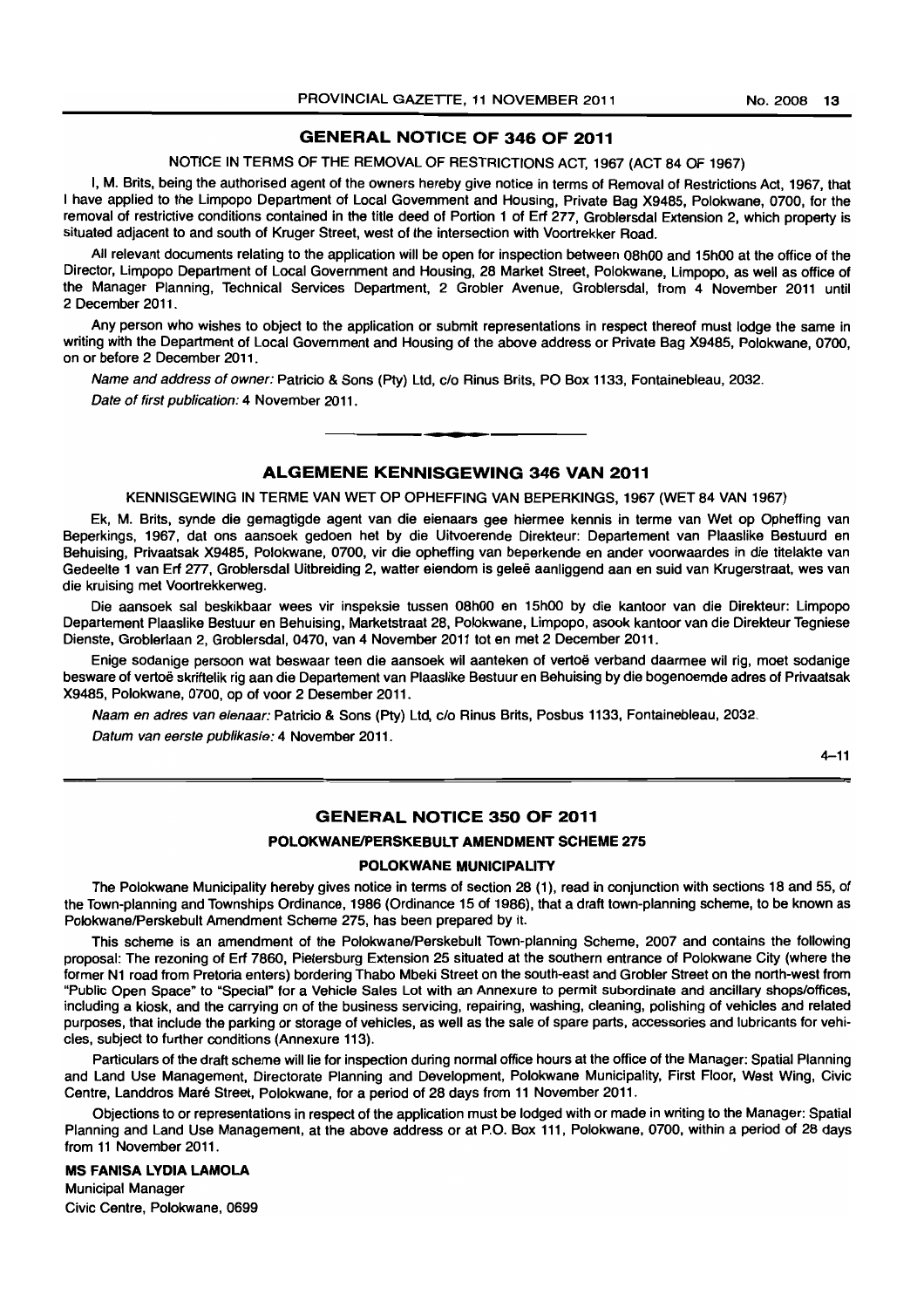#### ALGEMENE KENNISGEWING 350 VAN 2011

## PIETERSBURG WYSIGINGSKEMA 275

#### POLOKWANE MUNISIPALEIT

Die Polokwane Munisipaliteit gee hiermee ingevolge artikel 28 (1), saamgelees met artikel 18 en 55 van die Ordonnansie op Dorpsbeplanning en Darpe, 1986 (Ordonnansie 15 van 19B6) kennis dat 'n ontwerp dorpsbeplanningskema, wat bekend sal staan as PolokwanelPerskebult Wysigingskema 275, deur hom opgestel is.

Hierdie skema is 'n wysiging van die Polokwane/Perskebult Dorpsbeplanningskema, 2007, en bevat die volgende voorstel: Die hersonering van Erf 7860, Pietersburg Uitbreiding 25, gelee by die suidelike ingang van Polokwane (waar die voormalige Nl pad vanaf Pretoria inkom) aangresend aan Thabo Mbekistraat aan die suid-oostelike kant en Groblerstraat aan die noord-westelike kant, vanaf "Publieke Oop Ruimte" na "Spesiaal" vir 'n Motor verkoop perseel met 'n Bylae om ondergeskikte en aanverwante winkelslkantore, insluitende 'n kiosk, en die diens, herstel, was, skoonmaak, polering van voertuie en aanverwante en smeermiddels vir voertuie, toe te laat, onderworpe aan verdere voorwaardes (Bylaag 113).

Besonderhede van die ontwerpskema lê ter insae gedurende gewone kantoorure by die kantoor van die Bestuurder: Ruimtelike Beplanning en Grondgebruiksbeheer, Direktoraat Beplanning en Ontwikkeling, Polokwane Munisipaliteit, Eerste Vloer, Wesvleuel, Burgersentrum, Landdros Marestraat, Polokwane, vir 'n Iydperk van 2B dae vanaf 11 November 2011.

Besware teen of vertoe ten opsigte van die aansoek moet binne 'n Iydperk van 2B dae vanaf 11 November 2011 skriftelik by of tot die Bestuurder: Ruimtelike Beplanning en Grondgebruiksbeheer, Polokwane Munisipaliteit, by bovermelde adres of by Posbus 111, Polokwane, 0700, ingedien of gerig word.

#### MS FANISA LYDIA LAMOLA

Munisipale Bestuurder Burgersentrum, Polokwane, 0699

 $11 - 18$ 

# GENERAL NOTICE OF 351 OF 2011

#### POLOKWANE/PERSKEBULT AMENDMENT SCHEME 281

Duzilux co Town Planners and Project Management Consultants, being the authorised agent of the owner of Portion 2 of Erf 138, Pietersburg, situated at 14 Paul Kruger Street, do hereby give notice in terms of section 56 (1) (B) (i) of the Townplanning and Townships ordinance, (Ordinance 15 of 1986), that I have applied to the Polokwane Municipality for the amendment of the PolokwanelPerskebult Town Planning Scheme, 2007, for the rezoning of above site from "Residential 1" to "Business 2" for office use.

Particulars of the application will lie for inspection during normal office hours at the office of the manager: Planning: Directorate Planning and Development, First Floor, West Wing, Civic Centre, Landros Mare Street, Polokwane, for a period of 28 days from 11 November 2011 .

Objections to or representations in respect of the application must be lodged with or made in writing to the Manager: Spatial Planning and Land Use Management at the above address or at: P.O. Box 111, Polokwane, 0700, within a period of 28 days from 11 November 2011.

Address of agent: Duzilux cc Town Planners and Project Management Consultants, P.O. Box 1305, Springs, 1560. Cell: 0734527172. Fax: OB6 718 2333. **-.** 

# ALGEMENE KENNISGEWING 351 VAN 2011

#### POLOKWANE/PERSKEBULT WYSIGINGSKEMA 281

Duzilux co Town Planners and Project Management Consultants, synde die gemagtigde agent van die eienaar van gedeelte 2 van Erf 138, Pietersburg, gelee te Paul Krugerstraat 14, gee hiermee ingevolge artikel56 (1) (b) (i) van die Ordonnnasie op Dorpsplanning en Dorpe, 1986 (ordonnansie 15 van 1986), kennis dat ek by die Polokwane Munisipaliteit aansoek gedoen het vir die 19de eeu n.C. In die 19de eeu n.C. Soos ander die 19de eeu n.C. Soos ander die 19de eeu n.C. Die 19de

wysiging van die Polokwane/Perskebult Dorpsbeplanningskema, 2007, deur die hersonering van bg. Eiendom vanaf "Residensieel 1" na "Besigheid 2" vir kantoorgebruik.

Besonderhede van die aansoek lê ter insae gedurende gewone kantoorure by die Bestuurder: Beplanning: Direktoraat Beplanning en Ontwikkeling, Eerste Vloer, Burgersentrum, Landdros Marestraat, Polokwane, vir 'n tydperk van 28 dae vanaf 11 November 2011.

Besware teen of vertoë ten opsigte van die aansoek moet binne 28 dae vanaf 11 November 2011 skriftelik by of tot die Bestuurder: Beplanning: Direktoraat Beplanning en Ontwikkeling by onderstaande adres of by Posbus 111, Polokwane, 0700, ingedien of gerig word.

Adres van agent: Duzilux cc Town Planners and Project Management Consultants, Posbus 1305, Springs, 1560. Sel: 073 4527 172. Faks: 086 718 2333.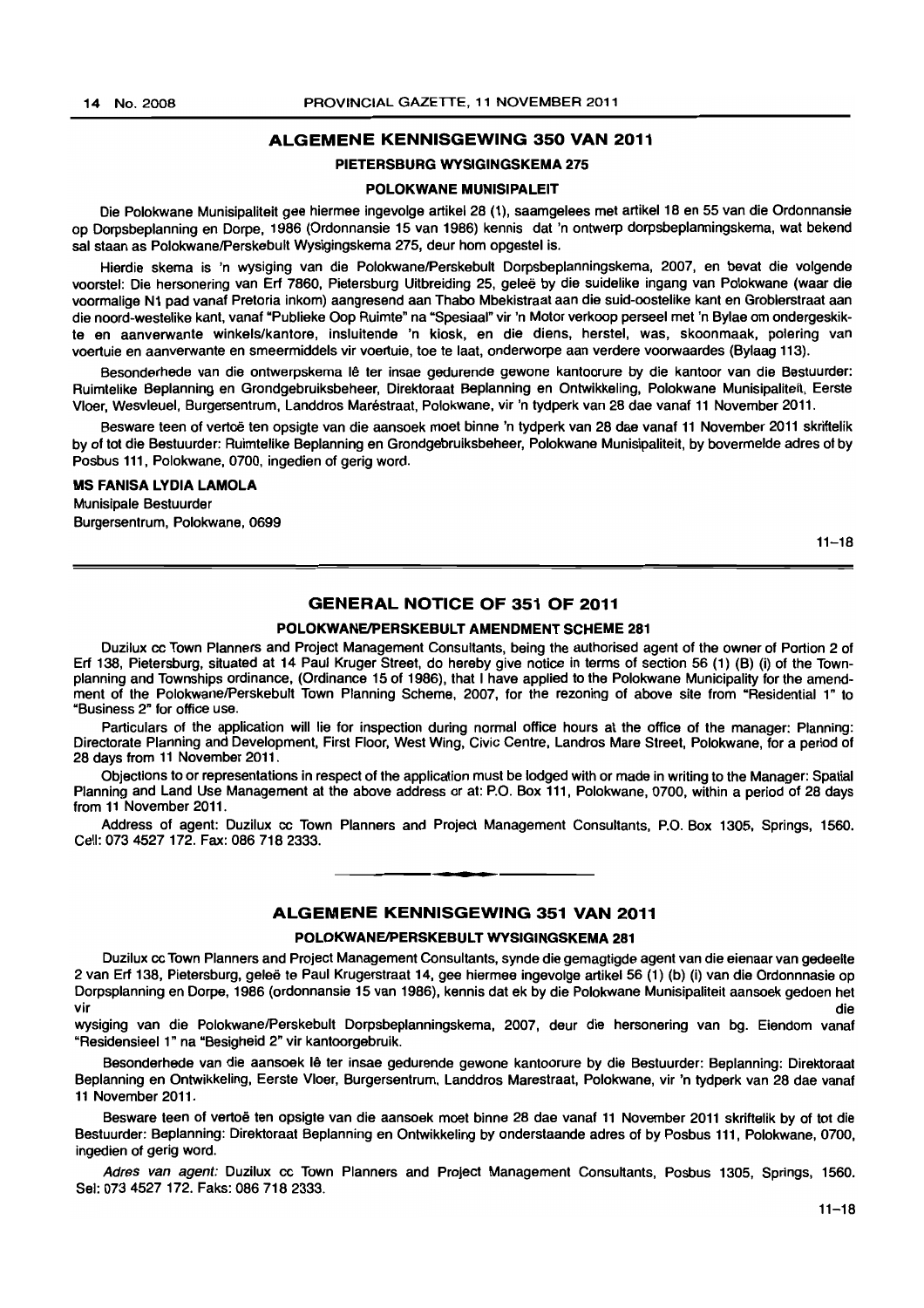# GENERAL NOTICE OF 352 OF 2011

#### POLOKWANE/PERSKEBULT AMENDMENT SCHEME 268

Duzilux cc Town Planners and Project Management Consultants. being the authorised agent of the owner of the remaining of Erf 135, Pietersburg, situated at 19 Church Street. do hereby give notice in terms of section 56 (1) (B) (i) of the Townplanning and Townships ordinance, (Ordinance 15 of 1986), that I have applied to the Polokwane Municipality for the amendment of the Polokwane/Perskebult Town Planning Scheme, 2007, for the rezoning of above site from "Residential 1" to "Business 2" for office use.

Particulars of the application will lie for inspection during normal office hours at the office of the manager: Planning: Directorate Planning and Development, First Floor. West Wing. Civic Centre, Landros Mare Street, Polokwane, for a period of 28 days from 11 November 2011.

Objections to or representations in respect of the application must be lodged with or made in writing to the Manager: Spatial Planning and Land Use Management at the above address or at: P.O. Box 111, Polokwane, 0700, within a period of 28 days from 11 November 2011.

Address of agent: Duzilux cc Town Planners and Project Management Consultants, P.O. Box 1305, Springs, 1560. Cell: 073 4527172. Fax: 086 718 2333. . **\_.** 

# ALGEMENE KENNISGEWING 352 VAN 2011

#### POLOKWANE/PERSKEBULT WYSIGINGSKEMA 268

Duzilux cc Town Planners and Project Management Consultants, synde die gemagtigde agent van die eienaar van restrende gedeelte van Erf 135, Pietersburg, geleë te Kerkstraat 19, gee hiermee ingevolge artikel 56 (1) (b) (i) van die Ordonnnasie op Dorpsbeplanning en Dorpe, 1986 (ordonnansie 15 van 1986), kennis dat ek by die Polokwane Munisipaliteit aansoek gedoen het vir die wysiging van die Polokwane/Perskebult Dorpsbeplanningskema, 2007, deur die hersonering van bg. Eiendom vanaf "Residensieel 1" na "Besigheid 2" vir kantoorgebruik.

Besonderhede van die aansoek lê ter insae gedurende gewone kantoorure by die Bestuurder: Beplanning: Direktoraat Beplanning en Ontwikkeling, Eerste Vloer, Burgersentrum, Landdros Marestraat, Polokwane, vir 'n tydperk van 28 dae vanaf 11 November 2011.

Besware teen of vertoë ten opsigte van die aansoek moet binne 28 dae vanaf 11 November 2011 skriftelik by of tot die Bestuurder: Beplanning: Direktoraat Beplanning en Ontwikkeling by onderstaande adres of by Posbus 111, Polokwane, 0700. ingedien of gerig word.

Adres van agent: Duzilux cc Town Planners and Project Management Consultants, Posbus 1305, Springs, 1560. Sel: 073 4527 172. Faks: 086 718 2333.

 $11 - 18$ 

# GENERAL NOTICE 353 OF 2011

#### POLOKWANE/PERSKEBULT TOWN-PLANNING SCHEME, 2007

## AMENDMENT SCHEME 283

It is hereby notified that application has been made in terms of section 56 (1) (b) (i) of the Town-planning and Townships Ordinance 15 of 1986. section 56, by Fulwana Planning Consultants CC, the authorised agent of the subject property, for the amendment of the PolokwanelPerskebult Town-planning Scheme, 2007, by the rezoning of the Remainder of Erf 130, Pietersburg Township Registration Division L.S., Limpopo Province, from "Residential 1" to "Business 4" for offices.

The application and the relevant documents are open for inspection at the offices of the Manager: Spatial Planning and Land Use Management, Polokwane Municipality, First Floor, West Wing, Civic Centre, Landdros Mare Street, Polokwane, for 28 days from the 10th of November 2011.

Objection to the application must be lodged with or made in writing to the Municipal Manager, Polokwane Municipality, PO Box 111, Polokwane, 0700, for a period of 28 days from the 10th of November 2011.

Address of the applicant: Fulwana Planning Consultants, 91 Hans van Rensburg Street, Polokwane, 0700. Tel: (015) 297- 6060. Fax: 086 663 5119/015 297 4040.

#### ALGEMENE KENNISGEWING 353 VAN 2011

**• I** 

# POLOKWANEIPERSKEBULT-DORPSBEPLANNINGSKEMA, 2007

WYSIGINGSKEMA 283

Hiermee word bekendgamaak dat ingevolge die bepalings van artikel 56 (1) (b) (i) van die Dorpsbeplannings en Darpa Ordonnansie 15 van 1986 aansoek gedoen is deur Fulwana Planning Consultants CC, vir die wysiging van die Polokwane/Perskebult-dorpsbeplanningskema, 2007, deur die hersonering van Restant van Erf 130, Pietersburg, Township Registrasie L.S., van "Residensieel 1" na "Besigheid 4" vir kantoor.

Die aansoek en die betrokke dokumente lê ter insae in die kantoor van die Munisipale Kantore, Eerste Vloer, Wes Kant, Civic Centre, Landdros Marestraat. Polokwane, en die ondergetekende nie later nie as 28 dae vanaf 10 November 2011.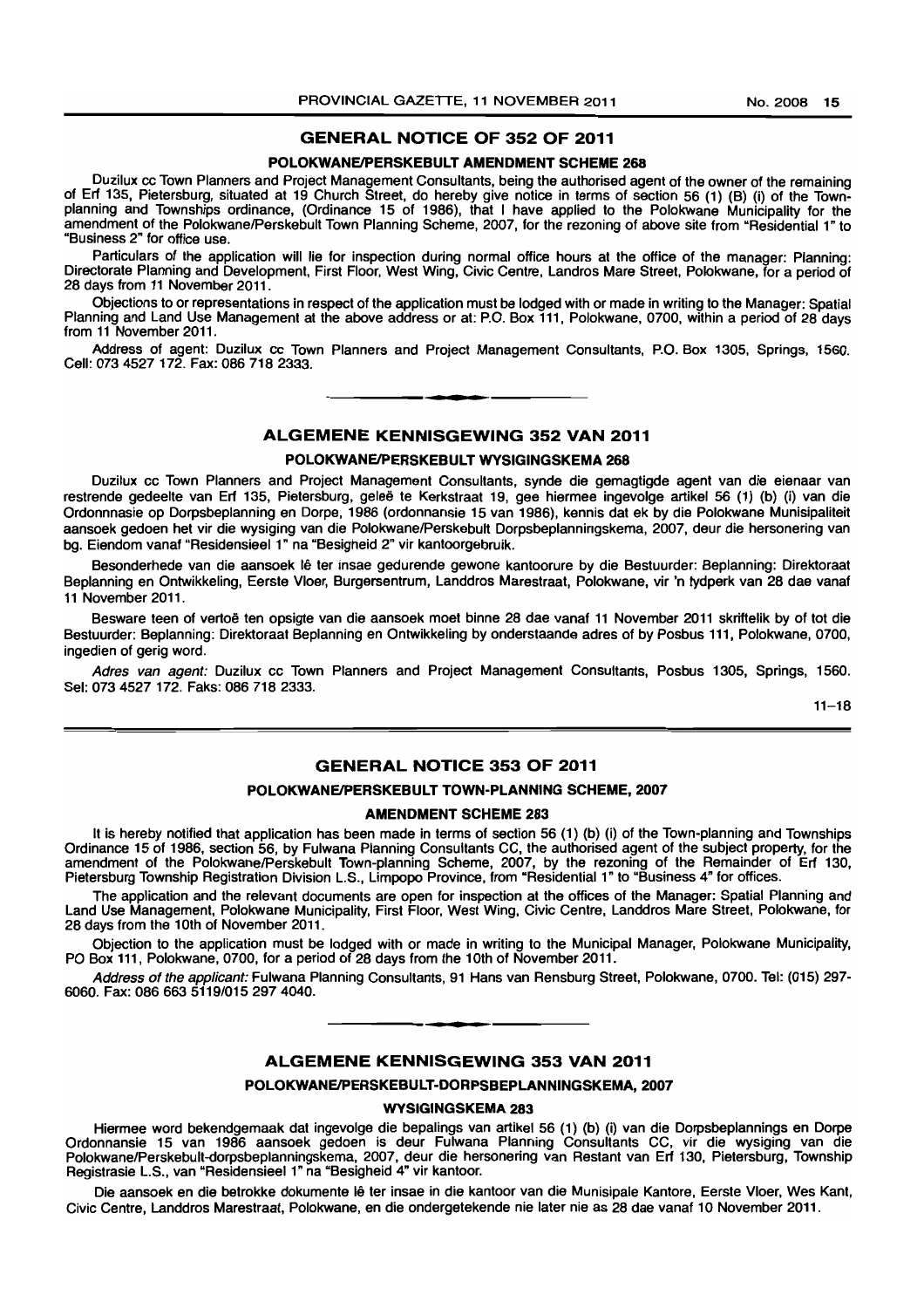Besware teen die aansoek kan striftelik by die Munisipal Bestuurder by bovermelde adres of Posbus 111, Polokwane, 0700, ingedien en moet die kantoor nie later as 28 dae vanaf 10 November 2011.

Adres van die applikant: Fulwana Planning Consultants, 91 Hans van Rensburg Street, Polokwane, 0699. Tel: (015) 297-6060. Fax: 086 663 5119/015 2974040.

 $11 - 18$ 

# GENERAL NOTICE 354 OF 2011

#### POLOKWANE/PERSKEBULT TOWN-PLANNING SCHEME, 2007

#### AMENDMENT SCHEME 274

I, Tshilidzi Timothy Mudzielwana of Fulwana Planning Consultants, being the authorized agent of the registered owners, hereby give notice in terms of section 56 (1) (b) (i) of the Townships and Town Planning Ordinance (Ordinance 15 of 1986), that I have made an application to the Polokwane Local Municipality for the amendment 0 the Towns Planning Scheme, known as the Polokwane/Perskubult Town-planning Scheme, 2007, by rezoning of Erf 397, Bendor Township Registration Division L.S., Limpopo Province, situated at 17 De Villiers Avenue from "Residential 1" to "Special" for Overnight Accommodation with conditions outlined on Annexure 112.

The conditions are as follows: That the property be used for overnight accommodation, a conference facility of maximum of 50  $m<sup>2</sup>$  be permissible, a restaurant of maximum 100  $m<sup>2</sup>$  for residents be allowed, a bar of maximum of 40  $m<sup>2</sup>$  for residents be permissible, coverage of 80% be permissible, 1 dust free parking per bedroom suit be permissible, 6/100m GLFA parking for visitors be permissible.

Particulars of the application will be available for inspection, during normal office hours at the office of the Manager Planning: Directorate Planning and Development, First Floor, West Wing, Civic Centre, Landdros Mare Street, Polokwane, for a period of 28 days from 10 November 2011.

Objections against or representations in respect 0 the application shalt be made within a period of 28 days from 10 November 2011, handed or addressed to Manager Planning: Directorate Planning and Development, First Floor, West Wing, Civic Centre, Landdros Mare Street, Polokwane or Box 111, Polokwane, 0700.

Address of agent: Fulwana Planning Consultants, 91 Hans van Rensburg Street, Polokwane, 0700. Tel: (015) 297-6060. Fax: 086 663 5119/015 297 4040. Cell: 072 426 6537. . **- .** 

## ALGEMENE KENNISGEWING 354 VAN 2011

#### POLOKWANE/PERSKEBULT STADS BEPLANNINGSKEMA, 2007

#### WYSIGINGSKEMA 274

Ek, Tshilidzi Timothy Mudzielwana van die firma Fulwana Planning Consultants, gee hiermee kennis vir die aansoek vir hersonering in terme van artikel56 (1) (b) (i) van die Dorpsbeplanning en Dorpe Ordonnansie, Ordonnansie 15 van 1986 van Erf 397, Bendor Registrasie Afdeling L.S., Limpopo Provinsie, by 17 De Villierslaan, vanaf "Residensieel 1" na "Spesiaal" vir Oomag Akkommodasie met voorwaardes soos vervat in Bylae 112, die voorwaardes is as volg:

Dat die eiendom gebruik word vir oornag akkommodasie, 'n konferensie fasiliteit van maksimum 50 m<sup>2</sup> toelaatbaar, 'n restaurant van maksimum 100 m<sup>2</sup> vir die gaste toelaatbaar, 'n kroeg van maksimum 40 m<sup>2</sup> vir die toelaatbaar, maksimum dekking van 80%, 1 stofvrye parkeer area per sklaapkamer eenheid en 6 parkeerplekker per 100 m<sup>2</sup> bruto verhuurbare vloer oppervlak vir gaste.

Planne en besonderhede van die aansoek Iê ter insae gedurende normale kantoorure by die kantoor van die Stadsbeplanner, Eerste Vloer, Kamer 125, Burgersentrum, Polokwane Munisipalieit, vir 'n tydperk van 28 dae vanaf 10 November 2011.

Besware en/of kommentare teen/rakende die aansoek skriftelik tot die Munisipale Bestuurder by bogenoemde adres of by Posbus 111, Polokwane, 0700, binne 'n tydperk van 28 dae vanaf 10 November 2011.

Adres van die applikant: Fulwana Planning Consultants, PO Box 55980, Polokwane, 0700. Tel: (015) 297-6060. Faks: 086 6635119/0152974040. Sel: 072 426 6537.

 $11 - 18$ 

# GENERAL NOTICE 355 OF 2011

# THABAZIMBI AMENDMENT SCHEME 306

NOTICE OF APPLICATION FOR THE AMENDMENT OF THE PERI-URBAN AREAS TOWN-PLANNING SCHEME, 1975, IN TERMS OF SECTION 56 (1) (b) (i) OF THE TOWN-PLANNING AND TOWNSHIPS ORDINANCE, 1986 (ORDINANCE No. 15 OF 1986)

I, Izel van Rooy from the firm Plan Wize Town and Regional Planners, being the authorised agent of the owner of the Erf mentioned below hereby give notice in terms of section 56 (1) (b) (i) of the Town-planning and Townships Ordinance, 1986 (Ordinance 15 of 1986), that I have applied to the Thabazimbi Municipality for the amendment of the town-planning scheme known as Peri-Urban Areas Town Planning Scheme, 1975, by the rezoning of Erf 835, Northam Extension 5 (to be subdivided) from "Special" for a "Crèche" to "Special" for "Residential 1", "Business 2" and "Existing Public Roads", subject to similar uses and standard conditions as described in the Thabazimbi Town-planning Scheme, 1992.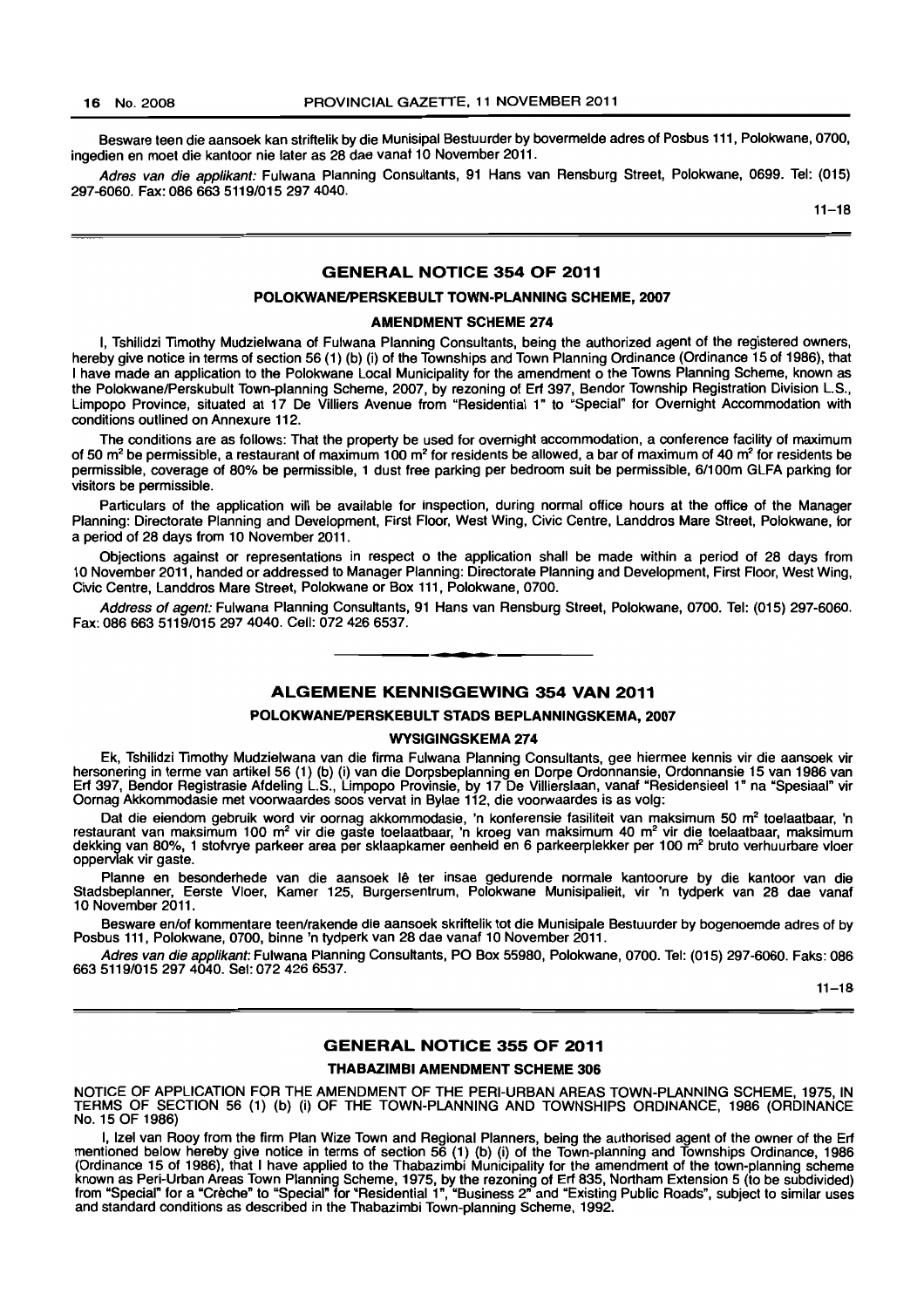Particulars of the application will lie for inspection during normal office hours at the office of the Manager: Economic Development and Planning, Thabazimbi Municipality, 7 Rietbok Street, Thabazimbi, for a period of 28 days from 11 November 2011.

Objections to or representations in respect of the application must be lodged with or made in writing to the Manager: Economic Development and Planning, Thabazimbi Municipality, at the above address or at Private Bag X530, Thabazimbi, 0380, within a period of 28 days from 11 November 2011.

Address of agent: Plan Wize Town and Regional Planners, PO Box 2445, Thabazimbi, 0380. Tel: (014) 772-1758/082449 7626. (Ref: T0317.)

# • **- I**  ALGEMENE KENNISGEWING 355 VAN 2011

## THABAZIMBI-WYSIGINGSKEMA 306

KENNISGEWING VAN DIE AANSOEK OM DIE WYSIGING VAN DIE BUITESTEDELIKE GEBIEDE DORPSBEPLAN-NINGSKEMA, 1975, INGEVOLGE ARTIKEL 56 (1) b) (i) VAN DIE ORDONNANSIE OP DORPSBEPLANNING EN DORPE, 1986 (ORDONNANSIE No. 15 VAN 1986)

Ek, Izel van Rooy van die firma Plan Wize Stads- en Streekbeplanners, synde die gemagtigde agent van die eienaar van die ondergenoemde Erf, gee hiermee ingevolge artikel 56 (1) (b) (i) van die Ordonnansie op Dorpsbeplanning en Dorpe, 1986 (Ordonnansie 15 van 1986), kennis dat ek by die Thabazimbi Munisipaliteit aansoek gedoen het om die wysiging van die dorpsbeplanningskema bekend as die Buitestedelike Gebiede Dorspbeplanningskema, 1975, deur die hersonering van Ert 835, Northam Uitbreiding 5 (wat onderverdeel staan te word) van "Spesiaal" vir 'n Creche" na "Spesiaal" vir "Residenseel 1", "Besigheid 2" en "Bestaande Openbare Paaie", onderhewig aan dieselfde gebruike en standaard voorwaardes soos omskryf in die Thabazimbi Dorspbeplanningskema, 1992.

Besonderhede van die aansoek lê ter insae gedurende gewone kantoorure by die kantoor van die Bestuurder: Ekonomiese Ontwikkeling en Beplanning, Thabazimbi Municipaliteit, Rietbokstraat 7, Thabazimbi, vir 'n tydperk van 28 dae vanaf 11 November 2011.

Besware teen of vertoe ten opsigte van die aansoek moet binne 'n tydperk van 28 dae vanaf 11 November 2011 skriftelik by of tot die Bestuurder: Ekonomiese Ontwikkeling en Beplanning, Thabazimbi Munisipaliteit, by bovermelde adres of Privaatsak X530, Thabazimbi, 0380, ingedien of gerig word.

Adres van agent: Plan Wize Stads- en Streeksbeplanners, Posbus 2445, Thabazimbi, 0380. Tel: (014) 722·1758/082449 7626. (Verw: T0317.)

11-18

# GENERAL NOTICE 356 OF 2011

#### POLOKWANE/PERSKEBULT AMENDMENT SCHEME 244

NOTICE OF APPLICATION FOR THE AMENDMENT OF THE POLOKWANE/PERSKEBULT TOWN-PLANNING SCHEME 2007, IN TERMS OF SECTION 56 (1) (b) (i) OF THE TOWN-PLANNING AND TOWNSHIPS ORDINANCE, 1986 (ORDINANCE No. 15 OF 1986)

We, Tshiongolwe Development Planning Consultants, being the authorised agent of the owners of the Ert mentioned below, hereby give notice in terms of section 56 (1) (b) (i) of the Town-planning and Townships Ordinance, 1986 (Ordinance 15 of 1986), that we have applied to the Polokwane Municipality for the amendment of the town-planning scheme known as the Polokwane/Perskebult Town Planning Scheme, 2007, in so far as the rezoning of Portion 2 of Ert 751, 75 Burger Street, from "Residential 1" to "Special" for purposes of Medical Consulting Rooms, subject to conditions stipulated in Annexure 104.

Particulars of the application will lie for inspection during normal office hours at the office of the Manager: Spatial Planning and Land Use Management, First Floor, Civic Centre, Landros Mare Street, Polokwane, for a period of 28 days from 31 October 2011.

Objections to or representations in respect of the application must be lodged with or made in writing to the Municipal Manager, at the above address or at PO Box 111, Polokwane, 0700, within a period of 28 days

Address of agent: Tshiongolwe Development Planning Consultants, 7b Bodenstein, Polokwane, 0700. Tel: (015) 291-2232. 11/11/2011 and 18/1112011.

# ALGEMENE KENNISGEWING 356 VAN 2011

**. -**

# POLOKWANE/PERSKEBULT-WYSIGINGSKEMA 244

KENNISGEWING VAN AANSOEK OM DIE WYSIGING VAN DIE POLOKWANEIPERSKEBULT DORPSBEPLANNINGSKEMA 2007, IN TERME VAN ARTIKEL 56 (1) (b) (i) VAN DIE ORDONNANSIE DORPSBEPLANNING EN DORPE, 1986 (ORDONNANSIE No. 15 VAN 1986)

Ons Tshiongolwe Development Planning Consultants synde die gemagtigde agent van die eienaars van die ert hieronder genome, gee hiermee ingevolge artikel 56 (1) (b) (i) van die Ordonnansie op Dorpsbeplanning en Dorpe, 1986 (Ordonannsie 15 van 1986), dal ons aansoek gedoen het by die Polokwane Munisipalitiet vir die wysiging van die Dorpsbeplanningskema, 2007, in so ver as die hersonering van Gedeelte 2 van Ert 751/2, Burgerstraat 75, van "ResidensieeI1" na "Spesiaal" vir doeleindes van mediese spreekkamers, onderworpe aan voorwaardes uiteengesit in bylae 104.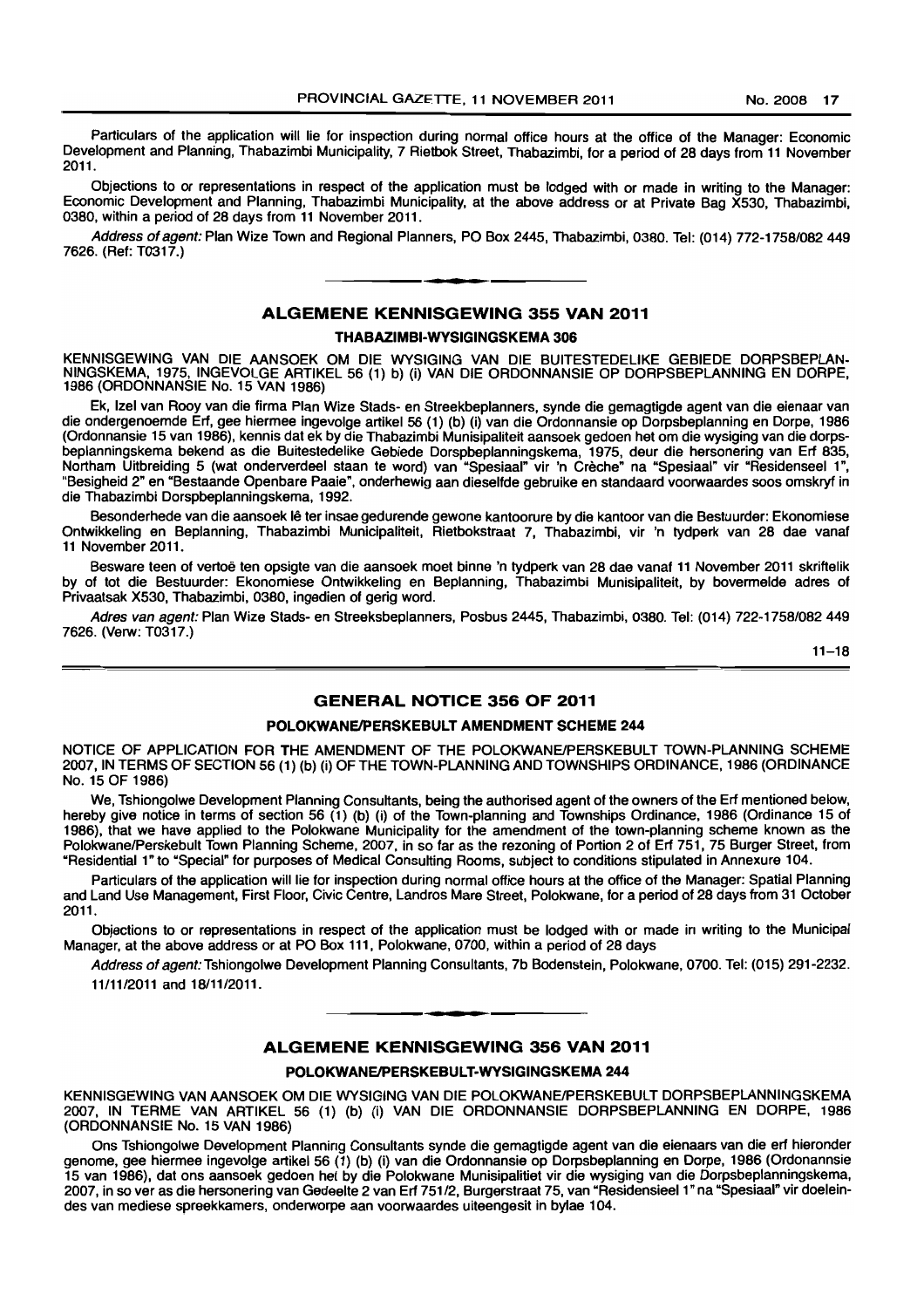Besonderhede van die aansoek lê ter insae gedurende gewone kantoorure by die kantoor van die Bestuurder: Ruimtelike Beplanning en Grondgebruikbestuur, Eerste Vloer, Burgersentrum, Landros Marestraat, Polokwane, vir 'n tydperk van 28 dae vanaf 31 Oktober 2011.

Besware teen of vertoë ten opsigte van die aansoek moet ingedien word by of skriftelik aan die Munisipale Bestuurder by bogenoemde adres of by Posbus 111, Polokwane, 0700, binne 'n tydperk van 28 dae.

Adres van agent: Tshiongolwe Development Planning Consultants, 7b Bodenstein, Polokwane, 0700. Tel: (015) 291-2232. 1111112011 and 18111/2011.

 $11 - 18$ 

#### GENERAL NOTICE 357 OF 2011

#### POLOKWANE/PERSKEBULT AMENDMENT SCHEME 247

NOTICE OF APPLICATION FOR THE AMENDMENT OF THE POLOKWANE/PERSKEBULT TOWN-PLANNING SCHEME 2007, IN TERMS OF SECTION 56 (1) (b) (i) OF THE TOWN-PLANNING AND TOWNSHIPS ORDINANCE, 1986 (ORDINANCE No. 15 OF 1986)

I, Hannes Lerm & Associates, being the authorised agent of the owner of the Erf mentioned below, hereby gives notice in terms of section 56 (1) (b) (i) and (ii) of the Town-planning and Townships Ordinance (Ordinance 15 of 1986), that I have applied to the Polokwane Municipality for the amendment of the town-planning scheme known as the PolokwanelPerskebult Town Planning Scheme, 2007, by the rezoning of Erf 56, Bendor, Registration Division L.S., Limpopo Province, situated at 153 Outspan Drive, from "Residential 1" to "Special for Local PhysiotherapylMedical Practice, with Annexure 102 allowing the following uses:

Reception 35m<sup>2</sup>, Consulting Rooms 31m<sup>2</sup>, Treatment Rooms 37m<sup>2</sup>, Admin Office 23m<sup>2</sup>, Neuro Gymnasium 28m<sup>2</sup>, Pilates Studio 43m<sup>2</sup>, Kitchenette 11m<sup>2</sup>, Store 15m<sup>2</sup>, Bathrooms 12m<sup>2</sup>, Dressing Rooms 13m<sup>2</sup>, Showers 14m<sup>2</sup>, and Pool Room 121m<sup>2</sup>".

Particulars of the application will lie for inspection during normal office hours at the office of the Manager: Spatial Planning and Land Use Management, First Floor, West Wing, Civic Centre, Landros Mare Street, Polokwane, for a period of 28 days from 11 November 2011.

Obiections to or representations in respect of the application must be lodged with or made in writing to the Municipal Manager, at the above address or at PO Box 111, Polokwane, 0700, within a period of 28 days from 11 November 2011.

Address of agent: Hannes Lerm and Associates, PO Box 2231, 9 Rhodesdrift Street, Polokwane, 0700. Tel: (015) 296 0851. Cel: 082 856 5805.

## ALGEMENE KENNISGEWING 357 VAN 2011

#### POLOKWANE/PERSKEBULT-WYSIGINGSKEMA 247

KENNISGEWING VAN AANSOEK OM DIE WYSIGING VAN DIE POLOKWANEIPERSKEBULT DORPSBEPLANNINGSKEMA 2007, IN TERME VAN ARTIKEL 56 (1) (b) (i) VAN DIE ORDONNANSIE DORPSBEPLANNING EN DORPE, 1986 (ORDONNANSIE 15 VAN 1986)

Ek, Hannes Lerm & Associates, synde die gemagtigde agent van die eienaar van die ondergenomde erf, gee hiermee ingevolge artikel 56 (1) (b) (i) en (ii) van die Ordonnansie op Dorpsbeplanning en Dorpe (Ordonannsie 15 van 1986), kennis dat ek by die Polokwane Municipalitiet aansoek gedoen het om die wysiging van die Dorpsbeplanningskema, bekend as die PolokwanelPerskebult Dorpsbeplanningskema, 2007, deur die hersonering van Erf 56, Pietersburg Bendor, Registrasie Afdelling L.S., Limpopo Provinsie, gelee te Outspanrylaan 153, van "Residensieel 1" na "Spesiaal vir Plaaslike Fisiaterapie/Mediese Praktyk met Bylae 102 vir die valgende gebruike:

Ontvangs 35m<sup>2</sup>, Spreekkamers 31m<sup>2</sup>, Behandelingkamers 37m<sup>2</sup>, Admin Kantoor 23m<sup>2</sup>, Neuro Gimnasium 28m<sup>2</sup>, Pilates Studio 43m<sup>2</sup>, Kombuis 11m<sup>2</sup>, Stoor 15m<sup>2</sup>, Badkamers 12m<sup>2</sup>, Aantrekkamers 13m<sup>2</sup>, Storte 14m<sup>2</sup>, en binnenshuise swembad  $121m^{2n}$ .

Besonderhede van die aansoek lê ter insae gedurende gewone kantoorure by die kantoor van die Bestuurder: Ruimtelike Bepplaning en Grondgebruikbestuur, Eerste Vloer, Wesvleuel, Burgersentrum, Landros Marestraat, Polokwane, vir 'n tydperk van 28 dae vanaf 11 November 2011.

Besware teen of vertoe ten opsigte van die aansoek moet ingedien word by of skriftelik aan die Munisipale Bestuurder by bogenoemde adres of by Posbus 111, Polokwane, 0700, binne 'n tydperk van 28 dae vanaf 11 November 2011.

Adres van agent: Hannes Lerm en Medewerkers, Posbus 2231, Rhodesdriftstraat 9, Polokwane, 0700. Tel: (015) 296-0851. Sel 082 856 5805

 $11 - 18$ 

# GENERAL NOTICE 358 OF 2011

#### MAKHADO LAND-USE SCHEME, 2009

AMENDMENT SCHEME 27

It is hereby notified that an application has been made in terms of section 56 (1) (b) (i) of the Town and Town-planning Ordinance 1986 (Ordinance 15 of 1986) by the firm Fulwana Planning Consultants, for the amendment of the Makhado Land-Use Scheme 2009, by rezoning of Erf 1968 Louis Trichardt, from "Residential 1" to "Residential 3" simultaneously with clause 22 applications for the relaxation of density from 45 to 65 units per hectare for in order to erect 18 Town Houses.

The application and the relevant documents are open for inspection at the office of the Manager: Town Planning Services, First Floor, Municipal Offices, Louis Trichardt, for the period of 28 days from the 11th of November 2011.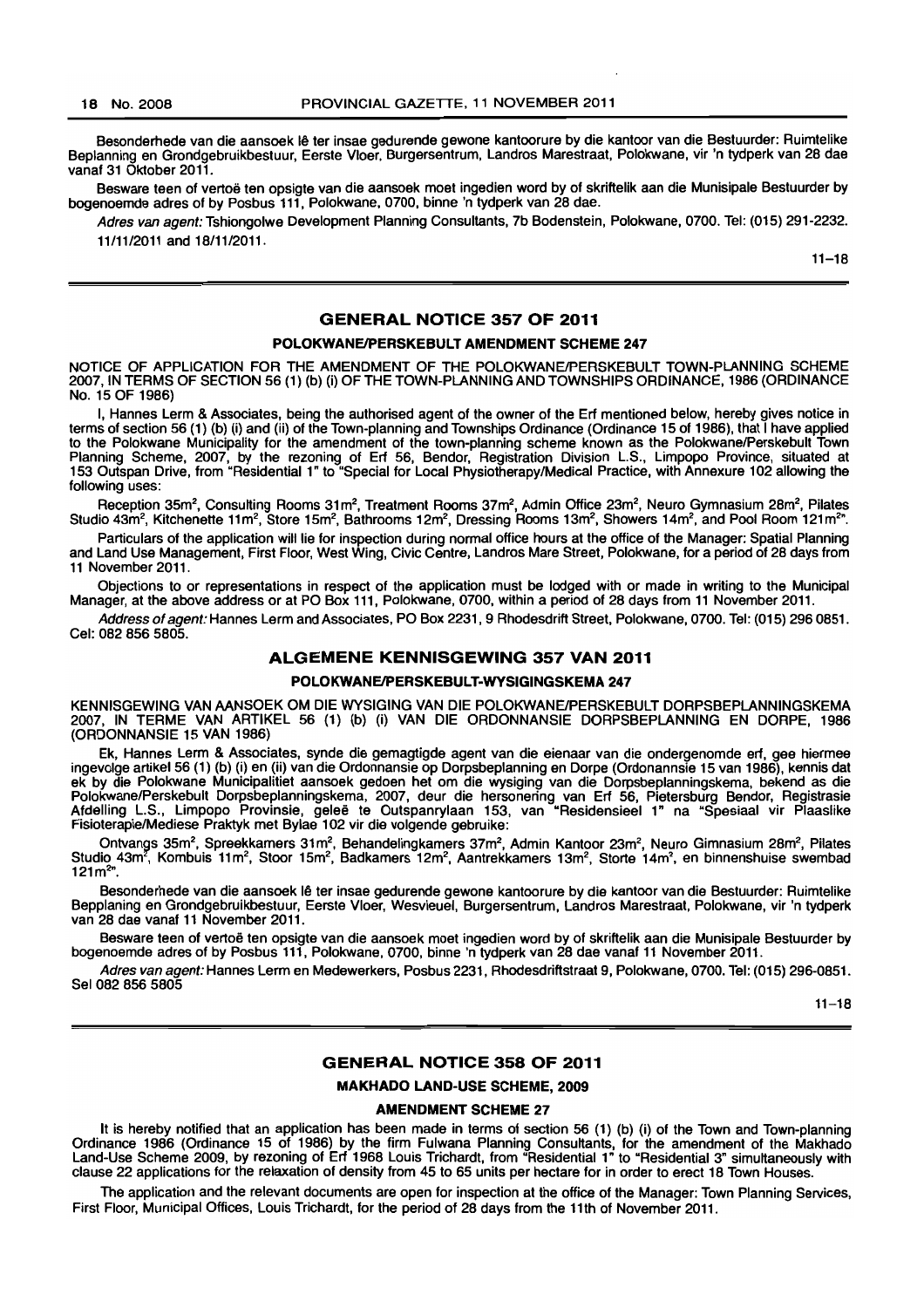Objection to the application must be lodged with or made in writing to the Municipal Manager, at the above-mentioned address of to PO Box 96, Louis Trichardt, 0920, for the period of 28 days from the 11th of November 2011.

Address authorised agent: Fulwana Planning Consultants, PO Box 55980, Polokwane, 0700. Tel: (015) 297-6060. Fax: 086 6635119/0152974040. **1\_,** 

## ALGEMENE KENNISGEWING 358 VAN 2011

MAKHADO LAND-USE SCHEME, 2009

#### WYSIGINGSKEMA 27

Hiermee word bekendgemaak dat ingevolge die bepalings van artikel 56 (1) (b) (i) van die Dorpsbeplannings en Dorpe Ordonnansie 15 van 1986 aansoek gedoen is deur die firma Fulwana Planning Consultants, vir die wysiging van die Makhado Land-Use Scheme, 2009, deur die hersonering van Ert 968, Louistrichardt, van "Residensieel 1" na "Residensieel 3" en Klosure 22, toesteming van 65 UlHa om 18 gewoonlike eenheiel tele.

Die aansoek en die betrokke dokumente lê ter insae in die kantoor van die Munisipale Kantore, die Bestuurde Stadsbeplanning, Eerste Vloer, Louis Trichardt, en die ondergetekende nie later nie as 28 dae vanaf 11 November 2011.

Besware teen die aansoek kan striftelik by die Munisipal Bestuurder by bovermelde adres of Posbus 96, Louis Trichardt. 0920, ingedien en moet die kantoor nie later as 28 dae vanaf 11 November 2011.

Adres van die gemagtigde agent: Fulwana Planning Consultants, Posbus 55980, Polokwane, 0700. Tel: (015) 297-6060. Fax: 086 663 5119/015 297 4040.

 $11 - 18$ 

#### GENERAL NOTICE 359 OF 2011

## NOTICE OF INTENTION TO ESTABLISH A TOWNSHIP

Proposed Town: Polokwane X 122 situated on the Portion 43 (a portion of Portion 38) of the farm Doornkraal 680, Registration Division LS, Limpopo Province, in the jurisdiction area of the Polokwane Municipality.

The Polokwane Municipality hereby give notice in terms of sections 69 (6) (a) and 96 of the Town-planning and Townships Ordinance (Ordinance 15 of 1986) that an application to establish the township, Polokwane X 122 referred to in the annexure hereto, has been receiving by it.

Particulars of the application will lie for inspection during normal office hours at the offices of the Manager Planning: (Spatial Planning and Land Use Management) Directorate Planning and Development (Spatial Planning and Land Use Management), First Floor, West Wing Civic Centre, Landdros Mare Street, Polokwane, for a period of 28 days from 11 November 2011.

Objections and or representations in respect to the application must be lodged with or made in writing and in duplicate to the underneath address or to the offices of the Manager Planning: (Spatial Planning and Land Use Management) Directorate Planning and Development (Spatial Planning and Land Use Management). First Floor, West Wing, Civic Centre, Landdros Mare Street; or Box 111, Polokwane, 0700, within a period of 28 days from 11 November 2011.

#### ANNEXURE

Name of township: Polokwane X 122.

Name of Applicant: Planning Concept Town & Regional Planners.

Number of erven in the proposed township: "Residential 1" 103 erven, "Residential 3" (64 units per ha): 1 ert erven; "Public Roads":

Description of land on which township is to be established: Portion 43 (a portion of Portion 38) of the farm Doornkraal 680, Registration Division LS, Limpopo Province.

Situation of proposed township: The development area is situated adjacent to Mahlasedi Park and New Pietersburg.

#### F. L. LAMOLA, Municipal Manager.

Civic Centre, Polokwane, 0700.

# ALGEMENE KENNISGEWING 359 VAN 2011

**I •** 

KENNISGEWING VAN VOORNEME OM DORP TE STIG

Voorgestelde Dorp: Polokwane X 122, geleë op Gedeelte 43 ('n gedeelte van Gedeelte 38) van die plaas Doomkraal 680 LS, Limpopo Provinsie, in die regsgebied van Polokwane Munisipaliteit.

Die Polokwane Munisipaliteit, gee hiermee ingevolge artikel 69 (6) (a) en 96 van die Ordonnansie op Dorpsbeplanning en Dorpe (Ordonnansie 15 van 1986) kennis dat 'n aansoek om dorpstigting om Polokwane X 122 in die bylae hierby genoem, te stig deur hom ontvang is.

Besonderhede van die aansoek lê ter insae gedurende gewone kantoorure by die kantoor van die Bestuurder: Beplanning (Ruimtelike Beplanning en Grondgebruike), Direktoraat Beplanning en Ontwikkeling (Ruimtelike Beplanning en Grondbeheer) Eersle Vloer Wesvleuel, Burgersentrum, landdros Marestraat, Polokwane, vir 'n tydperk van 28 dae vanaf 11 November 2011.

Besware teen of vertoë ten opsigte van die aansoek moet binne 28 dae van 11 November 2011 skriftelik by of tot die Bestuurder: Beplanning (Ruimtelike Beplanning en Grondgebruike), Direktoraat Beplanning en Ontwikkeling (Ruimtelike Beplanning en Grondbeheer) by onderstaande adres of by Posbus 111, Polokwane, 0700, ingedien of gerig word.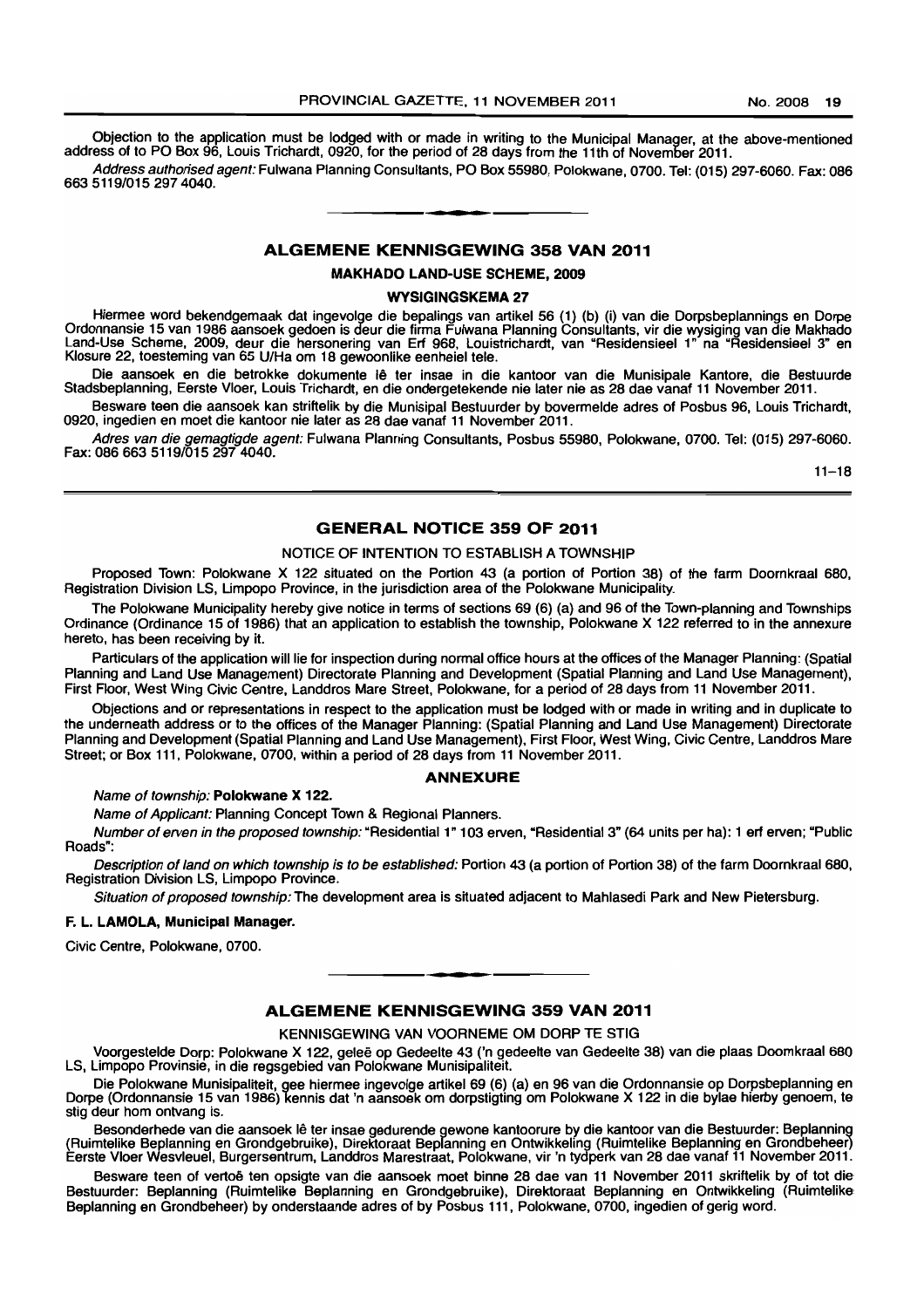#### BYLAE 1

#### Naam van dorp: Polokwane X 122.

Volle naam van aansoeker: Planning Concept Stads- en Streekbeplanners

Aantal erwe in voorgestelde dorp: "Residensieel 1", 103 erwe; Residensieel 3" (64 eenhede per ha): 1 erf; "Openbare Paaie":

Eiendom beskrywing van grond waarop dorp gestig staan te word: Gedeelte 43 ('n gedeelte van Gedeelte 38) van die plaas Doornkraal 680 LS.

Ligging van voorgestelde dorp: Die eiendom is geleë aangrensend aan Mahlesedi Park, aangrensend aan New Pietersburg.

#### F. L. LAMOLA, Munisipale 8estuurder.

Burgersentrum, Polokwane, 0700.

 $11 - 18$ 

# GENERAL NOTICE 360 OF 2011

SCHEDULE 11

(Regulation 21)

#### NOTICE OF APPLICATION FOR AMENDMENT OF TOWNSHIP

The Makhado Local Municipality hereby gives notice in terms of section 69 (6) (A) read together with section 96 (3) of the Town-planning and Townships Ordinance, 1986 (Ordinance 15 of 1986), that an application to establish the township referred to in the Annexure attached hereto, has been received by it.

Particulars of the application will lie for inspection during normal office hours at the office of the Director: Municipal Secretariat, 1st Floor, Civic Centre, Makhado (Louis Trichardt) (128 Krogh Street), for a period of 28 days from 11 November 2011.

Objections to or representations in respect of the application must be lodged with or made in writing to the Director: Municipal Secretariat, at the address, or at Private Bag X2596, Makhado, 0920, within a period of 28 days from 11 November 2011.

#### ANNEXURE

#### Name of township: Makhado Fuel City.

Name of applicant: Stony River Properties 199 CC (Reg. 200608203223)-the application was compiled and submitted on behalf of the owner by Developlan Pietersburg Inc. Town and Regional Planners.

#### Erven in proposed township:

Special: 1 Erf (zoned "Special" for a filling station, Quick shop/convenience store (not exceeding 250 sq.m), a car wash facility and ablutions.

Agriculture: 1 Erf (zoned "Agriculture").

Description of land: Portion 42, Rondebosch 287-LS (Remainder), Registration Division LS, Limpopo Province.

Location of proposed Township: The site is located adjacent to the N1-Road approximately 1 km south of the township known as Louis Trichardt Extension 5, on the south-western corner of the intersection of the N1·Road and the R578-Road (also known as the Elim/Waterval/Ledig Road intersection).

# ALGEMENE KENNISGEWING 360 VAN 2011

**•** 

SKEDULE 11

(Regulasie 21)

#### KENNISGEWING VAN AANSOEK OM STIGTING VAN DORP

Die Makhado Plaaslike Munisipaliteit gee hiermee ingevolge artikel 69 (6) (A) saamgelees met artikel 96 (3) van die Ordonnansie op Dorpsbeplanning en Dorpe Ordonnansie, 1986 (Ordonnansie 15 van 1986), kennis dal 'n aansoek om die dorp in die Bylae hieronder, te stig, deur hom ontvang is.

Besonderhede van die aansoek lê ter insae gedurende kantoorure by die kantoor van die Direkteur: Munisipale Sekretariaat, 1 ste Vloer, Burgersentrum, Makhado (Louis Trichardt) (Kroghstraat 128), vir 'n tydperk vanaf 11 November 2011.

Besware teen of vertoë ten opsigte van die aansoek moet binne 'n tydperk van 28 dae vanaf 11 November 2011, skriftelik by of tot die Direkteur: Munisipale Sekretariaat. by bovermelde adres of by Privaatsak X2596. Louis Trichardt, 0920, ingedien of gerig word.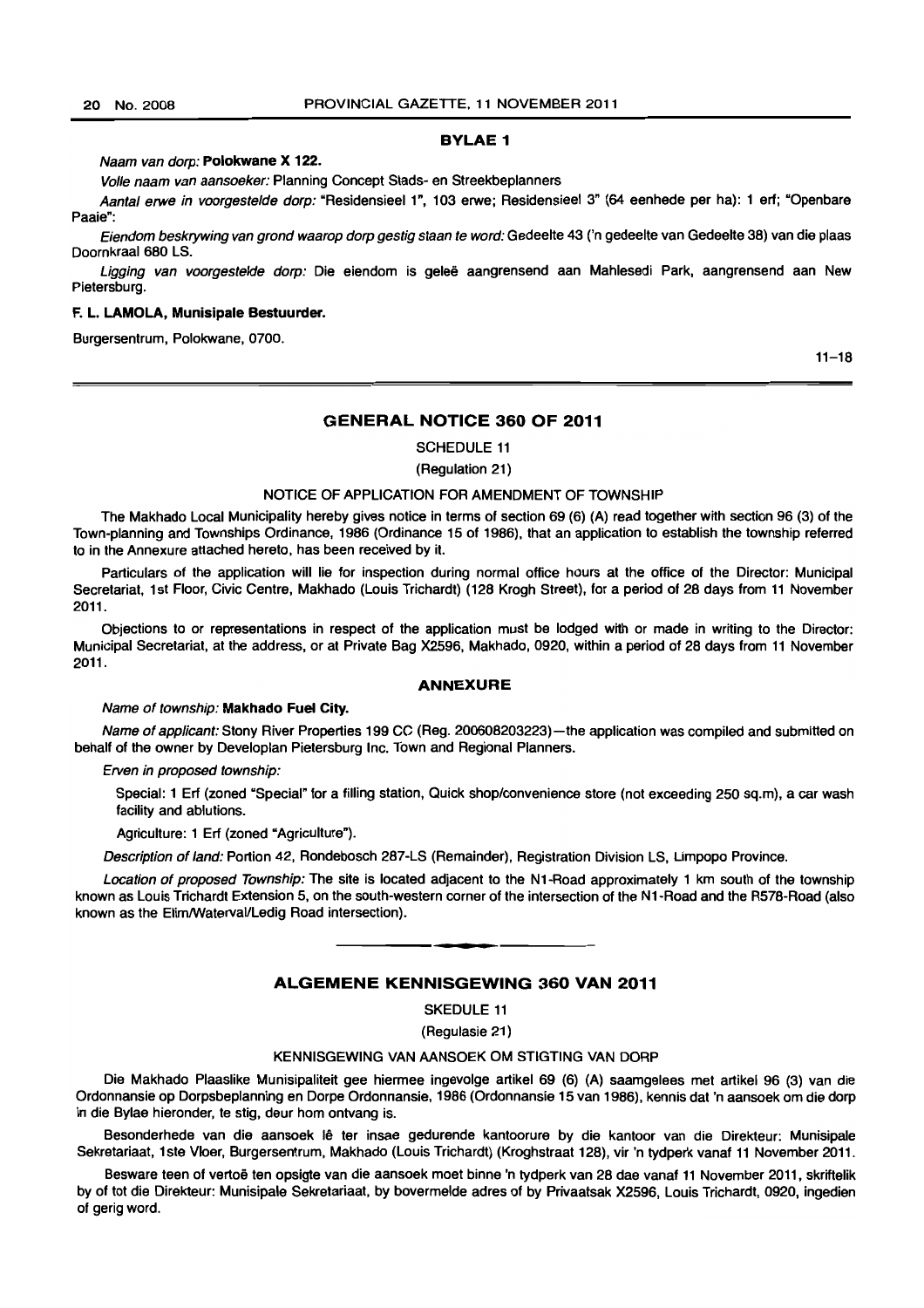#### BYLAE

#### Naam van dorp: Makhado Fuel City.

Naam van aansoeker: Stony River Properties 199 CC (Reg. 200608203223)-voormelde aansoek is namens die eienaar opgestel en ingehandig deur Developlan Pietersburg Ing. Stads & Streeksbeplanners.

Erwe in die voorgestelde dorp:

Spesiaal-1 Erf (gesoneer "Spesiaal" vir 'n vulstasie, "Quick shop" geriefswinkel nie groter as 250 vk.m., 'n karwasfasiliteit en gepaardgaande ablusiegeriewe).

Landbou-1 Erf (gesoneer "Landbou").

Grondbeskrywing: Restant van Gedeelte 42 van die plaas Rondebosch 287, Registrasie Afdeling LS, Limpopo Provinsie.

Ligging van voorgestelde dorp: Die eiendom is geleë aangrensend aan die N1-Pad, ongeveer 1 km suid vanaf die dorpsgebied bekend as Louis Trichardt Uitbreiding 5, op die suidwestelike hoek van die kruising van die N1-Pad en die R578-Pad (ook bekend as die Ledig/Elim/Waterval-paaie kruising).

 $11 - 18$ 

#### GENERAL NOTICE 361 OF 2011

REMOVAL OF RESTRICTIONS ACT, 1967, FOR THE REMOVAL OF THE CONDITIONS ON PORTION 43 (A PORTION OF PORTION 38) OF THE FARM DOORNKRAAL 680 L.S.

It is hereby notified that application has been made in terms of section 3 (1) of the Removal of Restrictions Act, 1967, by the firm Planning Concept Town & Regional Planners, for the removal of the underneath conditions of Portion 43 (a portion of Portion 38) of the farm Doornkraal 680 LS, as contained in Title Deed T79789/1999, to be utilised for township establishment purposes. Conditions as indicated in the application which include among others conditions: A 1-3 and B 1-4.

The relevant documentation are open for inspection at the offices of the Head of the Department of Corporate Governance Human Settlement and Traditional Affairs, Hensa Towers, cm Landdros Mare and Rabe Streets, Polokwane, for a period of 28 days from 11 November 2011.

Objections to the removal of title deed conditions may be lodged in writing with the Head of the Department of Corporate Governance Human Settlement and Traditional Affairs, Private Bag X9485, Polokwane, 0700, and at P.O. Box 15001, Flora Park, Polokwane, 0699, within 28 days from 11 November 2011. Enquiries can be obtained from the applicant, Mr Van der Schyff, Tel: (015) 295-3649, or Fax: 086 620 2068.

#### ALGEMENE KENNISGEWING 361 VAN 2011

**• •** 

WET OP OPHEFFING VAN BEPERKINGS, 1967, VIR DIE OPHEFFING VAN DIE TITELVOORWAARDES GEDEELTE 43 ('N GEDEELTE VAN GEDEELTE 38) VAN DIE PLAAS DOORN KRAAL 680 LS.

Hiermee word kennis gegee dat ingevolge die bepalings van artikel3 (1) van die Wet op Opheffing van Beperkings, 1967, aansoek gedoen is deur Planning Concept Stads en Streekbeplanners, vir die opheffing van die titelvoorwaardes soos hieronder aangedui wat registreer is ten gunste van Gedeelte 43 ('n gedeelte van Gedeelte 38) van die plaas Doornkraal 680 LS, soos voorkom in Trtelakte T79789/1999, ten einde die eiendom te kan gebruik vir dorpstigting. Voorwaardes soos vermeld in die aansoek en wat insluit voorwaardes A 1-3 en B 1-4 soos vervat in die gemelde titelaktes.

Die dokumente lê ter insae by die kantoor van die Hoof van die Departement van Koorporatiewe Regering, Behuising & Tradisionele Sake, Hensa-gebou, hoek van Rabe- & Landdros Marestraat, Polokwane, 0699, vanaf 11 November 2011.

Besware teen die opheffing van beperkende voorwaardes aansoek moet binne 28 dae vanaf 11 November 2011, skriftelik by die toepaslike Departement, Privaatsak X9485, Polokwane, en by die applikant by Posbus 15001, Flora Park, Polokwane, 0699, ingedien word.

 $11 - 18$ 

## GENERAL NOTICE 362 OF 2011

REMOVAL OF RESTRICTIONS ACT, 1967, (ACT 84 OF 1967)

THE AMENDMENT, SUSPENSION OR REMOVAL OF THE CONDITIONS OF TITLE OF ERF 1202, PIETERSBURG EXTENSION 04

It is hereby notified that application has been made in terms of section 3 (1) of the Removal of Restrictions Act, 1967, by the firm Fulwana Planning Consultants for the amendment, suspension or removal of the conditions of title of Erf 1202, Pietersburg Extension 04 (condition B: 2, 9 and 11) for the purpose of erecting 17 Dwelling units (Residential 3).

The application and the relevant documents are open for inspection at the offices of the Director-General: Limpopo Province, Department of Cooperative Governance, Human Settlements and Traditional Affairs, Landdros Mare Street, Polokwane, for 28 days from the 10th of November 2011.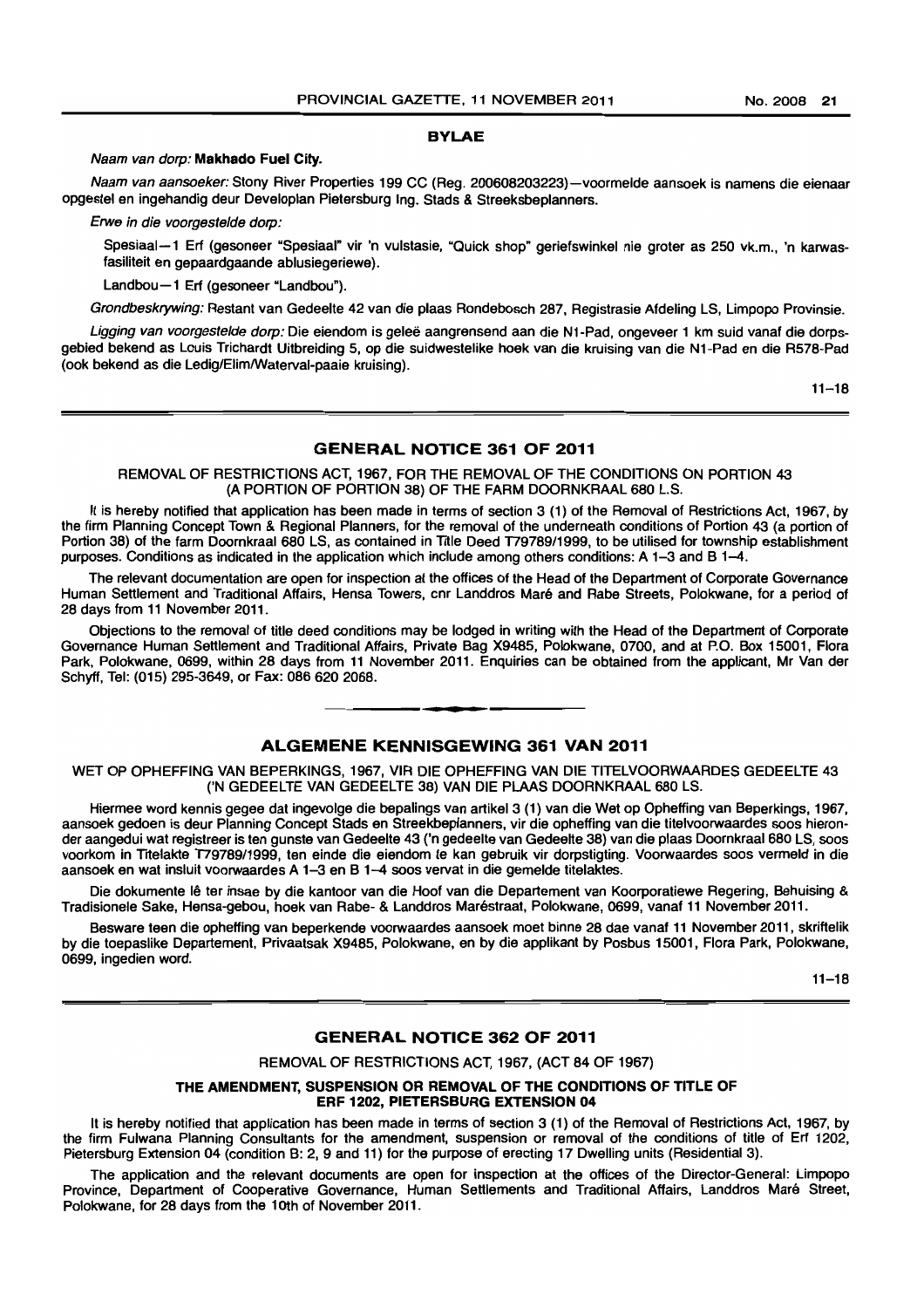Objections to the application must be lodged with or made in writing to the Director-General: Department of Cooperative Governance, Human Settlements and Traditional Affairs, Limpopo Province, at the above address or at Private Bag X9485, Polokwane, 0700, for a period of 28 days from the 10th of November 2011.

Address of authorised agent: Fulwana Planning Consultants, P.O. Box 55980, Polokwane, 0700. Tel: (015) 297-6060. Fax: 086663 5119/(015) 297-4040. . **\_.** 

## ALGEMENE KENNISGEWING 362 VAN 2011

WET OP OPHEFFING VAN BEPERKINGS, 1967 (WET 84 VAN 1967)

## DIE WYSIGING, OPSKORTING OF OPHEFFING VAN DIE TITELVOORWAARDES VAN ERF 1202, PIETERSBURG UITBREIDING 04

Hiermee word bekendgemaak dat ingevolge die bepalings van artikel3 (1) van die Wet op Opheffing van Beperkings, 1967, aansoek gedoen is deur die firma Fulwana Planning Consultants, vir die wysiging, opskorting of opheffing van die titelvoorwaardes van Erf 1202, Pietersburg Uitbreiding 04 (condition B: 2, 9 en 11) ten einde dit moontlik te maak om die erwe vir hoer digtheid residensiele doeleindes om 17 gewoonlike eenhede te Ie.

Die aansoek en die betrokke dokumente lê ter insae by die kantoor van die Direkteur-Generaal: Limpopo Provinsie, Plaaslike Regering en Behuising, Landros Marestraat, Polokwane, en die ondergetekende, vir 'n tydperk van 28 dae vanaf 10 November 2011.

Besware teen die aansoek kan skriftelik by die Direkteur-Generaal: Limpopo Provinsie, Plaaslike Regering en Behuising, by bovermelde adres of Privaatsak X9485 , Polokwane, 0700, ingedien en moet die kantoor vir 'n tydperk van 28 dae vanaf 10 November 2011, ingedien of gerig word.

Adres van gemagtigde agent: Fulwana Planning Consultants, Posbus 55980, Polokwane, 0700. Tel: (015) 297-6060. Faks: 0866635119/(015) 297-4040.

 $11 - 18$ 

# **GENERAL NOTICE 365 OF 2011**

## POLOKWANE/PERSKEBULT AMENDMENT SCHEME 212

NOTICE OF APPLICATION FOR THE AMENDMENT OF THE POLOKWANE/PERSKEBULT TOWN-PLANNING SCHEME, 2007, IN TERMS OF SECTION 56 (1) (b) (i) OF THE TOWN-PLANNING AND TOWNSHIPS ORDINANCE, 1986 (ORDINANCE 15 OF 1986)

I, Itumeleng Mashishi, of P E Mahapa and Associates Town and Regional Planners, being the authorized agent of the owner(s) of the erf mentioned hereunder, hereby give notice in terms of section 56 (1) (b) (i) of the Town-planning and Townships Ordinance (Ordinance 15 of 1986), that I have applied to the Polokwane Municipality for the amendment of the town-planning scheme, known as the PolokwanelPerskebult Town-planning Scheme, 2007, by the rezoning to Portion 1 of Erf 1317, located at 1317 Stanza Bopape Street, of the township, Seshego Zone 8, Registration Division K.S., Limpopo Province, from ·Public Open Space" to "Institution".

Particulars of the application will lie for inspection during normal office hours at the office of the Director: Spatial Planning and Land Use Management Business Unit, 1st Floor, West Wing, Civic Centre, cnr Landros Maré & Bodenstein Streets, Polokwane, for a period of 28 days from 11th November 2011.

Objections to or representations in respect to the applications must be lodged with or made out in writing to the Municipal Manager at the above address or at P.O. Box 111, Polokwane, 0700, wilhin a period of 28 days from 11th November 2011.

Address of agent: P.E. Mahapa and Associates, Town and Regional Planners, 68 De Klerk Street, Mokopane, 0600 . . **-.** 

# ALGEMENE KENNISGEWING 365 VAN 2011

## POLOKWANE/PERSKEBULT-WYSIGINGSKEMA 212

KENNISGEWING VAN AANSOEK OM WYSIGING VAN DIE POLOKWANE/PERSKEBULT-DORPSBEPLANNINGSKEMA, 2007, INGEVOLGE ARTIKEL 56 (1) (b) (i) VAN DIE ORDONNANSIE OP DORPSBEPLANNING EN DORPE (ORDONNANSIE 15 VAN 1986)

Ek, Itumeleng Mashishi, van P.E. Mahapa Stads- en Streeksbeplanners, synde die gemagtigde agent van die eienaar(s) van die ondergenoemde erf, gee hiermee ingevolge artikel 56 (1) (b) (i) van die Ordonnansie op Dorpsbeplanning en Dorpe (Ordonnansie 15 van 1986), kennis dat ons by die Polokwane Munisipaliteit aansoek gedoen het om die wysiging van die Polokwane/Perskebult-dorpsbeplanningskema, 2007, deur die hersonering van Gedeelte 1 van Erf 1317, geleë te Stanza Bopapestraat 1317, van die dorp Seshego, Registrasie Afdeling K.S., Limpopo, van "Public Open Space" tot "Institusioneer.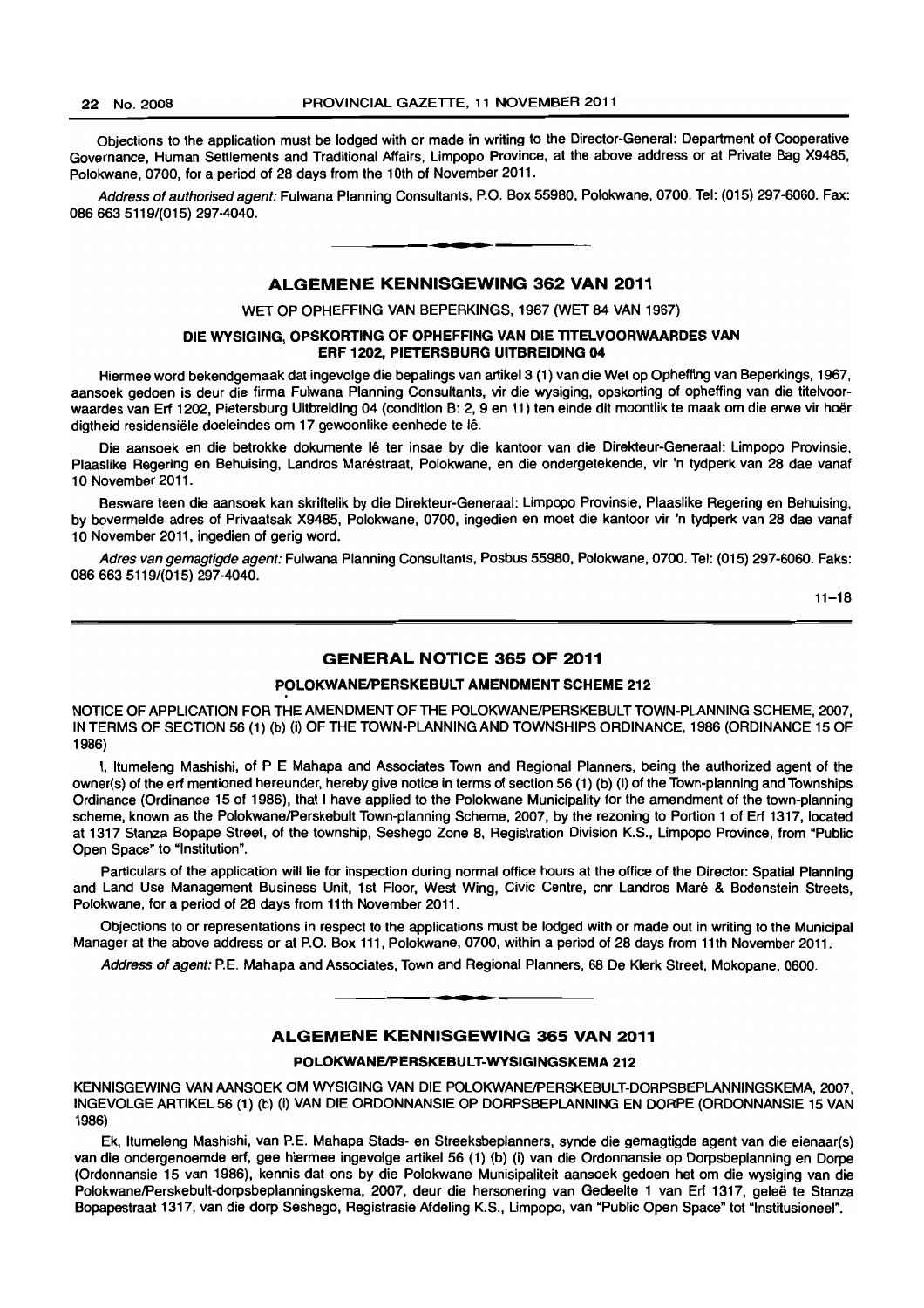Besonderhede van die aansoek Ie ter insae gedurende gewone kantoorure by die kantoor van die Bestuurder, Spatial Planning and Land Use Management Business Unit, 1st Floor, West Wing, Civic Centre, h/v Landros Maré- & Bodenstein Streets, Polokwane, vir 'n tydperk van 28 dae vanaf 11 November 2011.

Besware teen of vertoe ten opsigte van die aansoek moet binne 'n tydperk van 28 dae vanaf 11 November 2011, skriftelik by of tot die Munisipale Bestuurder by bovermelde adres of by Posbus 111, Polokwane, 0700, ingedien of gerig word.

Adres van agent: P.E. Mahapa en Ass. CC, Stads- en Streeksbeplanners, De Klerkstraat 78, Mokopane, 0600.

 $11 - 18$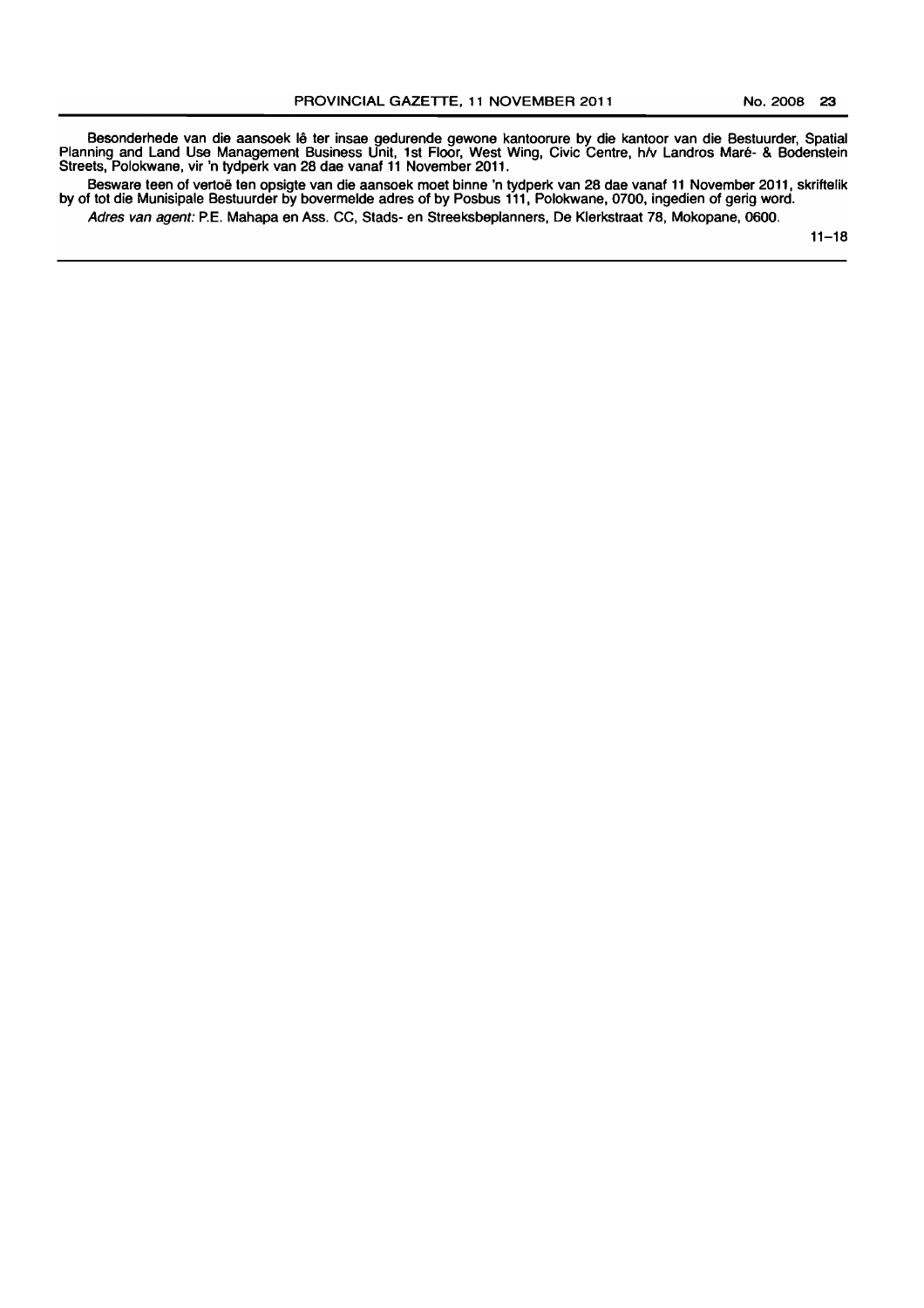# GENERAL NOTICE 363 OF 2011

# NOTICE OF APPLICATION TO ESTABLISH A LAND DEVELOPMENT AREA: BL YDE VILLAGE

[Regulation 21(10) of the Development Facilitation Regulations in terms of the Development Facilitation Act, 1995]

- 1. Tino Ferero and Sons, Town and Regional Planners, acting on behalf of Ixia Trading 516 (Proprietary) Limited has lodged an application in terms of the Development Facilitation Act, 1995, for the establishment of a Land Development Area to be known as Blyde Village on Portion 18 (a Portion of Portion 2) of the farm Jongmansspruit 234-KT.
- 2. The development will consist of the following erven:

Residential 1: 95 Erven Special for Residential 1 and/or parking: 3 Erven Special for Residential 1 or Retirement Village: 4 Erven Special for Residential 2 and/or Hotel: 1 Erf Residential 2: 3 Erven Special for Business 1 or Retirement Village: 1 Erf Business 1: 4 Erven Special for Engineering Services: 1 Erf Special for Business 1 or Engineering Services: 1 Erf Special for Private Club, Conference Centre/Recreation & Entertainment Facilities, Places of Refreshment and Caretaker's dwelling and for such other purposes as may be permitted by the Municipality: 1 Erf Special for Conservation, Curio Shop, Coffee Shop and Sales Office: 1Erf Special for Pump Station: 1 Erf Private Open Space: 3 Erven Special for Access and Access Control: 2 Erven Special for Security, Access, Access Purposes and Engineering Services (Streets): 3 Erven Public Road Total number of Erven: 124

- 3. The application is for the approval of a Land Development Area which incorporates the following:
- 3.1 The approval of a Land Development Area as set out in paragraphs 1 and 2 above.
- 3.2 For the Land Development Area to be incorporated into Maruleng Land Use Management Scheme, 2008, and for the approval of the amendment scheme provided for in this application.
- 3.3 For the division of the Land Development Area into four separate land development areas (phases) as shown on the layout plan NT 0387/1 (Phases).
- 4. The relevant plans(s), documents(s) and information are available for inspection during normal office hours at the offices of the Designated Officer, Office No 323, 3rd Level, Hensa Towers Building, comer of Landdros Mare and Rabe Streets, Polokwane for a period of 21 days from 11 November 2011 (i.e. date of first publication of notice).
- 5. The application will be considered at a Tribunal hearing to be held at The Conference Room, Blyde Clubhouse. Blyde Wildlife Estate, adjacent to Road R527. approximately 16 km west of Hoedspruit on 9 February 2012 at 10hOO and the prehearing conference will be held at The Conference Room, Blyde Clubhouse. Blyde Wildlife Estate. adjacent to Road R527, approximately 16 km west of Hoedspruit on 19 January 2012 at 10hOO.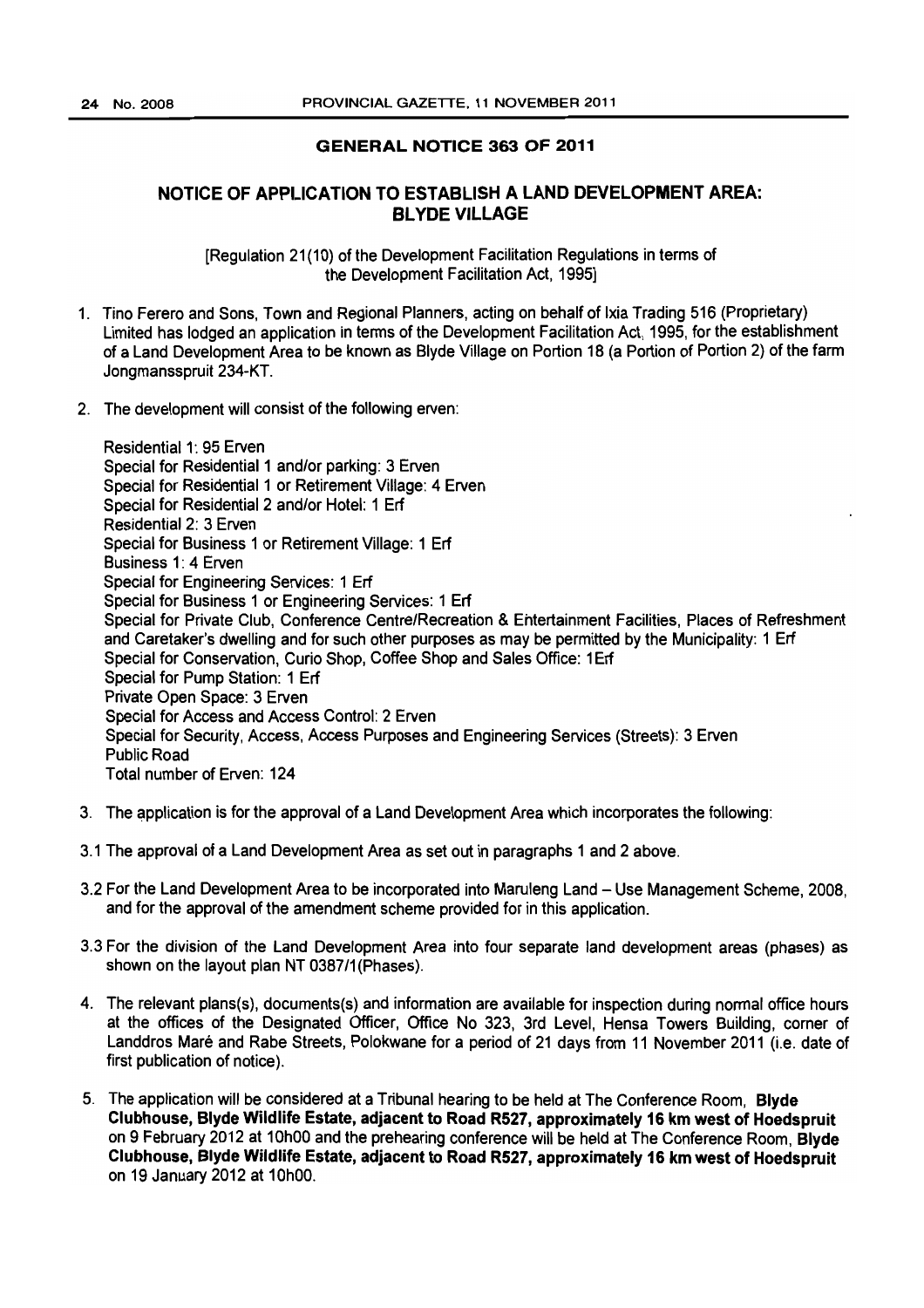- 6. Any person having an interest in the application should please note:
	- (a) You may within 21 days from the date of the first publication of this notice, provide the designated officer with your written objections or representations; or
	- (b) If your comments constitute an objection to any aspect of the land development application, you must appear in person or through a representative before the Tribunal on the dates mentioned above.

Any written objection or representation must be delivered to the DeSignated Officer at Office No 323, Third Level, Hensa Towers Building, corner of Landdros Maré and Rabe Streets, Polokwane and you may contact the Designated Officer if you have any queries at telephone no 015-2845354 and fax no. 015-2931520. Postal Address of Designated Officer - Private Bag X9485, Polokwane 0700.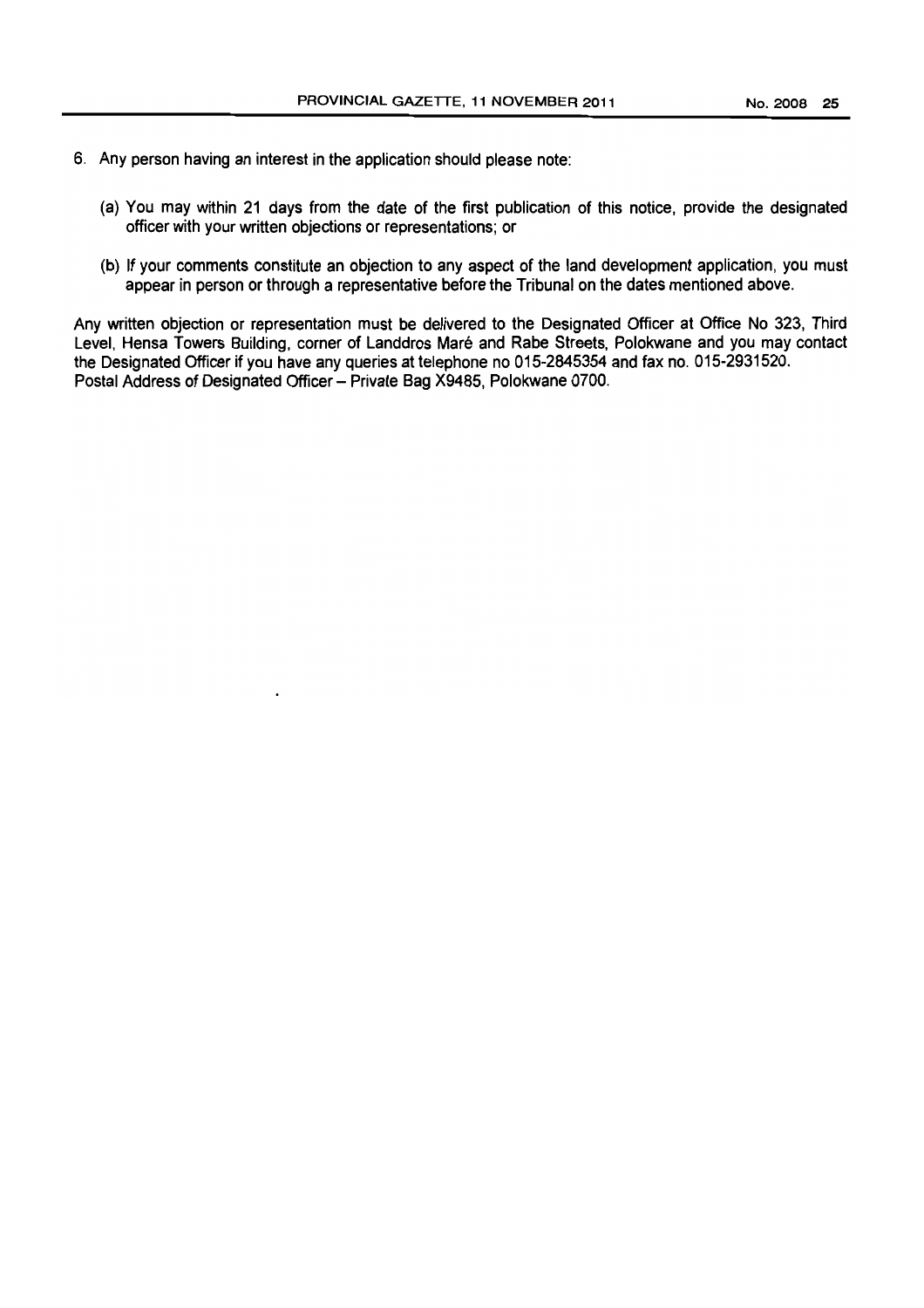# ALGEMENE KENNISGEWING 363 VAN 2011

# KENNISGEWING VAN AANSOEK VIR DIE STIGTING VAN 'N GRONDONTWIKKELINGSGEBIED: BLYDE VILLAGE

[Regulasie 21(10) van die Regulasies op Ontwikkelingsfasilitering ingevolge die Wet op Ontwikkelingsfasilitering, 1995]

- 1. Tino Ferero & Sons, Stads- en Streekbeplanners, wat optree namens Ixia Trading 516 (Proprietary) Limited het 'n aansoek ingedien ingevolge die Wet op Ontwikkelingsfasilitering, 1995, vir die stigting van 'n grondontwikkelingsgebied wat bekend sal staan as Blyde Village Gedeelte 18 (a gedeelte van Gedeelte 2) van die plaas Jongmansspruit 234 - KT
- 2. Die ontwikkeling sal bestaan uit die volgende erwe:

. Residensieel 1: 95 Erwe Spesiaal vir Residensieel 1 en/of parkering: 3 Erwe Spesiaal vir Residensieel 1 of Aftree Landgoed : 4 Erwe Spesiaal vir Residensieel 2 en/of Hotel: 1 Erf Residensieel 2: 3 Erwe Spesiaal vir Besigheid 1 of Aftree Landgoed: 1 Erf Besigheid 1: 4 Erwe Spesiaal vir Ingenieursdienste: 1 Erf Spesiaal vir Besigheid 1 en Ingenieursdienste: 1 Erf Spesiaal vir Privaat Klub, Konferensie-, Ontspanning- en Vermaaklikheidsfasiliteite, Plek van Verversing. Opsigterswoning en vir sodanige ander gebruike soos deur die Plaaslike Bestuur toegelaat: 1 Erf Spesiaal vir Bewaring, Kuriositeitswinkel. Koffiewinkel en Verkoopskantoor: 1 Erf Spesiaal vir Pompstasie: 1 Erf Privaat Oopruimte: 3 Erwe Spesiaal vir Toegang en Toegangsbeheer: 2 Erwe Spesiaal vir Sekuriteit. Toegang, Toegangsdoeleindes en Ingenieursdienste (strate): 3 Erwe Openbare Pad Total aantal erwe: 124

- 3. Die aansoek is vir 'n Grondontwikkelingsgebied wat die volgende sal insluit.
- 3.1 Vir die goedkeuring van 'n Grondontwikkelingsgebied soos uiteengesit in paragrawe 1 en 2 bo.
- 3.2 Vir die inlywing van die Grondontwikkelingsgebied in die Maruleng Land-Use Management Scheme 2008, (Maruleng Grondgebruik Bestuurskema, 2008). en vir die goedkeuring van die wysiging soos voorsien in hierdie aansoek.
- 3.3 Vir die verdeling van die grondontwikkelingsgebied in vier afsonderlike grondontwikkelingsgebiede (fases) soos aangedui op die uitlegplan NT 0387/1 (Phases)
- 4. Die betrokke plan(ne), dokument(e) en inligting is beskikbaar vir inspeksie tydens normale kantoorure by die kantore van die Aangewese Beampte, Kantoor No 323. Derde Vlak, Hensa Towers - Gebou, hoek van Landdros Maréstraat en Rabestraat, Polokwane vir 'n periode van 21 dae vanaf 11 November 2011 (d.w.s. die datum van die eerste publikasie van hierdie kennisgewing in die koerant).
- 5. Die aansoek sal oorweeg word tydens 'n tribunaalverhoor wat gehou sal word by die Konferensiekamer, Blyde Clubhouse, Blyde Wildlife Estate aangrensend aan Pad R527 ongeveer 16km wes van Hoedspruit op 9 Februarie 2012 om 10hOO, en die voorverhoorsamesprekings sal plaasvind by die konferensiekamer, Blyde Clubhouse, Blyde Wildlife Estate, aangrensend tot Pad R527, ongeveer 16km wes van Hoedspruit op 19 Januarie 2012 om 10hOO.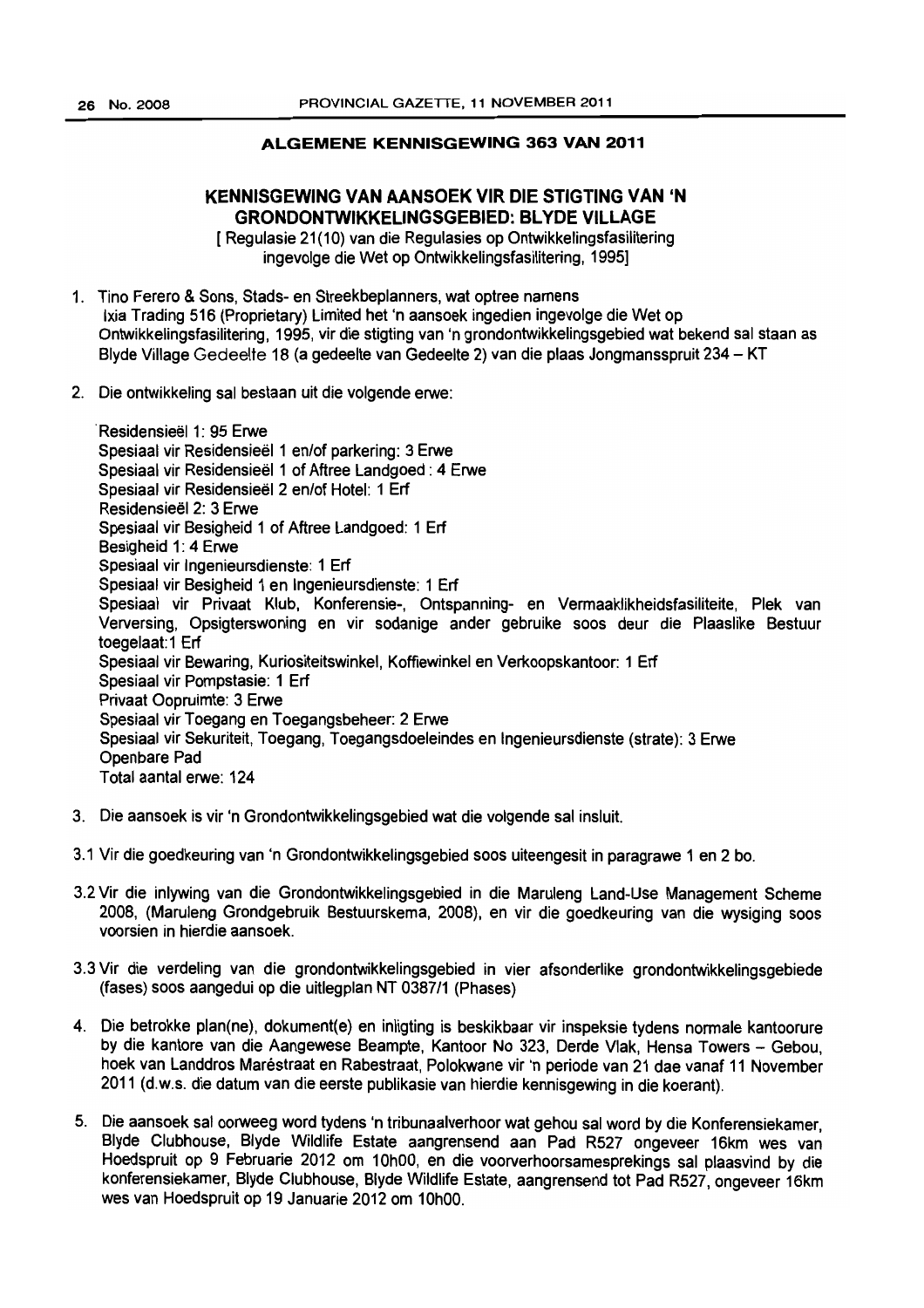- 6. Enige persoon wat 'n belang het by die aansoek moet asseblief kennis neem:
	- (a) U mag binne 'n periode van 21 dae vanaf die eerste publikasie van hierdie kennisgewing die Aangewese Beampte skriftelik van u besware of vertoe in kennis stel; of
	- (b) Indien u kommentaar neerkom op 'n beswaar met betrekking tot enige aspek van die grondontwikkelingsaansoek, moet u persoonlik, voor die Tribunaal verskyn of verteenwoordig word op die datums hierbo genoem.
- 7. Enige geskrewe beswaar of vertoë moet ingedien word by die Aangewese Beampte, Kantoor No 323, Derde Vlak, Hensa Towers - Gebou, hoek van Landdros Maréstraat en Rabestraat, Polokwane en u mag in aanraking kom met die Aangewese Beampte indien u enige navrae het by telefoon no. 015- 2845344 en faks no. 015-2931520. Posadres van Aangewese Beampte: Privaatsak X9485, Polokwane 0700.

 $11 - 18$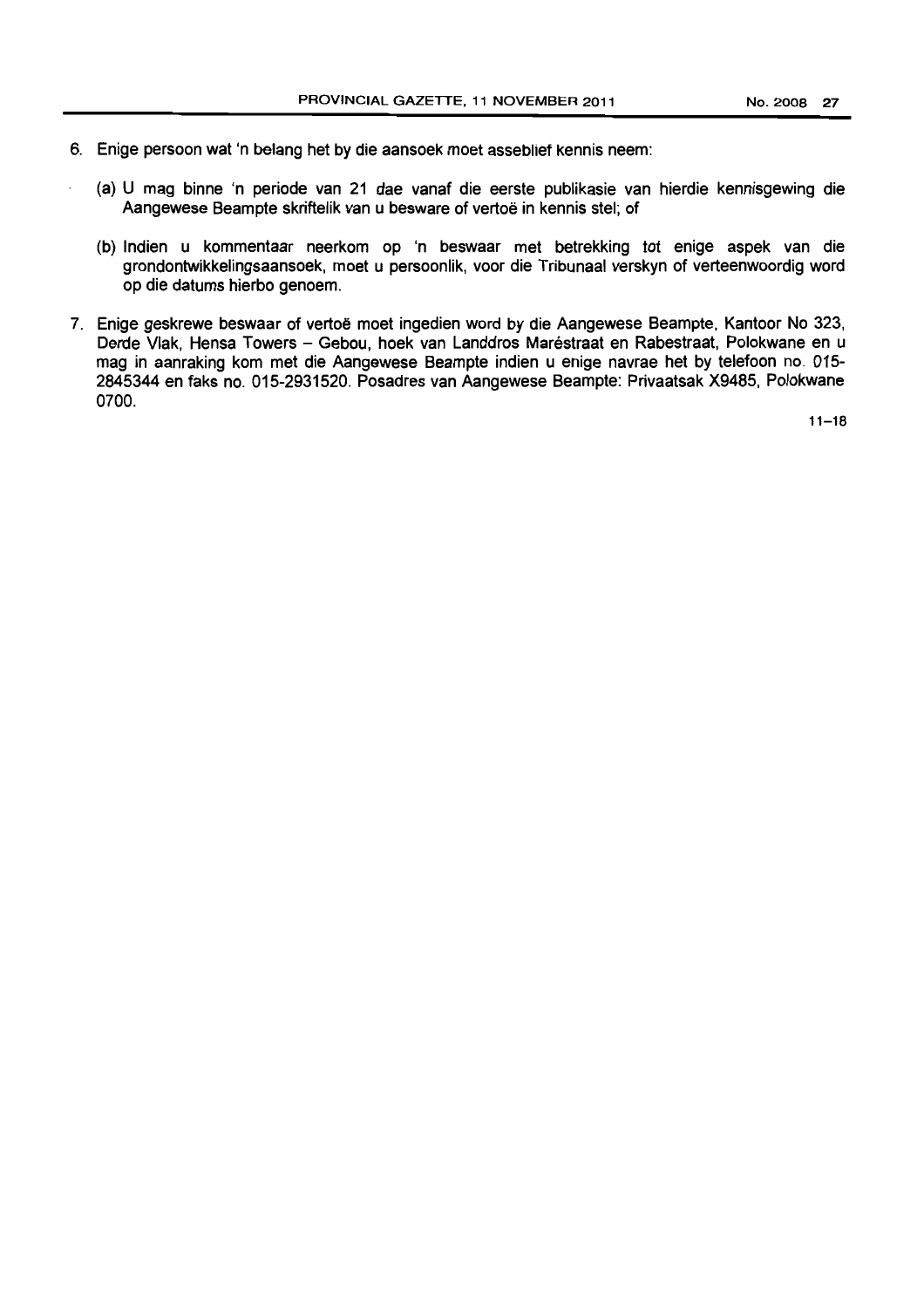# GENERAL NOTICE 363 OF 2011

# TSEBISO KA GA KGOPELO VA GO HLOMA LEFELO LA TLHABOLLO VA NAGA: BL YDE VILLAGE

[Molawana wa 21(10) wa Melawana ya Phethagatso ya Tlhabollo go latela Molao wa Phethagatso ya Tlhabollo, wa 1995]

- 1. Tino Ferero and Sons, Bathaladipolane ba Ditoropo Ie Mafelo, ka go soma legatong la Ixia Trading 516 (Proprietary) limited e dirile kgopelo go latela Molao wa Phethagatso ya Tlhabollo, wa 1995, go hloma Lefelo la Tlhabollo ya Naga leo le tlago tsebia bialo ka Blyde Village go Karolo ya 18 (Karolo ya Karolo ya 2) ya polasa ya Jongmansspruit 234-KT.
- 2. Tihabollo ye e tla ba le dipholoto tše di latelago:

Ya madulo a 1: Dipholoto tše 95 Ve e kgethegilego ya Madulo a 11e/goba lefelo la go phaka difatanaga: Dipholoto tse 3 Ye e kgethegilego ya Madulo a 1 goba Motse wa Batšofadi: Dipholoto tše 4 Ye e kgethegilego ya Madulo a 2 le/goba Hotele: 7 Pholoto e 1 Ya madulo a 2: Dipholoto tše 3 Ve e kgethegilego ya Kgwebo 1 goba Motse wa Batsofadi: Pholoto e 1 Kgwebo 1: Dipholoto tše 4 Ve e kgethegilego la Ditirelo tsa Boentseneere: Pholoto e 1 Ye e kgethegilego ya Kgwebo 1 goba Ditirelo tša Boentšeneere: Pholoto e 1 Ve e kgethegilego ya Tlelapo ya Phraebete, Senthara ya Khonferentshe/Mafelo a Boitapoloso Ie a Boithabiso, Mafelo a Dijodilapolosi Ie madulo a Mohlokomedi Ie a mesomo ye mengwe ka ge go ka dumelelwa ke Masepala: Pholoto e 1 Ve e kgethegilego ya Pabalelo, Lebenkele la Khurio. Lebenkele la Kofi Ie Kantoro ya Dithekiso: Pholoto e 1 Ve e kgethegilego ya Setese sa go Pompa Meetse: Pholoto e 1 Lefelo le le Bulegilego la Phraebete: Dipholoto tše 3 Ye e kgethegilego ya Go tsena le ya Taolo ya Go tsena: Dipholoto tše 2 Ye e kgethegilego ya Tšhireletšo, Go tsena, Mabaka a Go tsena le Ditirelo tša Boentšeneere (Mebila): Dipholoto tše 3 Tsela ya Setshaba Palomoka ya dipholoto: 124

- 3. Kgopelo ke ya tumelelo ya Lefelo la Tlhabollo ya Naga Ie Ie akaretsago tie di latelago:
- 3.1 Tumelelo ya Lefelo la Tlhabollo ya Naga ka ge go beilwe ka go ditemana tša 1 le 2 ka mo godimo.
- 3.2 La Lefelo la Tlhabollo ya Naga Ie Ie tlogo akaretswa ka Nageng ya Maruleng La Sekimi sa Taolo ya Thomišo, sa 2008, le la tumelelo ya sekimi sa phetošo leo le hlagišitšwego ka mo kgopelong ye.
- 3.3 La karoganyo ya Lefelo la Tlhabollo ya Naga ka mafelo a tlhabolo ya naga a mane (dikgato) ka ge go bontshitswe ka polaneng ya peakanyo ya NT 0387/1 (Dikgato).
- 4. Polane (Dipolane) tša maleba, sengwalwa (dingwalwa) le tshedimošo di a hwetšagala go ka hlahlobja ka diiri tša mošomo tše di tlwaelegilego ka dikantorong tša Mohlankedi yo a Beilwego, Kantorong ya nomoro ya 323, Lebatong la bo 3, Moagong wa Hensa Towers, magahlanong a mebila ya Landdros Mare Ie Rabe, Polokwane mo lebakeng la matšatši a 21 go tloga ka 11 Nofember 2011 (ke gore, tšatšikgwedi va phatlalatso ya mathomo ya tsebiso).
- 5. Kgopelo e tla ahlaahlwa ka theeletsong ya Setshaba ye e tlogo swara ka Phaposing ya Khonferentshe,

Blyde Clubhouse, Blyde Wildlife Estate, go lebana le Mmila wa R527, dikhilometara tše di ka bago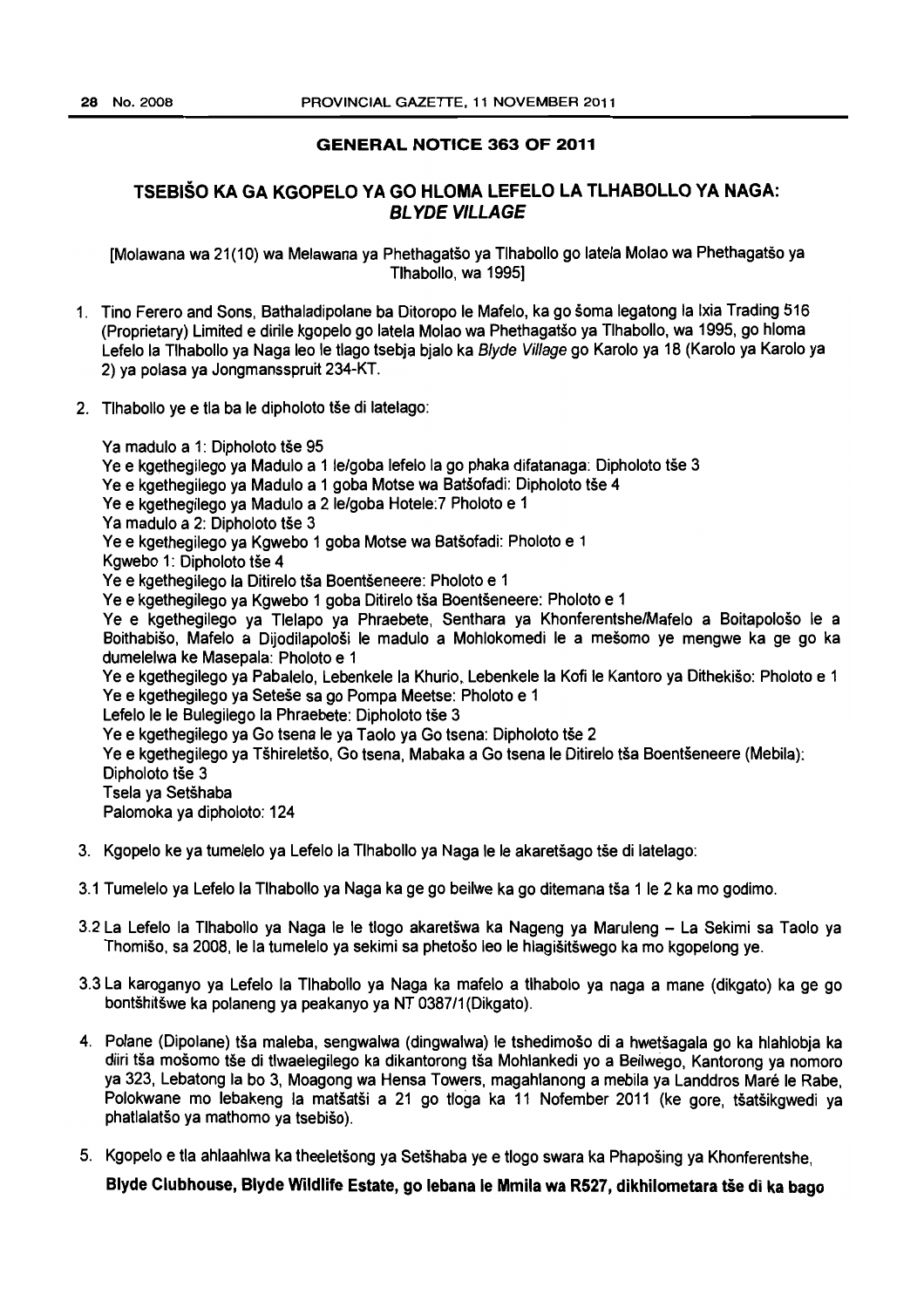tše 16 ka bodikela bja Hoedspruit ka la 9 Feperware 2012 ka 10h00 gomme khonferentshe ya pele ga ditheeletso e tla swarwa ka Phaposing ya Khonferentshe, Blyde Clubhouse, Blyde Wildlife Estate, go lebana le Mmila wa R527, dikhilometara tše di ka bago tše 16 ka bodikela bja Hoedspruit ka la 19 Janeware 2012 ka 10hOO.

- 5. Motho mang goba mang yo a nago Ie kgahlego ka kgopelong 0 swanetse ka kgopelo a hlokomele gore:
	- (a) Mo matsatsing a 21 a ka morago ga letsatsikgwedi la go phatlalatswa la mathomo ga tsebiso ye, a fe mohlankedi yo a beilwego dikganetšo goba ditlhagišo tša gagwe tše di ngwadilwego; goba
	- (b) Ge e Ie gore ditshwaotshwao tsa gago di bopa kganetso ya karolo efe goba efe ya kgopelo ya tlhabolo ya naga, o swanetše go tšwelela ka bowena goba ka moemedi pele ga Kgoro ya Setšhaba ka matsatsikgwedi ao go boletswego ka ona ka mo godimo.

Kganetso goba tlhagiso efe goba efe ye e ngwadilwego e swanetse go tliswa go Mohlankedi yo a Beilwego ka Kantorong ya Nomoro ya 323. Lebatong la Boraro, Moagong wa Hensa Towers, magahlanong a mebila ya Landdros Maré le Rabe, Polokwane gomme o ka ikgokaganya le Mohlankedi yo a Beilwego ge e le gore o na Ie dipotsiso dife goba dife mo mogaleng wa nomoro ya 015-2845354 Ie nomoro ya fekese ya 015-2931520. Aterese ya Poso ya Mohlankedi yo a Beilwego - Private Bag X9485, Polokwane 0700.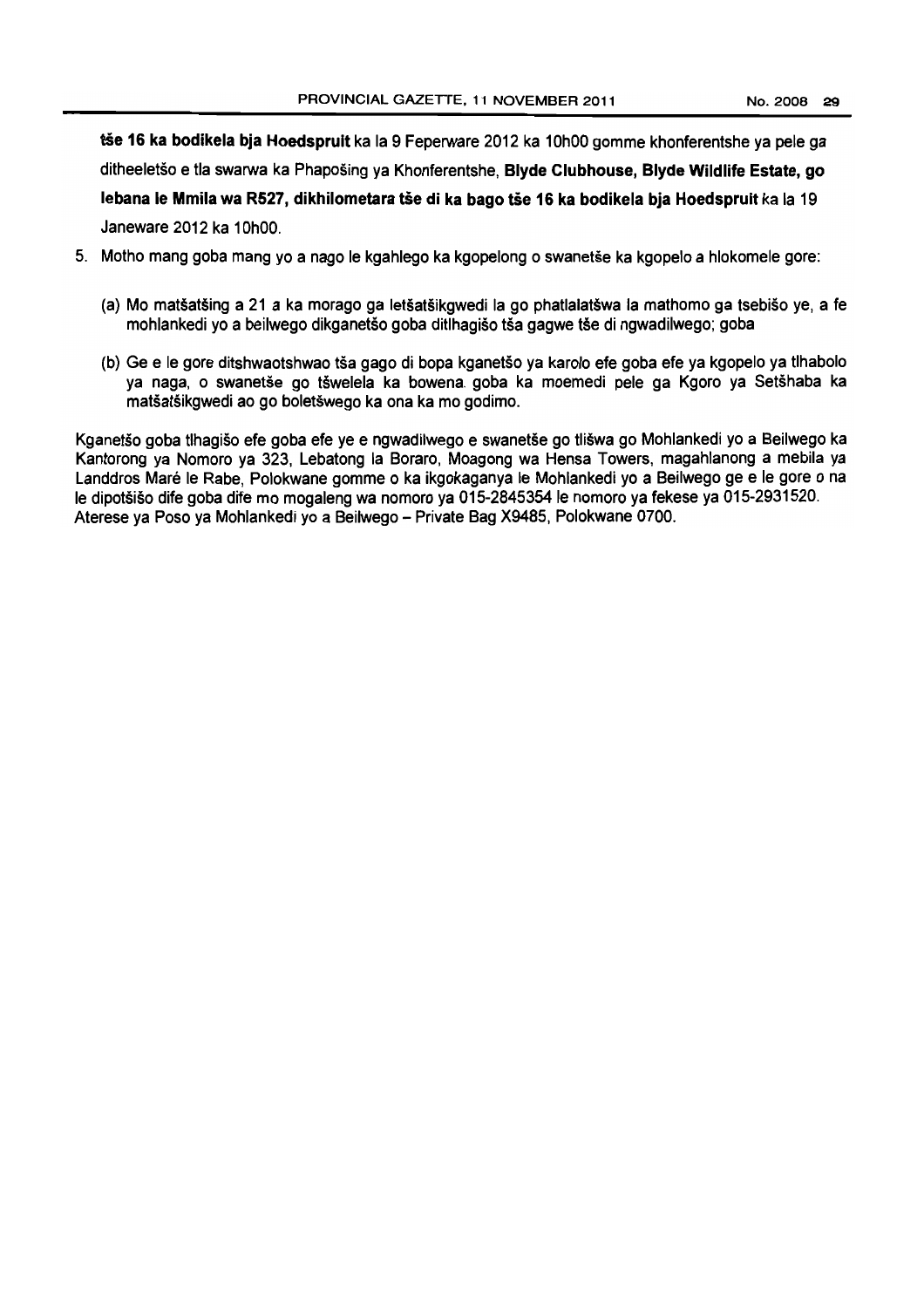# GENERAL NOTICE 364 OF 2011

## [REGULATION 21(10) OF THE DEVELOPMENT FACILITATION REGULATIONS IN TERMS OF THE DEVELOPMENT FACILITATION ACT, 1995]

I, Willem Georg Groenewald, on behalf of the trustees from time to time of the Gawie Labuschagne Trust (IT No. 283/1984) lodged an application with the Limpopo Development Tribunal in terms of the Development Facilitation Act, 1995 (Act No. 67 of 1995), for:

- (i) the establishment of a Land Development Area on Erven 756 and 757, Groblersdal Extension 11 as indicated on Layout Plan No.: Groblersdal Public Garage/1 to be known as Groblersdal Public Garage;
- (ii) the amendment of the Greater Groblersdal Planning Scheme, 2006 by the rezoning of Erven 756 and 757, Groblersdal Extension 11 from "Industrial 3" to "Industrial 3" with the inclusion of a public garage, convenience store of 300m2, place of refreshment, take-away facility, car wash facility and automatic teller machine, subject to certain proposed conditions; and
- (iii) the suspension of conditions 2.(a) up to and including 2.(c) in Deed of Transfer No. T58924/1987 and conditions 6.(a} up to and including 6.(c) in Deed of Transfer No. T8544/2003 in terms of section 33 (4) of the DFA; and
- (iv) the consolidation of Erven 756 and 757, Groblersdal Extension 11.

The application site is located within Groblersdal's industrial area, adjacent to and directly north of Road R33 (extension of Jan van Riebeeck Street to Stoffberg/Roossenekal), and accessible/bordered by Eind Street, Nywerheid Street and Road R33.

The relevant plan(s), document(s) and information are available for inspection at the office of the DeSignated Officer: Mr Thomas Netshitomboni, Limpopo Development Tribunal, 20 Rabe Street, Polokwane and at the offices of the applicant, Mr. Willem Georg Groenewald, 75 Jean Avenue, Centurion, Tel: 082 371 5770, (012) 667-4773; Fax: (012) 667-4450; Email: <u>info@land-mark.co.za</u>, for a period of 21 days from 11 November 2011. Closing date for representations and/or objections: 2 December 2011.

The application will be considered at a tribunal hearing to be held at Groblersdal Golf Club (alongside Voortrekker Road (N11) extension to Middelburg, Tel: (013) 262 3157), on 23 February 2012 at 10hOO, and the pre-hearing conference will be held at the same venue on 26 January 2012 at 10hOO. A Locality Plan of the conference venue will be made available on request.

Any person having an interest in the application should please note:

- 1. You may. within a period of 21 days from the date of the first publication of this notice. provide the designated officer with your written objections or representations; or
- 2. If your comments constitute an objection to any aspect of the land development application, you or your representative must appear in person before the tribunal on the date mentioned above, or on any other date of which you may be given notice.

Any written objection or representation must be delivered to the Designated Officer, Mr Thomas Netshitomboni, 20 Rabe Street, Polokwane and at the offices of the applicant and you may contact the Designated Officer if you have any queries, on (Tel): 072 185 6197, 015 284 5354 (Fax): 015 293 1520 or email: <u>Netshito</u>mboniHT@lim<u>dlgh.gov.za</u>

# GENERAL NOTICE 364 OF 2011

## [MOLAWANA 21(10) WA MELAWANA VA TOMAGANYO WA TLHABOLLO GO VA KA MOLAO WA TOMAGANYO YA TLHABOLLO, 1995]

Nna, Willem Georg Groenewald, legatong la bahlokomedi ba sekhwama ka dinako tse dingwe sa Gawie Labuschagne Trust (IT No. 283/1984) ke dirile kgopelo go Limpopo Development Tribunal go ya ka Molao wa Tomaganyo ya Tlhabollo, 1995 (Molao No. 67 wa 1995), va:

- (i) go thewa ga Lefelo la Tlhabollo ya Lefase (Land Development Area) Setsheng 756 Ie 757. Groblersdal Extension 11 bja'ka ge Ie bont§hitswe go Layout Plan No.: Groblersdal Public Garage/1 ye e tla tsebjago ka la Groblersdal Public Garage;
- (ii) go memetlelwalfetolwa ga Greater Groblersdal Planning Scheme, 2006 ka go aba leswa Setsha 756 Ie 757. Groblersdal Extension 11 go tioga go "Industrial 3" go ya go *"Industrial 3" ka go tsenyeletšwa ga*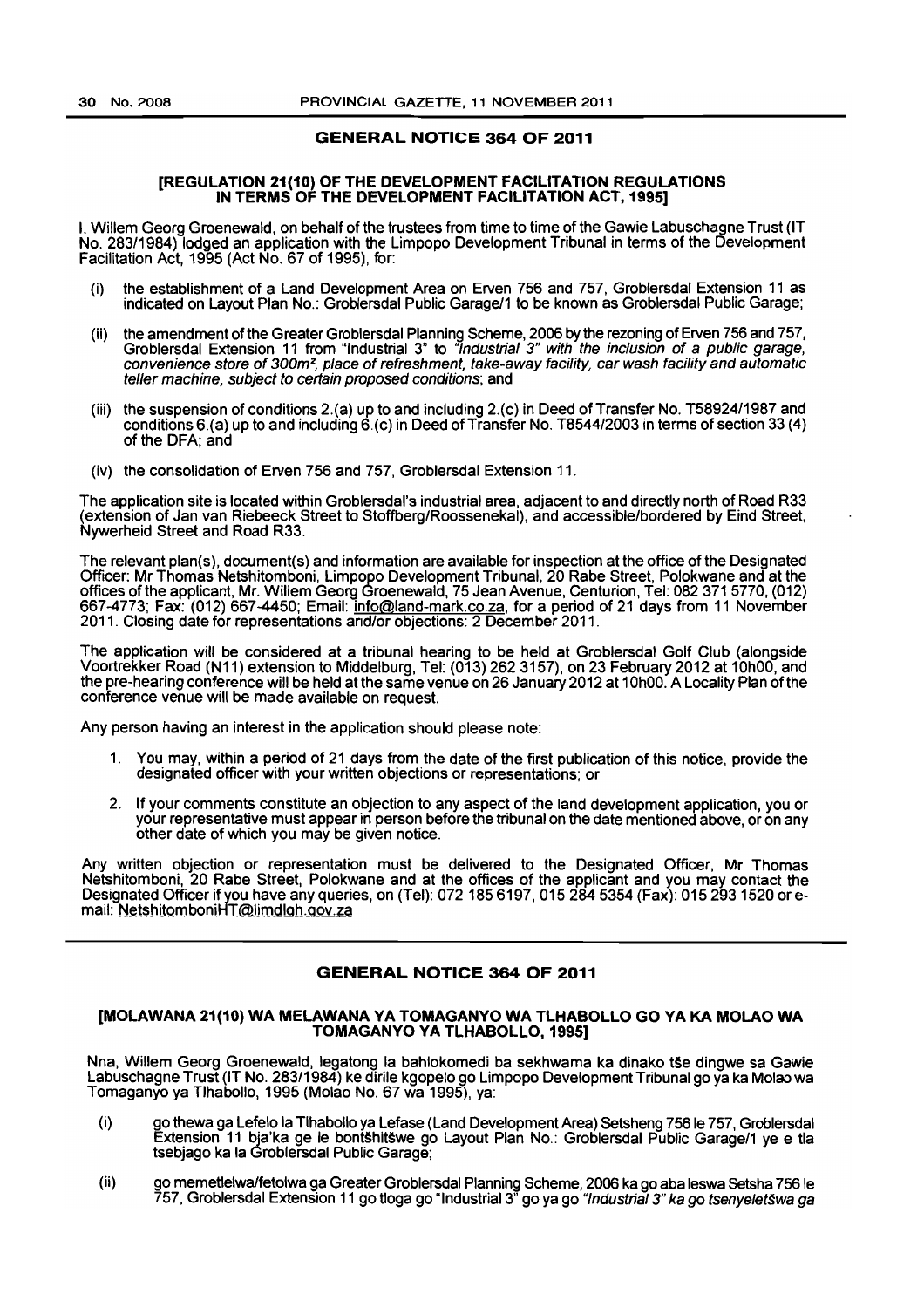karatšhe ya bohle, convenience store ya 300m<sup>2</sup>, lefelo la dilapološi, senolofatši sa take-away, senolofatši sa go hlatswa dikoloi le automatic teller machine, ka tlase ga mabaka a rileng a §;\$inywago; Ie

- (iii) go fegwa ga mabaka 2.(a) go fihla Ie go akaretsa 2.(c) ka go Deed of Transfer No. T58924/1987 Ie mabaka 6.(a) go fihla Ie go akaretsa 6.(c) ka go Deed of Transfer No. T8544/2003 go ya ka karolo 33 (4) ya DFA; Ie
- (iv) go momaganywa wa Setsha 756 Ie 757, Groblersdal Extension 11.

Setsha se se direlwago kgopelo se difemeng tša Groblersdal, go bapa le go lebana ka lebowa thwii la Mmila wa R33 (katološo ya Mmila wa Jan van Riebeeck wo o yang Stoffberg/Roossenekal), gape se fihlelelega/potapotilwe ke Mmila wa Eind, Nywerheid Ie R33.

Dipolane, dingwalwa le tshedimošo ya maleba di gona go kasekasekwa ofising ya Moofisiri yo a Filweng Maatla: Mna. Thomas Netshitomboni, Limpopo Development Tribunal, 20 Rabe Street, Polokwane Ie diofising tsa modirakgopelo, Mna. Willem Georg Groenewald, 75 Jean Avenue, Centurion, Tel: 082 371 5770, (012) 667-4773; Fax: (012) 667-4450; Email: <u>info@land-mark.co.za,</u> mo nakong ya matšatši a 21 go thoma ka di 11 November 2011. Letšatši la mafelelo la ditshwaotshwao le/goba dikganetšo: 2 December 2011.

Kgopelo e tla sekasekwa theetsong ya lekgotla ye e tla swarelwago Groblersdal Golf Club (go bapa Ie katoloso ya Mmila wa Voortrekker Road (N11) wo 0 lebago Middefburg, Tel: (013) 262 3157). ka di 23 Febereware 2012 ka 10hOO, gomme khonferense ya pele ga ditheetso e tla swarwa gona lefelong leo ka di 26 Janaware 2012 ka 10h00. O tla fiwa Polane ya Boalo (Locality Plan) bja lefelo la khonferense ge o e kgopetše.

Mang Ie mang yo a nang Ie kgahlego go kgopelo hie lemoga gore:

- 1. 0 ka, pele go feta matsatsi a 21 go tioga ka letsatsi la kgatiso ya mathomo ya tsebiso ye, fa moofisiri yo a filweng maatla dikganetso goba ditshwaotshwao tse di ngwadilwego; goba
- 2. Ge ditshwaotshwao tša gago e le kganetšo ya ntlha e nngwe ya kgopelo ya tlhabollo ya lefase, wena goba moemedi wa gago le swanetše go tšwelela ka sebele pele ga lekgotla ka letšatši leo le boletSwego ka mo godimo, goba letsatsi Ie lengwe leo 0 tla Ie tsebiswago.

Kganetšo goba tshwaotshwao ye e ngwadilwego e swanetše go išwa go Moofisiri yo a Filweng Maatla, Mna. Thomas Netshitomboni, 20 Rabe Street, Polokwane le diofising tša modirakgopelo gape o ka ikopanya le Moofisiri yo a Filweng Maatla ge 0 na Ie dingongorego go, go (Tel): 072 1856197,0152845354 (Fax): 015 293 1520 goba ka e-mail go: NetshitomboniHT@limdlgh.gov.za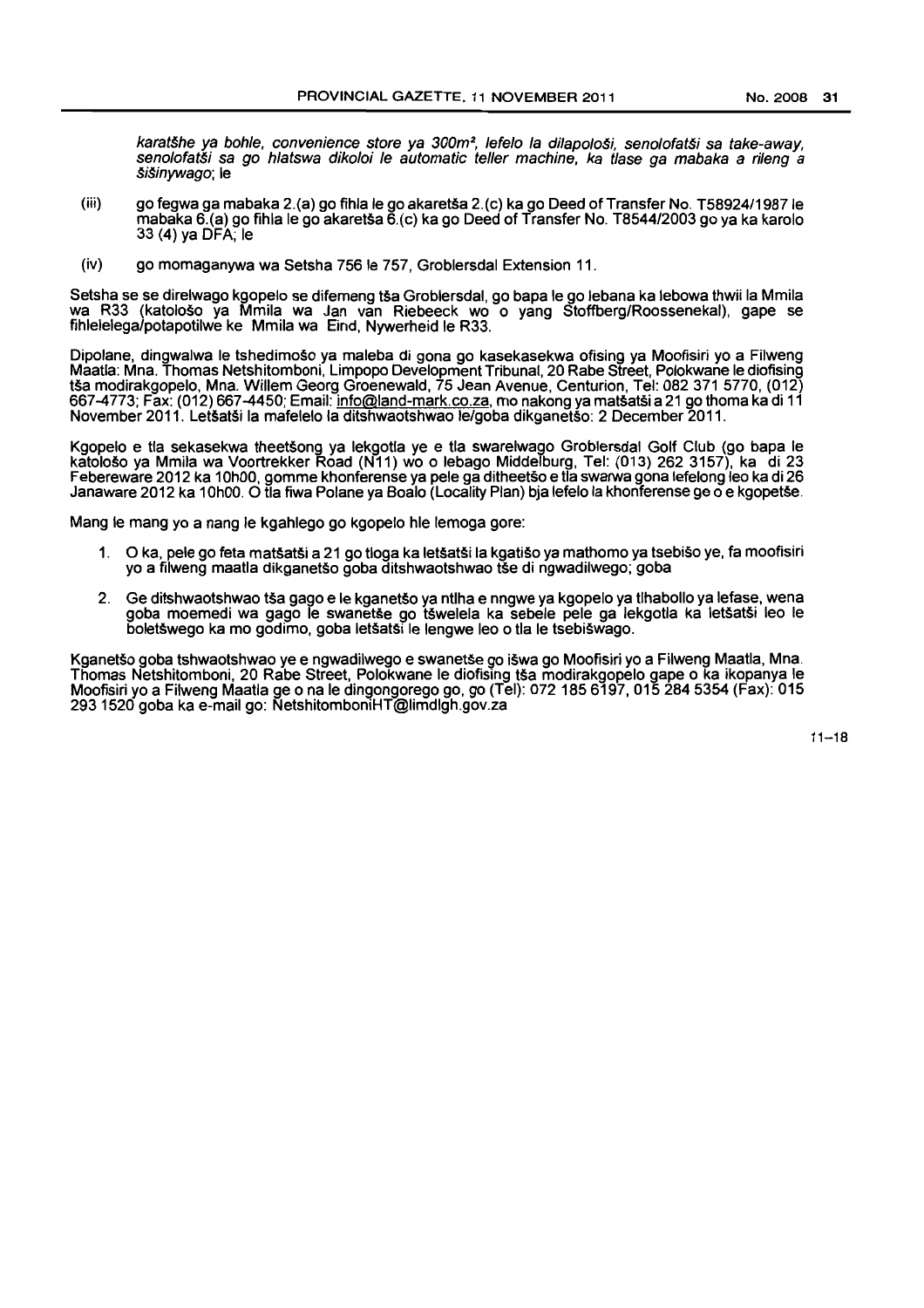# LOCAL AUTHORITY NOTICES PLAASLIKE BESTUURSKENNISGEWINGS

# LOCAL AUTHORITY NOTICE 326

## POLOKWANEJPERSKEBULT AMENDMENT SCHEME 276 NOTICE OF APPLICATION FOR THE AMENDMENT OF THE POLOKWANEJPERSKEBULT TOWNPLANNING SCHEME, 2007, ITO SECTION 56(1)(B)(I) OF THE TOWNPLANNING AND TOWNSHIPS ORDINANCE, 1986 and REMOVAL OF RESTRICTIONS ACT. 1967 (ACT 84 OF 1967) REMOVAL OF CONDITIONS OF TITLE

I. Charlotte van der Merwe, being the authorized agent of the owner of the erf mentioned below hereby give notice that I have applied for:

1. The amendment of the Townplanning Scheme known as the Polokwane/Perskebult Townplanning Scheme. 2007 in terms of Section 56(1)(b)(i) of the Townplanning and Townships Ordinance, 1986 (Ordinance No 15 of 1986) to the Polokwane Municipality. in so far as the rezoning of Erf 1794. Pietersburg Extension 7, situated at the corner of Holland and van der Merwe Street. Eduan Park, Polokwane, from "Residential 1" to "Residential 2", for the establishment of 6 dwelling units.

2. The removal of conditions 3(h) and (i) (i) & (ii) in title deed T08887/2011, to the Department of Co-operative Governance, Human Settlements & Traditional Affairs, in terms of section 3(1) of the Removal of Restrictions Act, 1967 pertaining to Erf 1794, Pietersburg Extension 7.

Particulars of the applications will lie for inspection during normal office hours at the office of the Manager: Spatial Planning and Land Use Management, first floor. Civic Centre. Landdros Mare Street, Polokwane. as well as the office of the Head of Department, Limpopo Province: Co-operative Governance, Human Settlements & Traditional Affairs, 20 Rabe Street. Polokwane. for a period of 28 days from 4 November 2011.

Objections to or representations in respect of the application must be lodged with or made in writing to the Municipal Manager at the above address or at P O Box 111, POLOKWANE, 0700 and to the Head of Department. Limpopo Province: Co-operative Governance. Human Settlements & Traditional Affairs. Private Bag X 9485. Polokwane. 0700 within a period of 28 days from 4 November 2011.

Address of agent: Kamekho Consulting, P O Box 4169 Polokwane 0700 Tel: 015 295 7382.

# **m.**  PLAASLIKE BESTUURSKENNISGEWING 326

# POLOKWANEJPERSKEBULT WYSIGINGSKEMA 276 KENNISGEWING VAN DIE AANSOEK OM DIE WYSIGING VAN DIE POLOKWANEJPERSKEBULT DORPSBEPLANNINGSKEMA,2007 INGEVOLGE ARTIKEL 56(1)(B)(I) VAN DIE ORDONNANSIE OP DORPSBEPLANNING EN DORPE, 1986 en WET OP OPHEFFING VAN BEPERKINGS. 1967 (WET 84 VAN 1967) OPHEFFING VAN BEPERKINGS VAN TITEL

# Ek, Char10tte van der Merwe, synde die gemagtigde agent van die eienaar van die ondergenoemde ert, gee hiermee kennis dat ek aansoek gedoen het vir:

1. Die wysiging van die Dorpsbeplanningskema bekend as die Polokwane/Perskebult Dorpsbeplanningskema, 2007 ingevolge Artikel 56(1)(b)(i) van die Ordonnansie op Dorpsbeplanning en Dorpe, 1986 (Ordonnansie 15 van 1986), by die Polokwane Munisipaliteit. deur die hersonering van Erf 1794, Pietersburg Uitbreiding 7, gelee op die hoek van Holland en van der Merwestrate, Eduan Park, Polokwane, vanaf "Residensieel 1" na "Residensieel 2", vir die oprigting van 6 wooneenhede.

2. Die verwydering van voorwaardes 3(h) en (i) (i) & (ii) in titelakte T08887/2011, na die Departement van Kooperatiewe Regering, Menslike Vestiging & Tradisionele Aangeleenthede, in terme van artikel 3(1) van die Opheffing van Beperkings Wet, 1967 (Wet 84 van 1967) betreffende Erf 1794, Pietersburg Uitbreiding 7.

Besonderhede van die aansoeke lê ter insae gedurende kantoorure by die kantoor van die Bestuurder: Ruimtelike Beplanning en Grondgebruikbestuur. eerste vloer, Burgersentrum, Landdros Marestraat, Polokwane en kantoor van die Hoof van die Department, Limpopo Provinsie: Ko-operatiewe Regering, Menslike Vestiging & Tradisionele Aangeleenthede, Rabestraat 20, Polokwane vir 'n tydperk van 28 dae vanaf 4 November 2011,

Besware teen of vertoë ten opsigte van die aansoek moet binne 'n tydperk van 28 dae vanaf 4 November 2011 skriftelik by of tot die Munisipale Bestuurder by bovermelde adres of by Posbus 111, POLOKWANE, 0700 of by die Hoof van die Departement, Limpopo Provinsie: Ko-operatiewe Regering, Menslike Vestiging & Tradisionele Aangeleenthede, Privaatsak X 9485, Polokwane, 0700, ingedien of gerig word.

Adres van Agent: Kamekho Consulting. Posbus 4169 Polokwane 0700 Tel: 0152957382.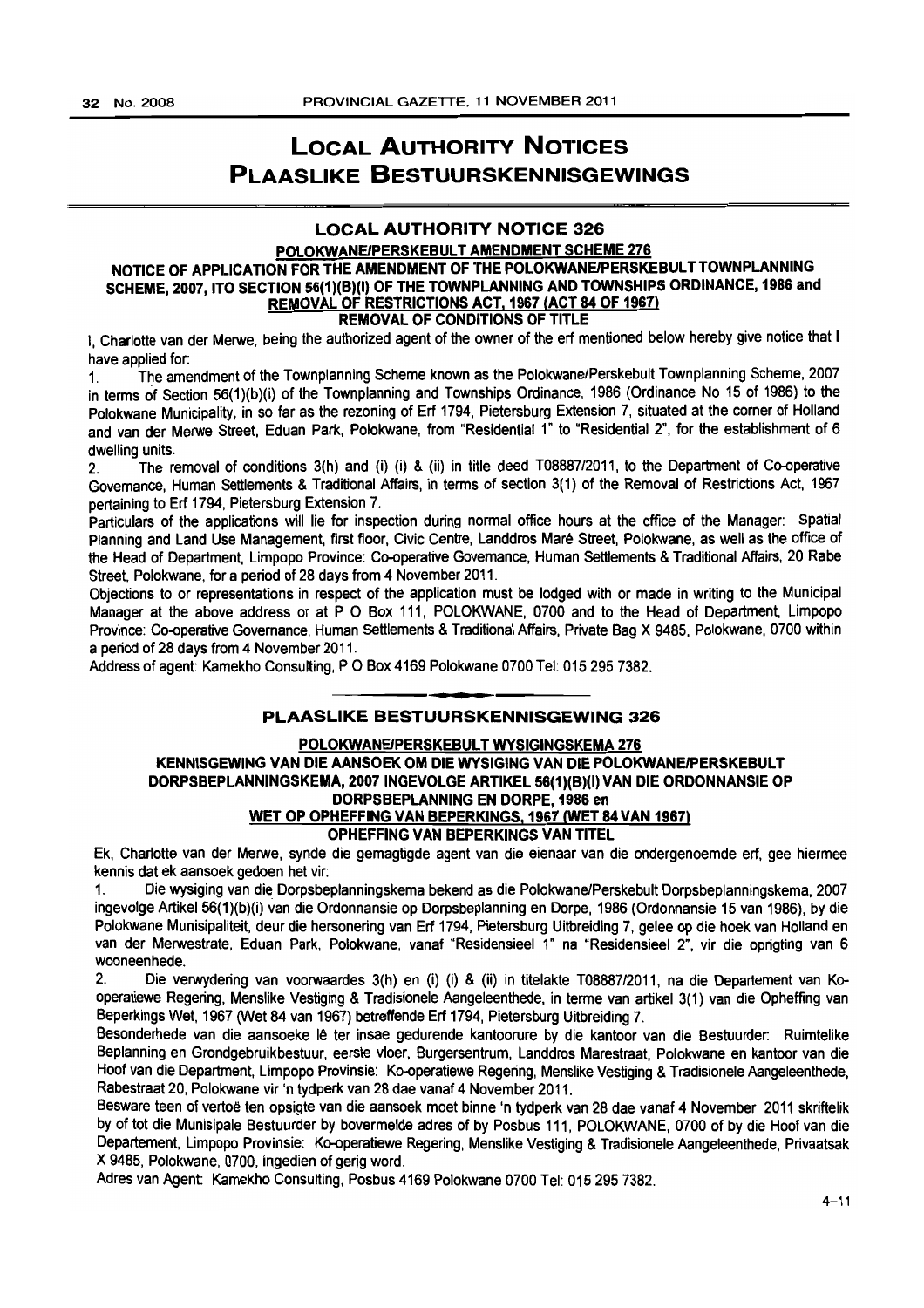# **LOCAL AUTHORITY NOTICE 329**

# **POLOKWANE/PERSKEBULT AMENDMENT SCHEME 284 NOTICE OF APPLICATION FOR THE AMENDMENT OF THE POLOKWANEIPERSKEBUL T TOWNPLANNING SCHEME, 2007, IN TERMS OF SECTION 56(1)(B)(I) OF THE TOWNPLANNING AND TOWNSHIPS ORDINANCE, 1986 (ORDINANCE NO 15 OF 1986)**

I, Charlotte van der Merwe, being the authorized agent of the owner of the erf mentioned below hereby give notice in terms of Section 56(1)(b)(i) of the Townplanning and Townships Ordinance, 1986 (Ordinance No 15 of 1986) that I have applied to the Polokwane Municipality for the amendment of the Townplanning Scheme known as the Polokwane/Perskebult Townplanning Scheme, 2007 in so far as the rezoning of the Remainder of Erf 735, Pietersburg, situated at 56A Compensatie Street, Polokwane, from "Special" for medical consulting rooms to "Institutional" for the purpose of a sub-acute care facility and subservient medical consulting rooms, as well written consent from the municipality to allow a "Kiosk" in terms of Clause 22 of the mentioned Scheme.

Particulars of the application will lie for inspection during normal office hours at the office of the Director: Spatial Planning and Land Use Management. first floor, Civic Centre, Landdros Mare Street. Polokwane for a period of 28 days from 11 November 2011.

Objections to or representations in respect of the application must be lodged with or made in writing to the Municipal Manager at the above address or at P O Box 111, POLOKWANE, 0700 within a period of 28 days from 11 November 2011.

Address of agent: Kamekho Town Planners POBox 4169 Polokwane 0700 Tel: 0152957382

# **PLAASLIKE BESTUURSKENNISGEWING 329**

**• •** 

# **POLOKWANE/PERSKEBULT WYSIGINGSKEMA 284**

# **KENNISGEWING VAN DIE AANSOEK OM DIE WYSIGING VAN DIE POLOKWANEIPERSKEBULT DORPSBEPLANNINGSKEMA, 2007 INGEVOLGE ARTIKEL 56(1){B){I) VAN DIE ORDONNANSIE OP DORPSBEPLANNING EN DORPE, 1986 (ORDONNANSIE NO 15 VAN 1986)**

Ek, Charlotte van der Merwe, synde die gemagtigde agent van die eienaar van die ondergenoemde ert, gee hiermee ingevolge Artikel 56(1)(b)(i) van die Ordonnansie op Dorpsbeplanning en Dorpe, 1986 (Ordonnansie 15 van 1986) kennis dat ek by die Polokwane Munisipaliteit aansoek gedoen het om die wysiging van die Dorpsbeplanningskema bekend as die Polokwane/Perskebult Dorpsbeplanningskema, 2007 deur die hersonering van Restant van Erf 735, Pietersburg, geleë te Compensatiestraat 56A, Polokwane, vanaf "Spesiaal" vir mediense spreekkamers na "Inrigting" vir die doeleindes van 'n mediese rehabilitasie sentrum en ondergeskikte mediese spreekkamers, sowel as skriftelike toestemming van die munisipaliteit om 'n "Kiosk" in terme van Klousule 22 van die Skema toe te laat.

Besonderhede van die aansoek lê ter insae gedurende kantoorure by die kantoor van die Direkteur: Ruimtelike Beplanning en Grondgebruikbestuur, eerste vloer, Burgersentrum, Landdros Marestraat, Polokwane vir 'n tydperk van 28 dae vanaf 11 November 2011.

Besware teen of vertoë ten opsigte van die aansoek moet binne 'n tydperk van 28 dae vanaf 11 November 2011 skriftelik by of tot die Munisipale Bestuurder by bovermelde adres of by Posbus 111, POLOKWANE, 0700 ingedien of gerig word.

Adres van Agent: Kamekho Stadsbeplanners Posbus 4169 Polokwane 0700 Tel: 0152957382

 $11 - 18$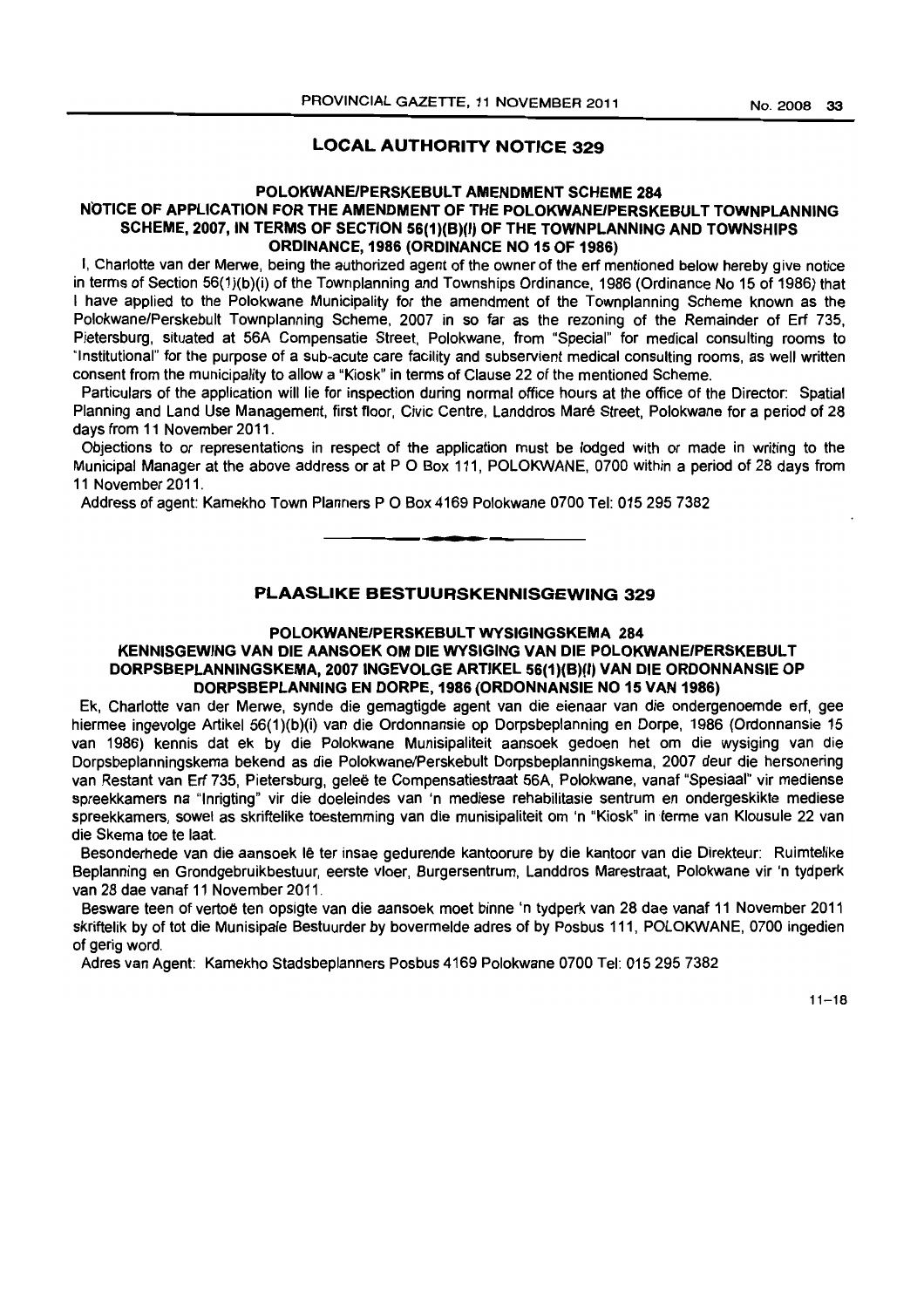# LOCAL AUTHORITY NOTICE 330

# POLOKWANEIPERSKEBULT AMENDMENT SCHEME 277

# NOTICE OF APPLICATION FOR THE AMENDMENT OF THE POLOKWANE/PERSKEBULT TOWN PLANNING SCHEME, 2007, IN TERMS OF SECTION 56(1) (b) (i) OF THE TOWN PLANNING AND TOWNSHIPS ORDINANCE, 1986 (ORDINANCE NO 15 OF 1986)

I, Charlotte van der Merwe, being the authorized agent of the owner of the erf mentioned below, hereby give notice in terms of section 56(1)(b)(i) of the Town Planning and Townships Ordinance, 1986 (Ordinance No 15 of 1986) that I have applied to the Polokwane Municipality for the amendment of the Town Planning Scheme known as the Polokwane/Perskebult Town Planning Scheme, 2007 for the rezoning of Erf 217, Welgelegen, situated at 85 Genl Viljoen Street, Welgelegen, Polokwane, from "Residential 1" (with special permission in terms of Clause 21 to allow a guest house and tea garden) to "Special" for overnight accommodation and restaurant. subject to conditions stipulated in Annexure 115.

Particulars of the application will lie for inspection during normal office hours at the office of the Manager: Spatial Planning and Land Use Management, first floor, Civic Centre, Landdros Mare' Street, Polokwane for a period of 28 days from 11 November 2011.

Objections to or representations in respect of the application must be lodged with or made in writing to the Municipal Manager at the above address or at P O Box 111, Polokwane, 0700 within a period of 28 days from 11 November 2011. ADRESS OF AGENT: KAMEKHO TOWN PLANNERS, PO BOX 4169, POLOKWANE, 0700 TEL: 0152957382. Fax: 015 295 9693

# PLAASLIKE BESTUURSKENNISGEWING 330

• **••** 

# POLOKWANE/PERSKEBULT WYSIGINGSKEMA 277

# KENNISGEWING VAN DIE AANSOEK OM DIE WYSIGING VAN DIE POLOKWANEIPERSKEBULT DORPSBEPLANNINGSKEMA, 2007 INGEVOLGE ARTIKEL 56(1)(b)(i) VAN DIE ORDONNANSIE OP DORPSBEPLANNING EN DORPE, 1986 (ORDONNANSIE NO 15 VAN 1986)

Ek, Charlotte van der Merwe, synde die gemagtigde agent van die eienaar van die ondergenoemde erf, gee hiermee ingevolge artikel 56(1)(b)(i) van die Ordonnansie op Dorpsbeplanning en Dorpe, 1986 (Ordonnansie 15 van 1986) kennis dat ek by die Polokwane Munisipaliteit aansoek gedoen het om die wysiging van die DorpsbepJanningskema bekend as die Polokwane/Perskebult Dorpsbeplanningskema, 2007 deur die hersonering van Erf 217, Welgelegen. gelee te Genl Viljoenstr 85, Welgelegen, Polokwane, vanaf "Residensieel 1" (met spesiale toestemming in terme van Klousule 210m 'n gastehuis en teetuin toe te laat) na "Spesiaal" vir oornagakkomodasie en restaurant, onderworpe aan voorwaardes soos bepaal in Bylaag 115.

Besonderhede van die aansoek lê ter insae gedurende kantoorure by die kantoor van die Bestuurder: Ruimtelike Beplanning en Grondgebruikbesluur. eerste vloer, Burgersentrum, Landdros Marestraat, Polokwane vir 'n tydperk van 28 dae vanaf 11 November 2011.

Besware teen of vertoe ten opsigte van die aansoek moet binne 'n tydperk van 28 dae vanaf 11 November 2011 skriftelik by of tot die Munisipale Bestuurder by bovermelde adres of by Posbus 111, Polokwane, 0700 ingedien of gerig word. ADRES VAN AGENT: KAMEKHO STADSBEPLANNERS, POSBUS 4169, POLOKWANE 0700

TEL: 015 295 7382, Fax: 015 295 9693

 $11 - 18$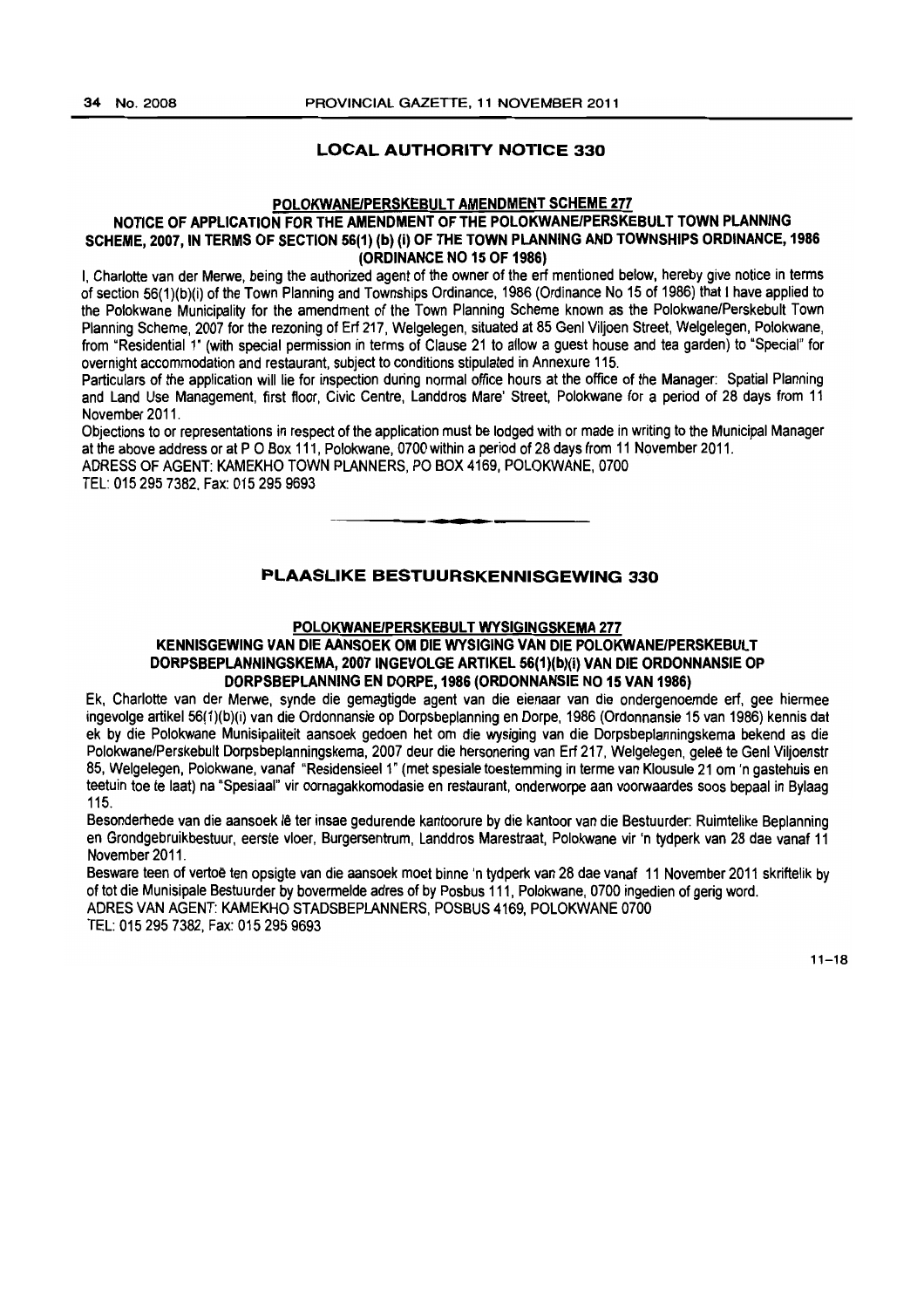# LOCAL AUTHORITY NOTICE 333

# POLOKWANE MUNICIPALITY

# DECLARATION OF PENINAPARK EXTENSION 3 AS AN APPROVED **TOWNSHIP**

In terms of Section 103 of the Town Planning and Townships Ordinance 1986 (Ordinance 15 of 1986) the Polokwane Local Municipality hereby declares the township, Peninapark Extension 3 to be an approved township, subject to the conditions as set out in the Schedule hereto:

# SCHEDULE

CONDITIONS UNDER WHICH THE APPLICATION MADE BY MICHIEL WESSEL ADENDORFF (HEREINAFER REFERRED TO THE "TOWNSHIP OWNER" OR THE "APPLICANT") IN TERMS OF THE PROVISIONS OF CHAPTER C OF THE TOWN PLANNING AND TOWNSHIPS ORDINANCE 1986 (ORDINANCE 15 OF 1986) FOR PERMISSION TO ESTABLISH A TOWNSHIP (TO BE KNOWN AS PENINAPARK EXTENSION 3) ON PORTION 406 (A PORTION OF PORTION 102) OF THE FARM STERKLOOP 688 LS. LIMPOPO PROVINCE, HAS BEEN GRANTED.

# 1. CONDITIONS OF ESTABLISHMENT

# 1.1 NAME:

The name of the Township shall be PENINAPARK EXTENSION 3.

# 1.2 TOWNSHIP LAYOUT:

The township shall consist of streets and erven as indicated on General Plan SG No: 7643/2006

# 1.3 DISPOSAL OF EXISTING CONDITIONS OF TITLE

All erven shall be made subject to existing conditions and servitudes, if any, including the reservation of rights to minerals, but excluding the following conditions, which must not be transferred to the erven in the township:

1.3.1 "Gedeelte 29 (voorheen Gedeelte 2 van die Westelike Gedeelte) van die plaas STERKLOOP voormeld ('n Gedeelte waarvan hiermee getransporteer word) is spesiaal onderhewig aan die volgende voorwaardes:"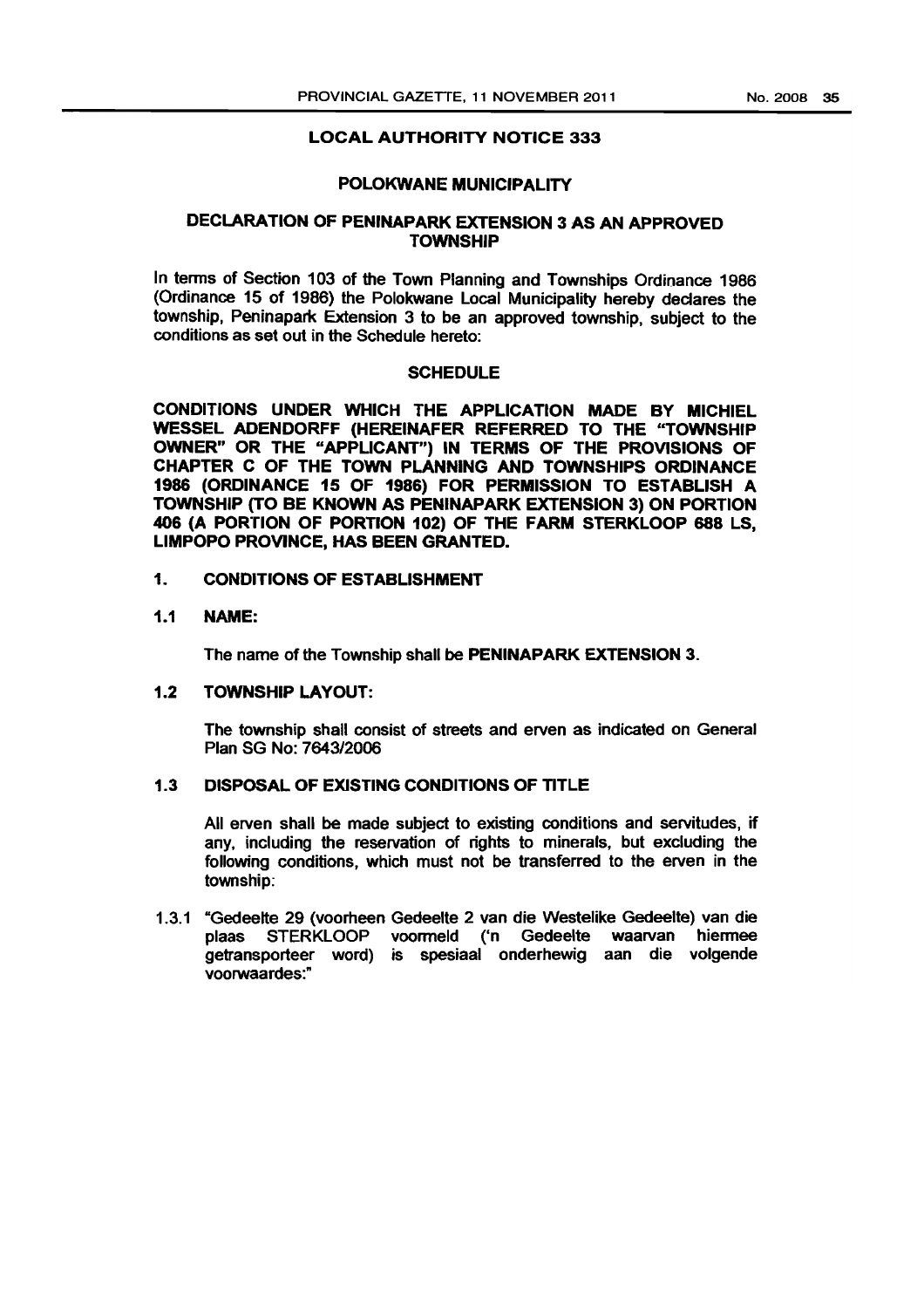- (a) "That the riparian water rights of the aforesaid farm shall be enjoyed only by the owner and its successors in title, of the remaining extent of the said farm, 2449,3705 hectares as held under Deed of Transfer 904/1928 dated the 1<sup>st</sup> February, 1928.
- (b) The Transvaal United Trust and Finance Company Umited or its Successors in Title reserves the right to make or construct a furrow or pipe line over the ground hereby transferred. to conduct water from the Sterkloop River to the remaining extent of the said farm Sterkloop 688, measuring as such 2449,3705 hectares, as held under Deed of Transfer 904/1928 together with the right of access and egress over the ground hereby transferred, for the purpose of repairing, maintaining and cleaning the said furrow of pipe line."
- 1.3.2 "Kragtens 'n notariele akte van serwituut, K5408/2001S, is die binne geme/de eiendom onderhewig aan 'n waterpyplyn serwituut ter beskerming van alle waterhoofgeleiding oor bogemelde eiendom 4 meter wyd, waarvan die oostelike grens aangedui word deur die lyn ABCD op Kaart LG Nr. 3377/2000 hierby aangeheg".

# 1.4 REMOVAL OR REPLACEMENT OF MUNICIPAL SERVICES

Should it become necessary to move or replace any existing municipal services as a result of the establishment of the township. the cost thereof shall be borne by the township owner. .

# 1.5 REMOVAL ANDIOR REPLACEMENT OF TELKOM SERVICES

Should it become necessary to move or replace any existing TELKOM services as a result of the establishment of the township. the cost thereof shall be borne by the township owner.

# 2. CONDITIONS OF TITLE

THE ERVEN MENTIONED BELOW SHALL BE SUBJECT TO THE SERVITUDES INDICATED ON THE GENERAL PLAN AND THE CONDITIONS AS IMPOSED BY THE POLOKWANE MUNICIPAUTY IN TERMS OF THE PROVISIONS OF THE TOWN PLANNING AND TOWNSHIPS ORDINANCE, 1986 (ORDINANCE 15 OF 1986)

# 2.1 ALL ERVEN:

(i) The erf is subject to a servitude 2 metres wide for municipal services in favour of the Polokwane Municipality along any two erf boundaries, excluding a street boundary and in case of a pan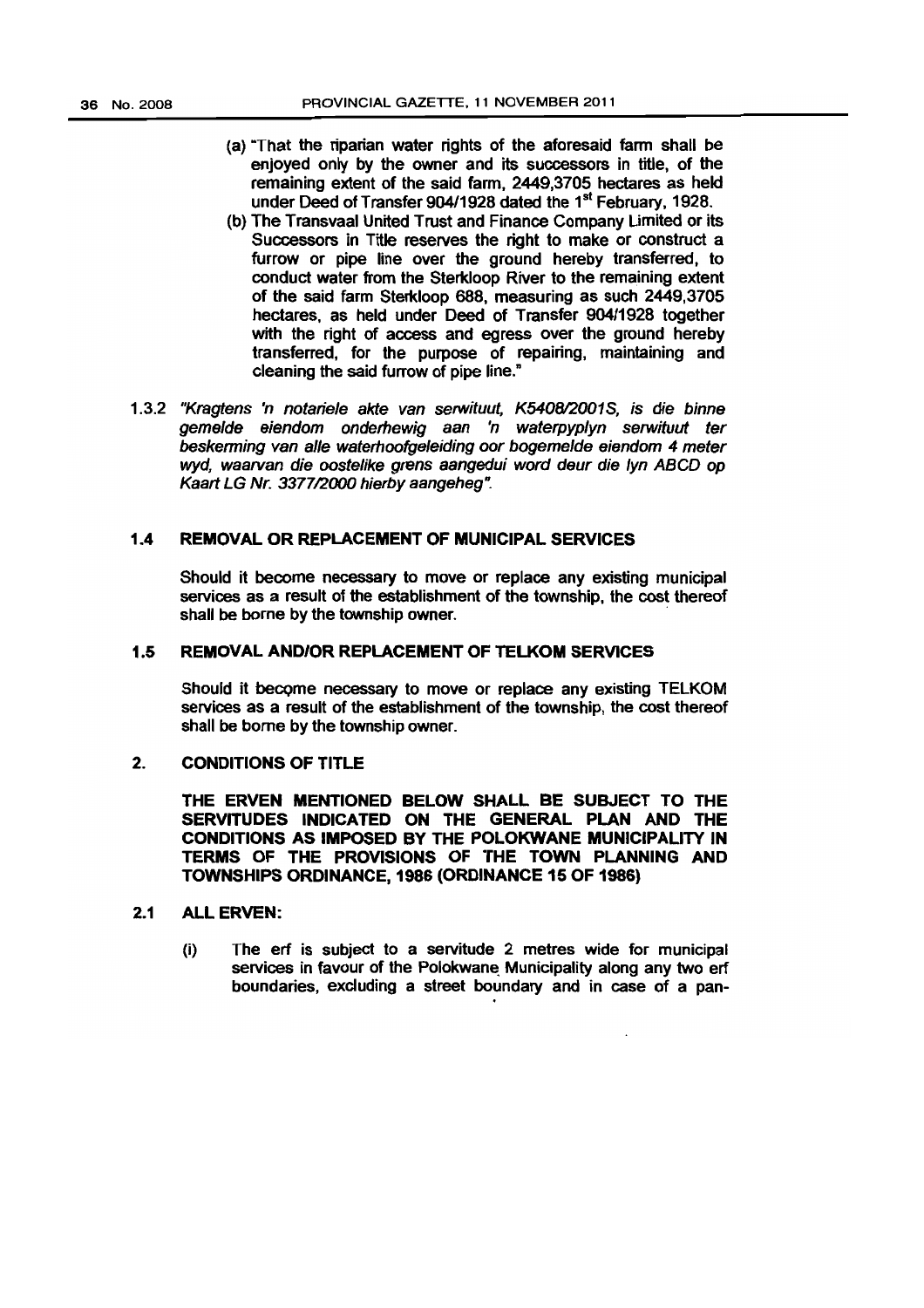handle erf an additional servitude for municipal purposes, 2 metres wide over the access portion of the erf, if and when required by the Municipality provided that the Municipality may wave such servitude before or after registration of the ert.

- (ii) No buildings or other strudures may be erected and no large rooted trees may be planted within the servitude area or within a distance of 2 metres from such servitude area.
- (iii) The Polokwane Municipality has the right to temporarily deposit on the land adjoining the aforesaid servitude, any material it excavates during the laying, maintenance or removal of such services and other works which in its discretion it regards necessary, and furthermore the Polokwane Municipality shall be entitled to reasonable access to the said property for the aforesaid purpose, subject to the provision that the Polokwane Municipality shall be liable for the payment of compensation for any damage caused by it during the laying, maintenance or removal of such works.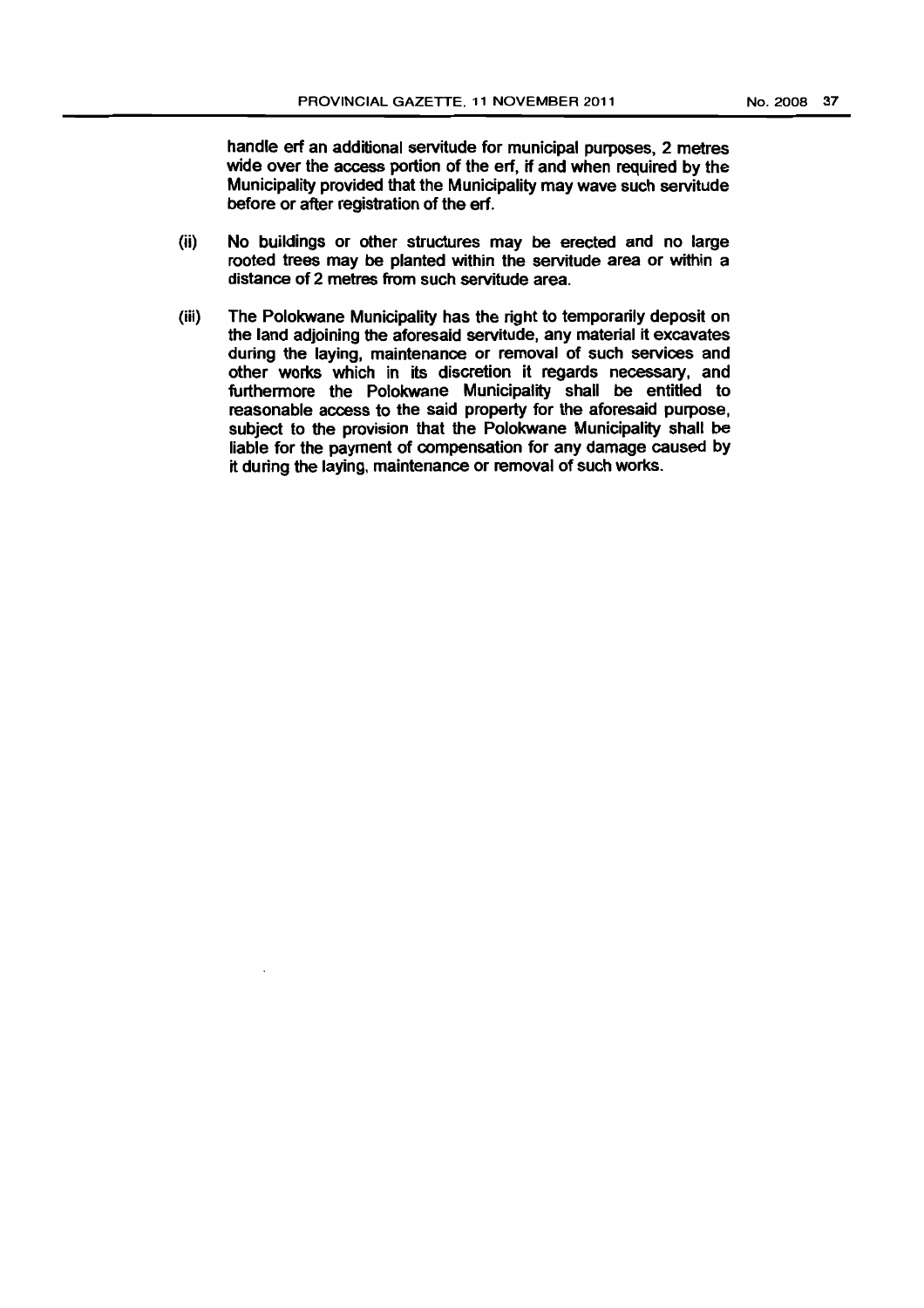# PLAASLIKE BESTUURSKENNISGEWING 333

#### POLOKWANE MUNISIPALITEIT

# VERKLARING VAN PENINAPARK UITBREIDING 3 TOT GOEDGEKEURDE DORP

Ingevolge die bepalings van Artikel 103 van die Ordonnansie op Dorpsbeplanning en Darpe 1986 (Ordonnansie 15 van 1986). verklaar die Polokwane Munisipaliteit hiermee die dorp Peninapark Uitbreiding 2, tot 'n goedgekeurde dorp, onderworpe an die voorwaardes uiteengesit in die bygaande Bylae.

#### BYLAE

VOORWAARDES WAAROP DIE AANSOEK GEDOEN DEUR MICHIEL WESSEL ADENDORFF (HIERNA DIE "DORPSEIENAAR" OF "DIE APPLIKANT" GENOEM) INGEVOLGE DIE BEPALINGS VAN HOOFSTUK C VAN DIE ORDONNANSIE OP DORPSBEPLANNING EN DORPE, 1986 (ORDONNANSIE 16 VAN 1986) VIR TOESTEMMING OM 'N DORP TE STIG (BEKEND AS PENINAPARK UITBREIDING 3) OP GEDEELTE 406 ('N GEDEELTE VAN GEDEELTE 102) VAN DIE PLAAS STERKLOOP, 688 LS, LIMPOPO PROVINSIE. GOEDGEKEUR IS

# 1. STIGTINGSVOORWAARDES

# 1.1 NAAM:

Die naam van die dorp is PENINAPARK UITBREIDING 3.

# 1.2 DORPSONTWERP:

Die dorp sal bestaan uit strate en erwe soos aangedui op Aigemene Plan: LG Nr: 764312006.

# 1.3 BESKlKKlNG OOR BESTAANDE TITELVOORWAARDES:

Aile erwe moet onderworpe gemaak word aan bestaande titelvoorwaardes en serwitute, indien enige, insluitend die voorbehoud van minerale regte, maar uitgesluit die volgende voorwaardes wat nie na die erwe in die dorp oorgedra moet word nie:

1.3.1 "Gedeelte 29 (voorheen GedeeHe 2 van die Westelike Gedeelte) van die plaas STERKLOOP voormeld ('n Gedeelte waarvan hiermee getransporteer word) is spesiaal onderhewig aan die volgende voorwaardes:"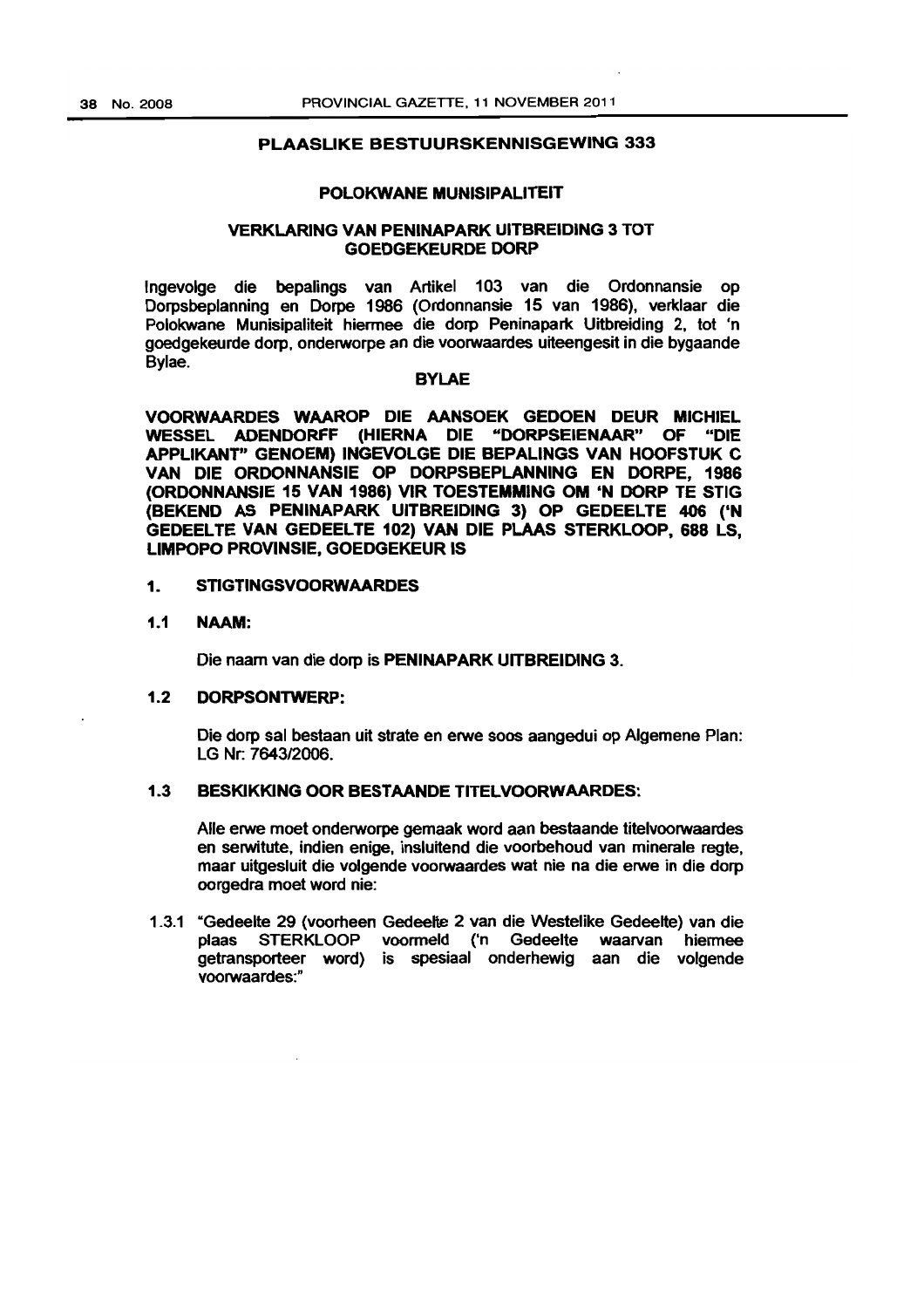- (c) "That the riparian water rights of the aforesaid fann shall be enjoyed only by the owner and its successors in title, of the remaining extent of the said fann, 2449,3705 hectares as held under Deed of Transfer 904/1928 dated the 1<sup>st</sup> February, 1928.
- (d) The Transvaal United Trust and Finance Company Limited or its Successors in Title reserves the right to make or construct a furrow or pipe line over the ground hereby transferred, to conduct water from the Sterkloop River to the remaining extent of the said farm Sterkloop 688, measuring as such 2449,3705 hectares, as held under Deed of Transfer 90411928 together with the right of access and egress over the ground hereby transferred, for the purpose of repairing. maintaining and cleaning the said furrow of pipe line."
- 1.3.2 "Kragtens 'n notariele akte van serwituut, K5408/2001S, is die binne geme/de eiendOm ondemewig aan In waterpyp/yn serwituut ter beskerming van alle waterhoofgeleiding oor bogemelde eiendom 4 meter wyd, waarvan die oostelike grens aangedui word deur die lyn ABCD op Kaart LG Nr. 337712000 hierby aangeheg".

# 1.4 VERWYDERING OF VERVANGING VAN MUNISIPALE DIENSTE

Indien dit nodig sou word dat enige bestaande munisipale dienste verskuif of vervang moet word, as gevolg van die stigting van die dorp, sal die koste daarvan deur die dorpseienaar gedra word.

# 1.5 VERWYDERING EN/OF VERVANGING VAN TELKOM DIENSTE

Indien dit nodig sou word dat enige bestaande TELKOM dienste verskuif of vervang moet word, as gevolg van die stigting van die dorp. sal die koste daarvan deur die dorpseienaar gedra word.

# 2. TITELVOORWAARDES

DIE ERWE HIERONDER AANGEDUI IS ONDERWORPE AAN DIE SERWITUTE SOOS AANGEDUI OP DIE ALGEMENE PLAN EN DIE VOORWAARDES SOOS OPGELe DEUR DIE POLOKWANE MUNISIPALITEIT KRAGTENS DIE BEPALINGS VAN DIE ORDONNANSIE OP DORPSBEPLANNING EN DORPE, 1986 (ORDONNANSIE 15 OF 1986)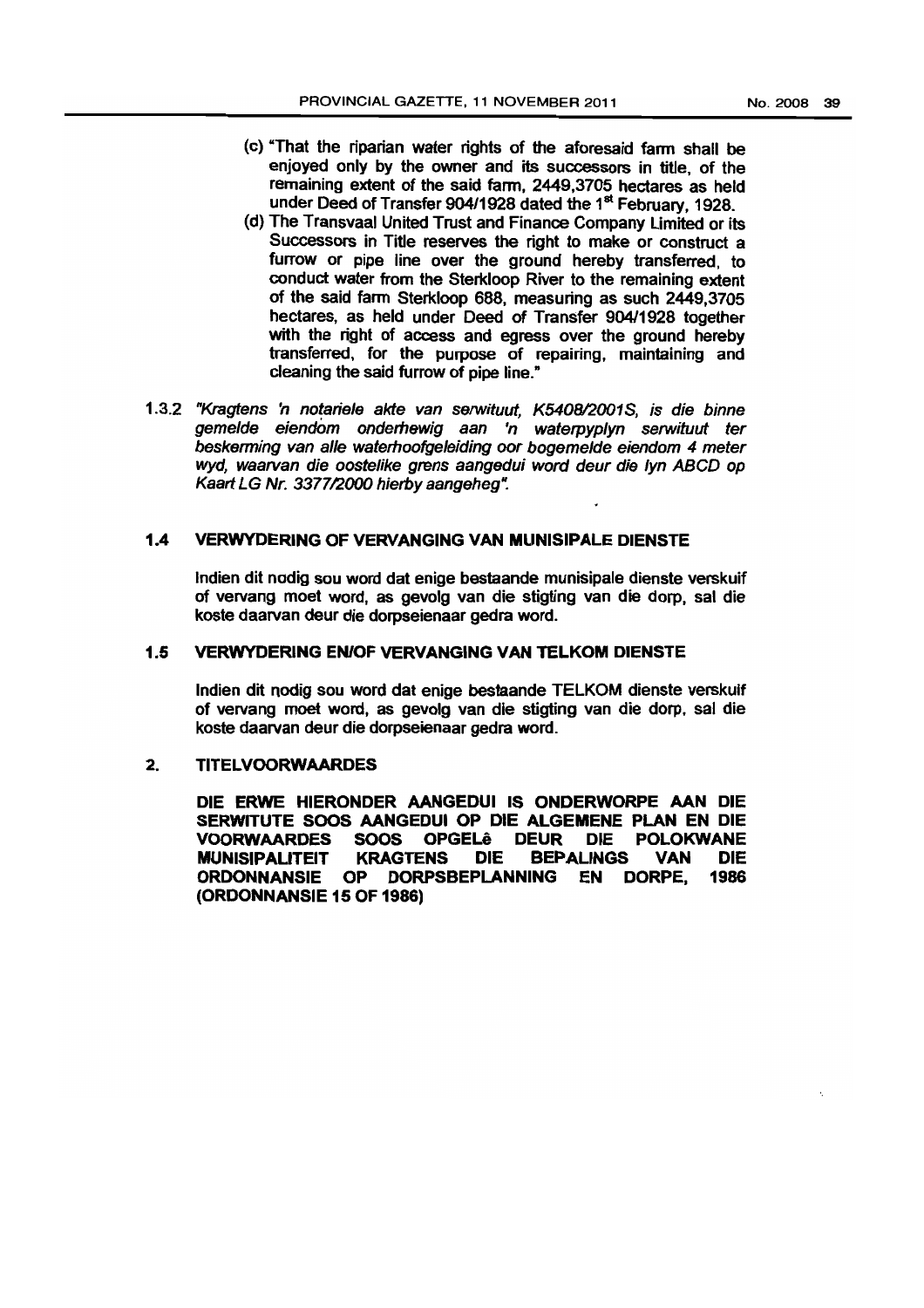# 2.1 ALLE ERWE:

- (i) Die erf is onderhewig aan 'n serwituut, 2 meter breed, vir munisipale dienste, ten gunste van die Polokwane Munisipaliteit langs enige twee erfgrense, uitgesonderd 'n straatgrens en in geval van 'n pypsteel erf 'n ekstra serwituut vir munisipale doeleindes, 2 meter breed voor die toegangsgedeelte van die erf, indien en wanneer vereis deur die Munisipaliteit, met dien verstande dat die Munisipaliteit van sodanige serwituut mag afsien voor of na registrasie van die erf.
- (ii) Geen geboue of ander strukture mag opgerig word en geen grootwortelbome mag binne die serwituutarea of binne 'n afstand van 2 meter vanaf so 'n serwituutarea geplant word nie.
- (iii) Die Polokwane Munisipaliteit is geregtig om enige materiaal wat deur hom uitgegrawe word tydens die aanleg, onderhoud of verwydering van sodanige dienste en ander werke wat hy volgens goeddunke noodsaaklik ag, tydelik te plaas op die grond wat aan die voornoemde serwituut grens, en verder sal die Polokwane Munisipaliteit geregtig wees tot redelike toegang tot die gemelde erf vir die voormelde doel, onderhewig aan die voorwaarde dat die Polokwane Munisipaliteit verantwoordelik sal wees om enige skade te vergoed wat gedurende die aanleg, onderhoud of verwydering van sodanige werke veroorsaak word.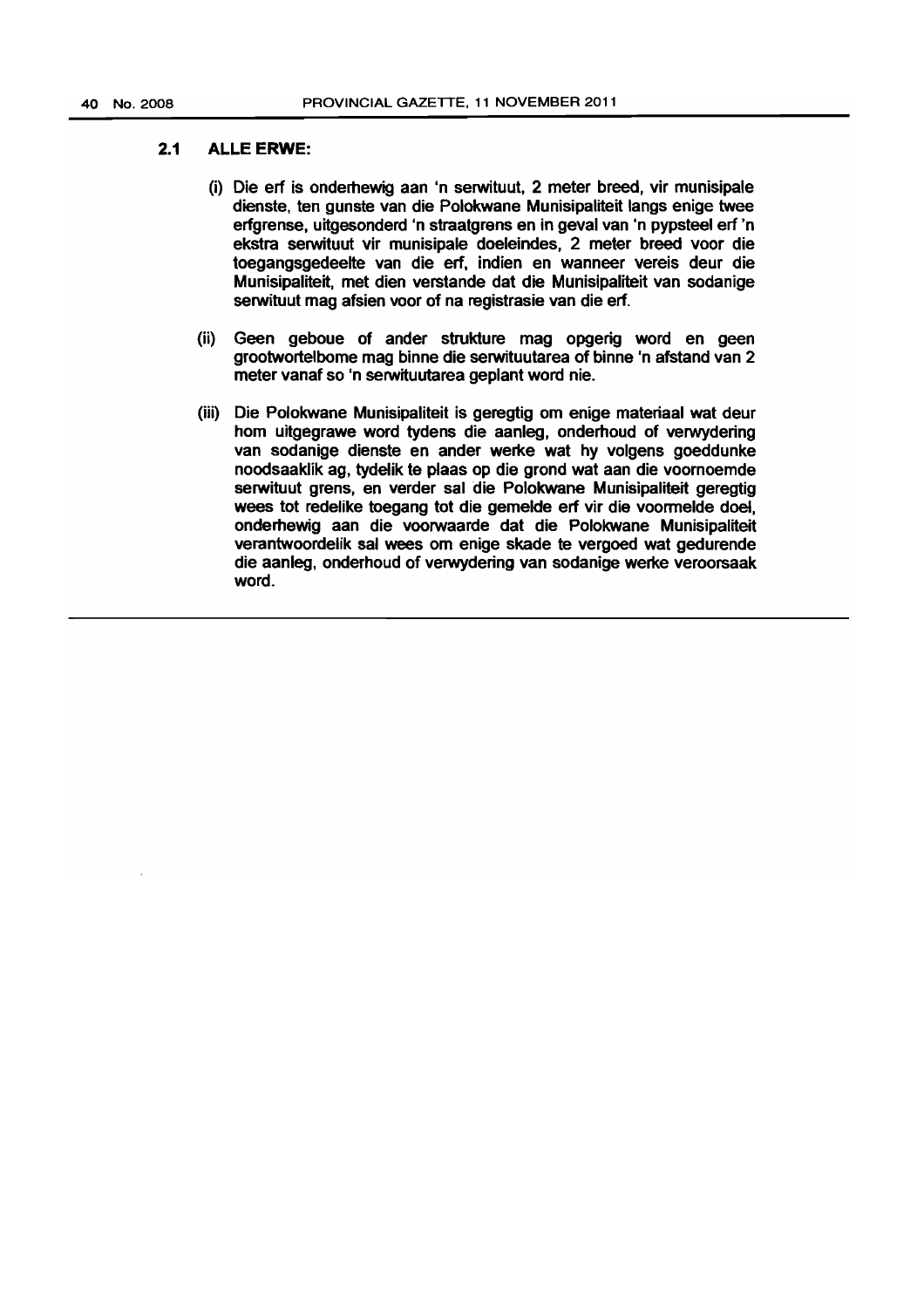#### No.2008 41

# LOCAL AUTHORITY NOTICE 331

# POLOKWANE LOCAL MUNICIPALITY

# PERMANENT CLOSURE OF ERF 7860 LOCATED IN PIETERSBURG X25

Notice is hereby given in terms of section 68 of the Local Government Ordinance, 1939, that the Polokwane Local Municipality, proposes to permanently close Erf 7860, Pietersburg X25, situated at the southern entrance of Polokwane City (where the former N1 road from Pretoria enters) bordering Thabo Mbeki Street, on the south-east and Grobler Street on the north-west.

Particulars of the application will lie for inspection during normal office hours at the office of the Manager: Spatial Planning and Land Use Management, Directorate Planning and Development, Polokwane Municipality, First Floor, West Wing, Civic Centre, Landdros Mare Street, Polokwane, for a period of 30 days from 11 November 2011.

Objections to or representations in respect of the application must be lodged with or made in writing to the town planner at the above address or at P.O. Box 111, Polokwane, 0700, within a period of 30 days from 11 November 2011.

All correspondence also to be forwarded to: Pieterse, du Toit and Associates CC, P.O. Box 11306, Bendor, 0713. Tel: (015) 297-497011. Fax: (015) 297-4584. E-mail: theo@profplanners.co.za

#### MS FANISA LYDIA LAMOLA, MuniCipal Manager

# PLAASLIKE BESTUURSKENNINGSGEWING 331

**• •** 

#### POLOKWANE PLAASLIKE MUNISIPALITEIT

#### PERMANENTE SLUITING VAN ERF 7860 GELEE IN PIETERSBURG X25

Kennis geskied hiermee ingevolge artikel 68 van die Ordonnansie op Plaaslike Bestuur, 1939, dat die Polokwane Plaaslike Munisipaliteit van voornemens is om Erf 7860, Pietersburg X25, gelee by die suidelike ingang van Polokwane (waar die voormalige N1 pad vanaf Pretoria inkom) aangrensend aan Thabo Mbekistraat aan die suid-oostelike kant en Groblerstraat aan die noord-westelike kant, permanent te sluit.

Besonderhede van die aansoek lê ter insae gedurende gewone kantoorure by die kantoor van die Bestuurder Ruimtelike Beplanning & Grondgebruiksbeheer, Direktoraat Beplanning an Ontwikkeling, Polokwane Munisipaliteit, Earste Vloer, Wesvleuel, Burgersentrum, Landdros Marestraat, Polokwane, vir 'n tydperk van 30 dae vanaf 11 November 2011.

Besware teen of vertoë ten opsigte van die aansoek moet binne 'n tydperk van 30 dae vanaf 11 November 2011, skriftelik by of tot die Stadsbeplanner by bovermelde adres of by Posbus 111, Polokwane, 0700, ingedien of gerig word.

Aile korrespondensie moet ook aangestuur word na: Pieterse du Toit en Assosiate Bk, Posbus 11306, Bendor, 0713. Tel: (015) 297-4970/1. Faks: (015) 297-4584. E-pos: theo@profplanners.co.za

#### MEV FANISA LYDIA LAMOLA, Munislpale Bestuurder

 $11 - 18$ 

# LOCAL AUTHORITY NOTICE 332

# LOCAL AUTHORITY NOTICE 03/2011, GREATER TUBATSE LOCAL MUNICIPALITY GREATER TUBATSE AMENDMENT SCHEME 16/2006

It is hereby notify in terms of the provisions of section 57 (1) (a) (ii) of the Town-planning and Townships Ordinance, 1986 (Ordinance 15 of 1986), that the Greater Tubase Municipality has approved the amendment of the Greater Tubatse Land Use Management Scheme, 2006, by the rezoning of Erven 138, 174, 175, 176, 184 and 185, Burgersfort Ext 5, from "Residential 1" to "Residential 2".

Map 3 and the scheme clauses of the amendment scheme are filed with the Municipal Manager of the Greater Tubatse Municipality, Burgersfort and are open for inspection during normal office hours.

This amendment is known as Greater Tubatse Amendment Scheme 16/2006 and shall come into operation on the date of publication of this notice.

#### MF MOKOKO, Municipal Manager

PO Box 26, Burgersfort, 1150

#### PLAASLIKE BESTUURSKENNINGSGEWING 332

**• •** 

#### PLAASLIKE BESTUURSKENNISGEWING 03/2011, GROETER TUBATSE MUNISIPALITEIT GROETER TUBATSE WYSIGINGSKEMA 16/2006

Hiermee word ingevolge die bepalings van artikel 57 (1) (a) (ii) van die Ordonnansie op Dorpsbeplanning en Dorpa, 1986 (Ordonnansie 15 van 1986), bekendgemaak dat die Groeter Tubatse Munisipaliteit die wysiging van die Groeter Tubatse-dorpsbeplanningskema, 2006, goedgekeur het deur die hersonering van Erwe 38,174,175,176,184 en 185, Burgersort Uitbreiding 05 van "Residensieel 1" na "Residensieel 2".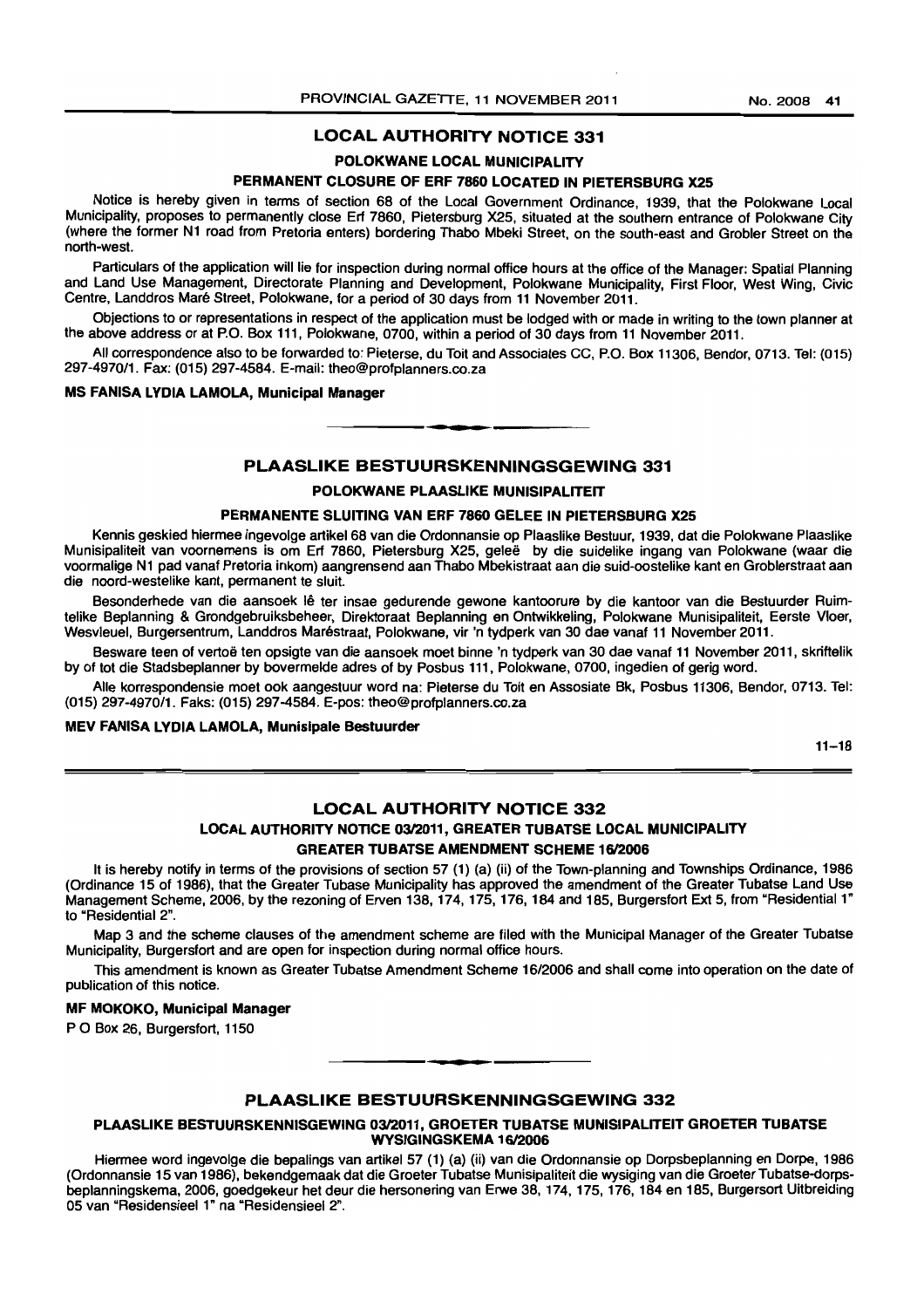Kaart 3 en die skemaklousules van hierdie wysigingskema word deur die Munisipale Bestuurder van die Groeter Tubatse Munisipaliteit, Burgersfort en Ie gedurende gewone kantoorure ter insae.

Hierdie wysiging staan bekend as Groeter Tubatse-wysigingskema 1612006 en tree op datum van publikasie van hierdie kennisgewing in werking.

#### M.F. MOKOKO, Munisipale Bestuurder

P O Box 216, Burgerfort, 1150.

 $11 - 18$ 

# **LOCAL AUTHORITY NOTICE 334** MARULENG LOCAL MUNICIPALITY

PUBLIC NOTICE CALLING FOR INSPECTION OF THE 2ND SUPPLEMENTARY VALUATION ROLL FOR 201112012

Notice is hereby given in terms of section 49 (1) (a) of the Local Govemment Municipal Property Rates Act, 2004 (Act No. 6 of 2004), hereinafter referred to as the "Act", that the 2nd Supplementary Valuation Roll for the financial year 2011/2012 in terms of section 78 of the Act is open for public inspection at the Municipal Library. 64 Springbok Street, Hoedspruit, 1380, during normal office hours (OShOO to 16hOO) or on Municipal Website (www.maruleng.gov.za) for a period of 35 days starting from the 11th November 2011 until the 15th December 2011.

An invitation is hereby made in terms of section 50 (1) of the Act that any owner of property (indicated below) or other person who so desires should lodge an objection on the official prescribed application form with the Municipal Manager in respect of any matter reflected in. or omitted from the 2nd Supplementary Valuation Roll 2011/2012 within the above-mentioned period.

Attention is specifically to the fact that an objection must be in relation to a specific individul property and not against the valuation as such. The form for the lodging of an objection is obtainable at the Municipal library at 64 Springbok Street, Hoedspruit, 1380, or on Municipal Website (www.maruleng.gov.za).

The completed and signed form must be put in a sealed envelope marked "2nd Supplementary Valuation Roll 2011/2012," and be posted to The Municipal Manager, P.O. Box 627, Hoedspruit, 1380 or hand delivered to the address indicated above for the attention of The Municipal Manager.

For enquiries contact Kedibone Sithole (Department of Spatial Planning and Economic Development) on (015) 793 2409 or sitholek@maruleng.gov.za

2nd Supplementary Valuation Roll 2011/2012 affects the following properties i.e:

- 1. Subdivided or consolidated properties
- 2. Improved properties e.g. newly constructed houses/buildings
- 3. Properties previously omitted from the General Valuation Roll
- 4. Newly established
- 5. Rezoned properties
- 6. Revalued properties

#### REFILWE RAMOTHWALA, Municipal Manager

# LOCAL AUTHORITY NOTICE 335

#### POLOKWANE MUNICIPALITY

## PERMANENT CLOSURE OF PUBLIC PLACES, PUBLIC OPEN SPACES AND PUBLIC STREETS IN NEW PIETERSBURG TOWNSHIP

Notice is hereby given in terms of section 67 and 68 of the Local Government Ordinance, 1939 that the Polokwane Municipality, intends to permanently close the Oval Park. the Market Square (Remainder of Erf 346), the open space between the western bank and the middle of the Sand River and all public streets in New Pietersburg Township.

Plans showing particulars of the proposed closures are open for inspection during office hours at the offices of the Manager: Spatial Planning and Land Use Management, Directorate Planning and Development, Polokwane Municipality, First Floor, West Wing, Civic Centre, Landdros Mare Street, Polokwane, for a period of 30 days i.e. until 12 December 2011.

Any person who wishes to object against the proposed permanent closures, or who will have any claim for compensation if the closures are carried out, must lodge such objection and/or claim in writing with the Manager: Spatial Planning and Land Use Management, at the above-mentioned address or P.O. Box 111, Polokwane, 0700, not later than 12 December 2011.

#### F.L LAMOLA, Municipal Manager